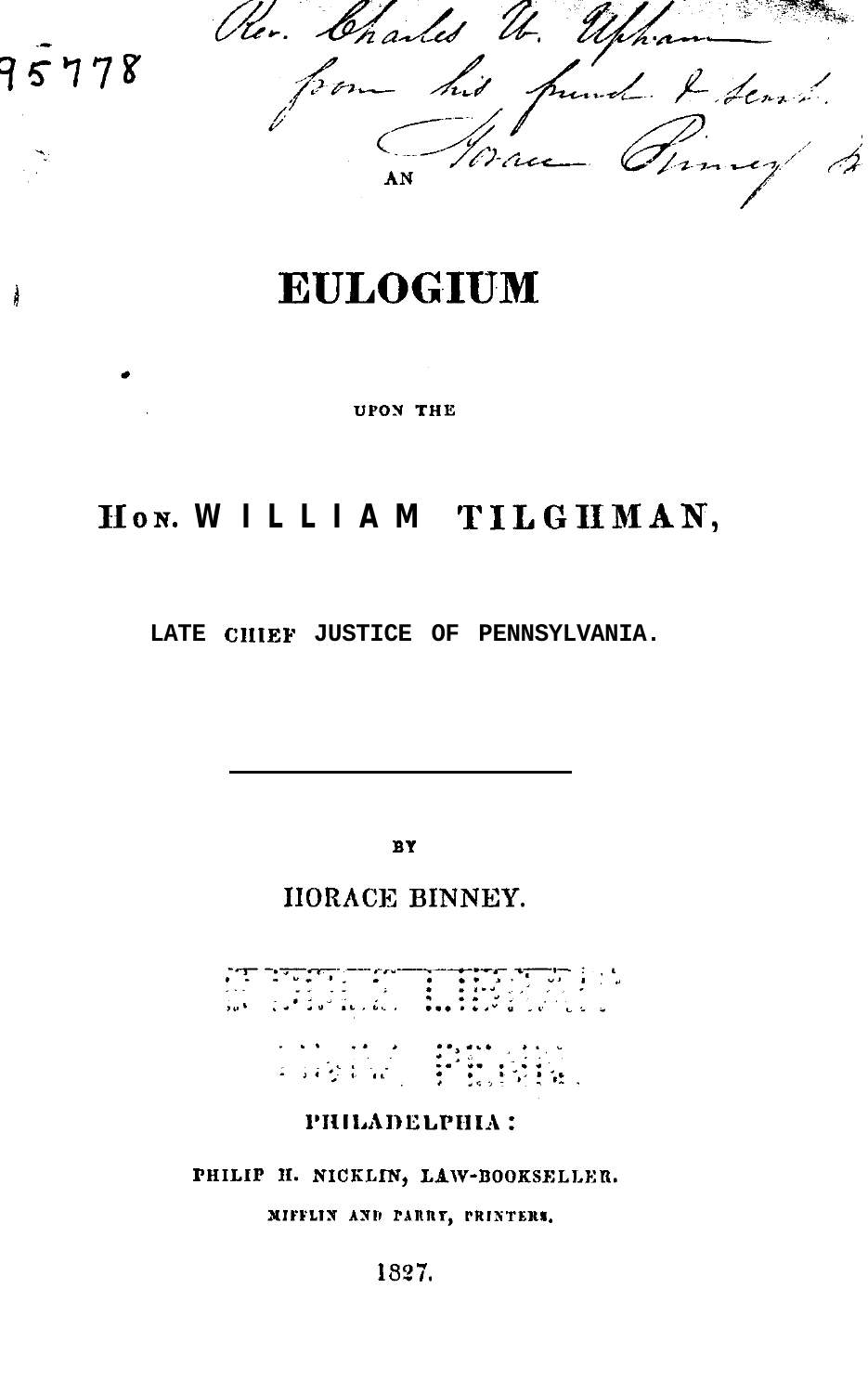**DEAR SIR,**

Immediately afier the death of Chief Justice Tilghman, the Members of the Bar expressed a wish that an Fulogium should be pronounced upon his character j and having passed a Resolution to that effect, they appointed a Committee to make the necessary arrangements. W now request that you will suffer us to impose the duty upon you; feeling as we sincerely do, that we shall thus gratify the anxious desire of our professional brethren, and that justice will be fully done to the merits of the deceased.

With great esteem and respect, your friends and obedient servants,

> **CHARLES CRAWNCEY. JOSEPH** R. **INGERSOLL.** JOHN M. Scorr.

HORACE BINNEY, Esq.

*Phifade&ha'a, Judy 9,* **1~2'7.**

GENTLEMEN,

**. .** <sup>1</sup> am extremely sensible of the honour which you have done to me, by the request communicated in your note of the 7th instant. My inability to do justice to the eminent person referred to, ought I fear to deter me from attempting to pourtray his character; but my deep veneration for the virtues and learning of Chief Justice Tilghman, will not permit me, under any sense of my own defects, to question the wishes of my brethren of the Bar.

I am, very faithfully, your friend and servant,

**H ORACE BINNEP.**

*Ca.* **CHAIINCEY,** J. R. **INGERSOLL,** Esquires, **JOHN M. SCOTT.**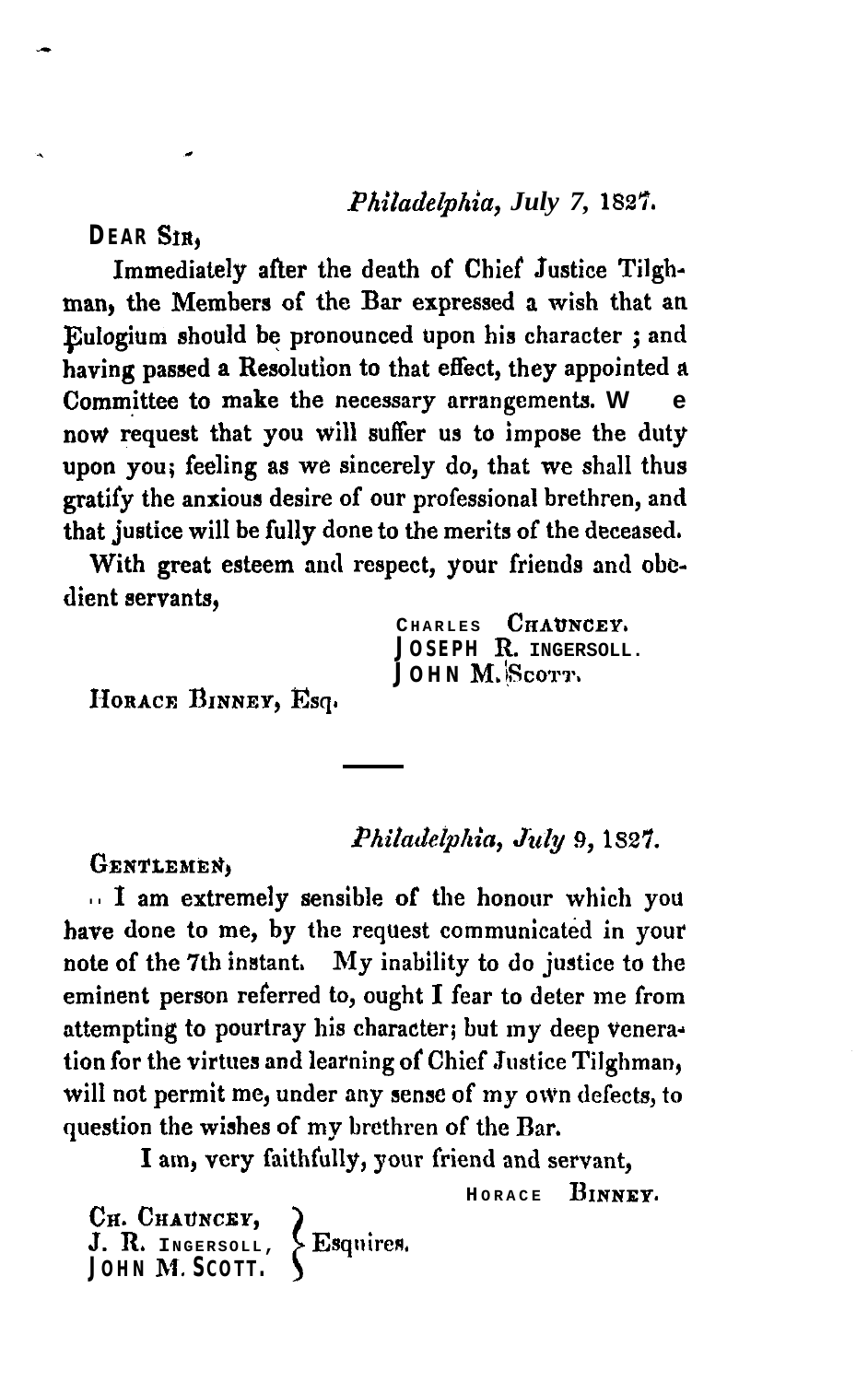At a meeting of the Bar of Philadelphia, held at the Hall of the Circuit Court of the United States, on the 13th day of October, 1827, **WILLIAM RAWLE,** Esq. *Chairman,* **JOHN SEEBEANT,** *Secretary,*

The following Resolution was unanimously adopted: Resolved, That the thanks of the Bar be offered to Mr. Binney for his discourse pronounced this day, equally worthy of the profession, the subject, and the speaker; and that he be requested to furnish a copy for publication.

W. RAWLE, *Chairman.*

Attest,

JOHN SERGEANT, *Secretary.*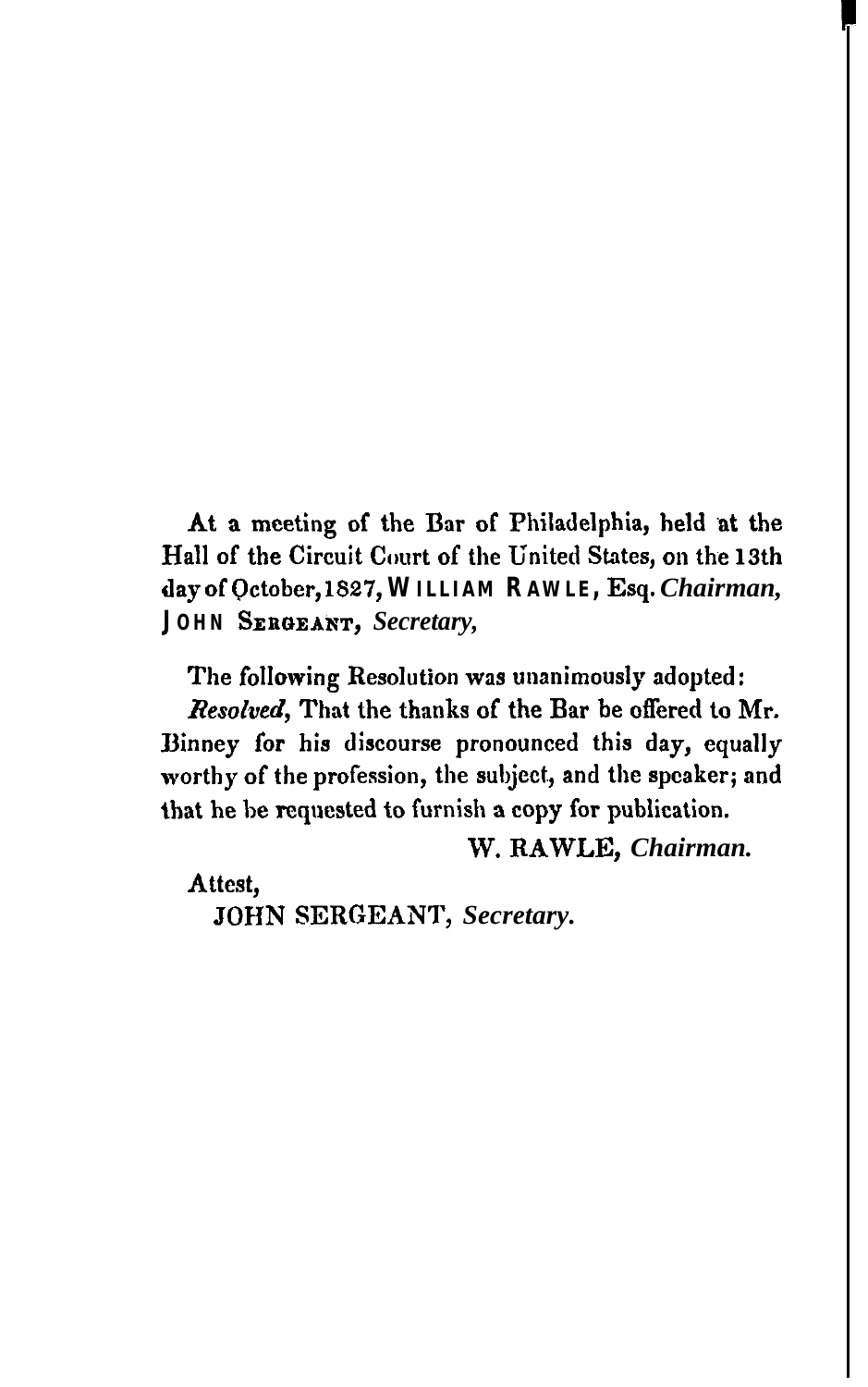# , **EULOGIUM.**

**GENTLEMEN OF THE BAR OF PHILADELPHIA:**

**IF the reputation of the living were the only source from which the honour of our race is derived, the death of an eminent man would be a subject of immitigable grief. It is the lot of few to attain great distinction, before Death has placed them above the distorting medium, through which men are .seen by their cotemporaries. It is the lot of still fewer, to attain it by qualities which exalt the charac- .ter of our species. Envy denies the capacity of some, slander stigmatizes the principles of others, fashion gives an occasional currency to false pretensions, and the men by whom the age is hereafter to be known, are often too much in advance of it to .be discernible by the common eye. All these causes .combine to reduce the stock of living reputation, as much below the real merits of the age, as it is below the proper dignity of man ; and he who should wish to elevate his spirit by great examples of wisdom, of genius, and of patriotism, if he could not derive them from the illnstrions dead, would have better**

.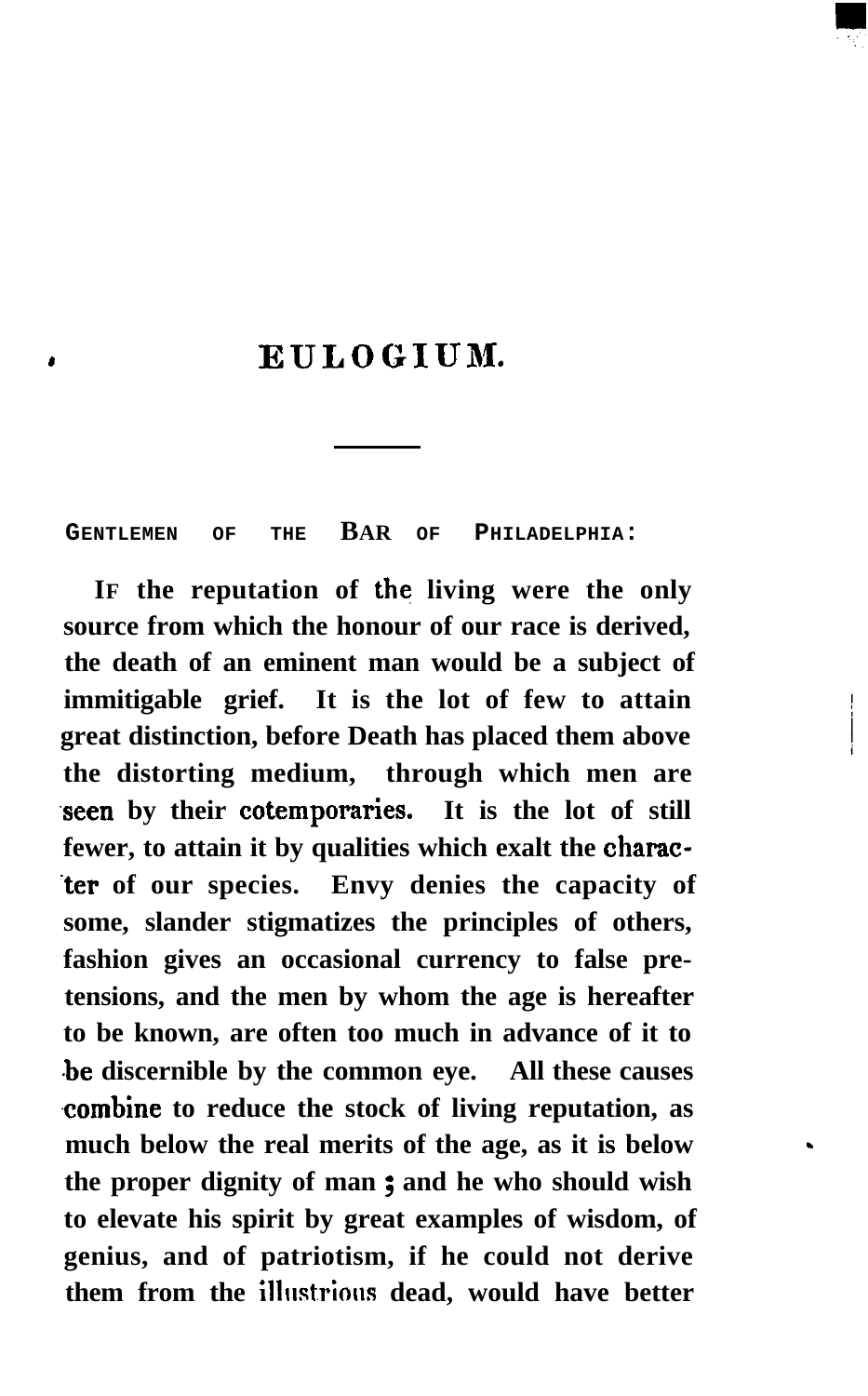# G EULOGIUM.

**reason than the son of Philip, to weep at the limits which confined him. To part with the great and good from a world which thus wants them, and not to receive thereafter the refreshing influence of their purified and exalted fame, would be to make Death almost the master of our virtue, as he appears to be of our perishable bodies,**

**The living and the dead are, however, but one family, and the moral and intellectual affluence of those who have gone before, remains to enrich their posterity. The great fountain of human character lies beyond the confines of life, where the passions cannot invade it. It is in that region, that among innumerable proofs of man's nothingness, are preserved the records of his immortal descent and destiny. It is there that the spirits of all ages, after their sun is set, are gathered into one firmament, to shed their unquenchable lights upon** US. **It is in the great assembly of the dead, that the Philosopher and the Patriot, who have passed from life, complete their benefaction to mankind, by becoming imperishable examples of virtue.**

**Beyond the circle of those private affections which cannot choose but shrink from the inroads of Death, there is no grief then for the departure of the eminently good and wise. No tears but those of gratitude should fall into the graves of such as are gathered in honour to their forefathers. By their now nncnvied virtues and talents, they have become a new**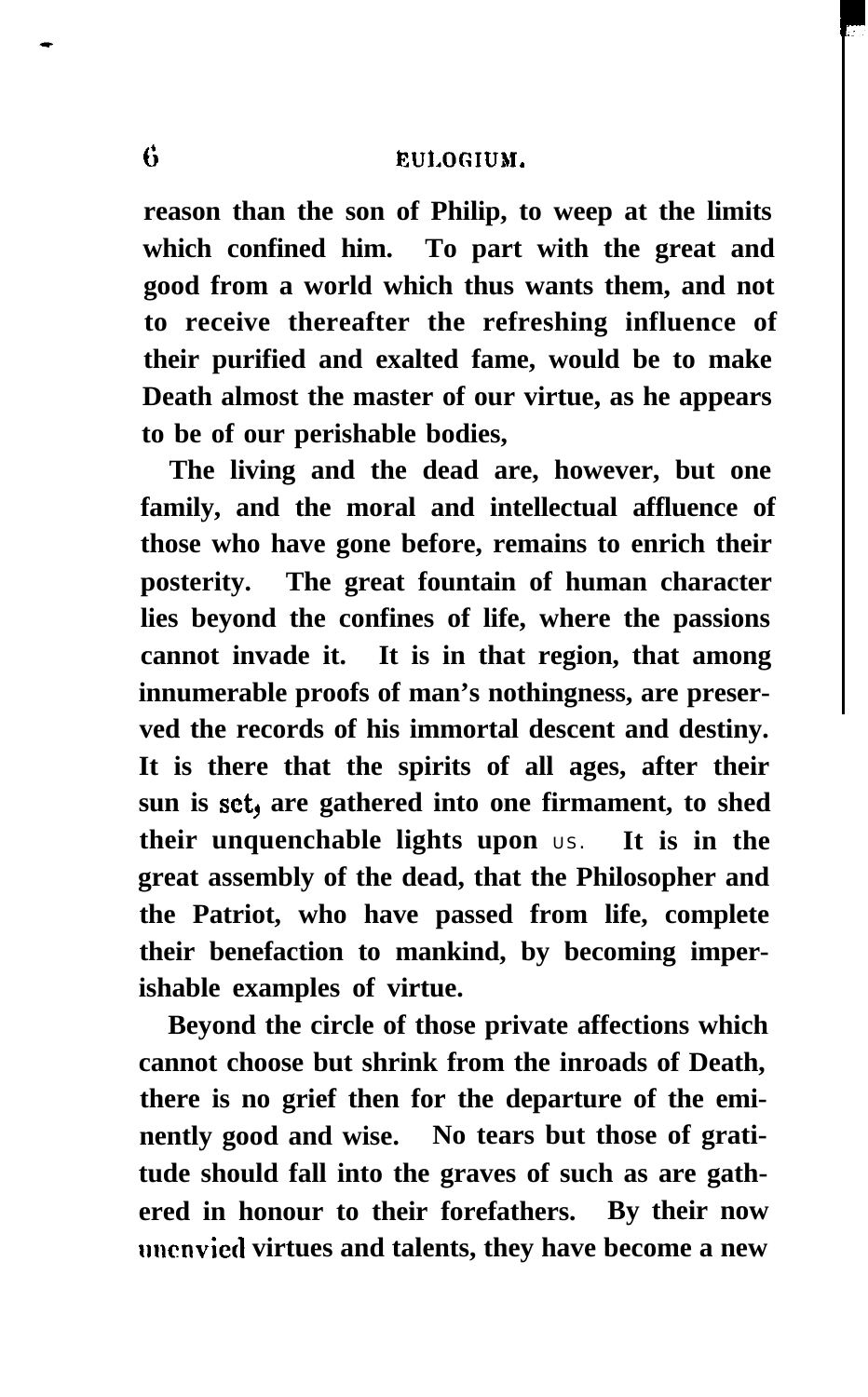$\frac{1}{\sqrt{2}}$  , and the set of the set of the set of the set of the set of the set of the set of the set of the set of the set of the set of the set of the set of the set of the set of the set of the set of the set of the

**possession to their posterity, and when we commemorate them, and pay the debt which is their due, we increase and confirm our own inheritance.**

**We are assembled, my brethren, to pay a part of 'this debt to one, to whom we shall be greatly in arrear, after we have exhausted all our terms of respect and endearment. We come to honour one who, during a long life, 'was an honour to his profession and his country. We come to lay claim to his reputation as part of our own, and as an accession to that invaluable estate, which is to pass from generation to generation of this commonwealth, to all future time. It is in obedience to your call, that I shall endeavour to show the value of this claim, by a sketch of the life and character of the late Chief Justice Tilghman.**

**.WILLIAM, TILGIIMAN was born on the** 12th **of** August,' 1756, upon the estate of his father, in Tal**bot county, on the Eastern Shore of Maryland, about a mile from the town of Easton.**

**,. .! , .'**

**His paternal great grand-father, Richard Tilghman, emigrated. to that Province, from Kent county, in England, about the year** 1662, **and settled on Chester river in Queen Anne's county. '**

**His father James Tilghman, a distinguished lawyer, is well known to the profession in Pennsylvania, as Secretary of the Proprietary Land-Office, and as having brought that department, by the accuracy of his mind and the steadiness of his purpose, into a**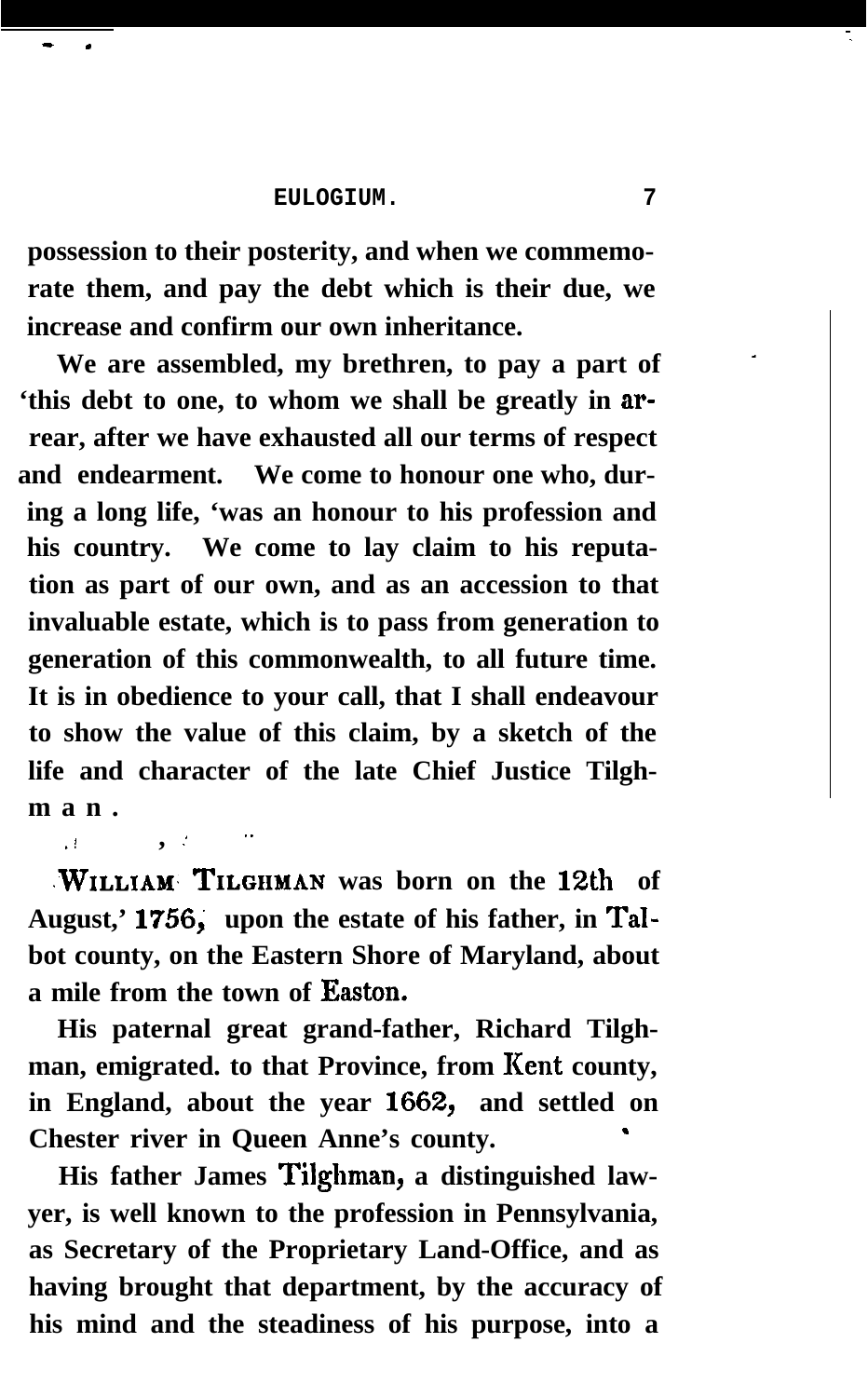**system as much remarked for order and equity, as from its early defects it threatened to be otherwise,**

**His maternal grandfather was Tench Francis the elder, of this City, one of the most eminent lawyers of the Province; the brother of Richard Francis, author of "Maxims of Equity," and of Dr. Philip Francis, the translator of Horace.**

**It is not surprising to find among the collateral ancestors of the late Chief Justice, the author of one of the earliest compends of scientific Equity, and a scholar accomplished in the literature of the age of Augustus.**

**In** 1762, **his family removed from Maryland to Philadelphia.**

**In the succeeding year he was placed at the Academy, and in the regular progress of the classes** came under the instruction of Mr. Beveridge, from **whom he received his foundation in Latin and Greek.**

**Upon the death of Beveridge, his place was filled provisionally by Mr. Wallis, who was perfectly skilled in the prosody of those languages, and who imparted to his pupils an accuracy, of which the Chief Justice was a striking example.**

**Dr. Davidson, the author of the grammar, succeeded Beveridge, and with him the subject of this discourse remained, till he entered the College in the year** 1769, **Dr. Smith being then the Provost, and Dr. Francis Allison the Vice-Provost, the latter of whom instructed the students in the higher Greek and Latin classics ; and such was the devotion to**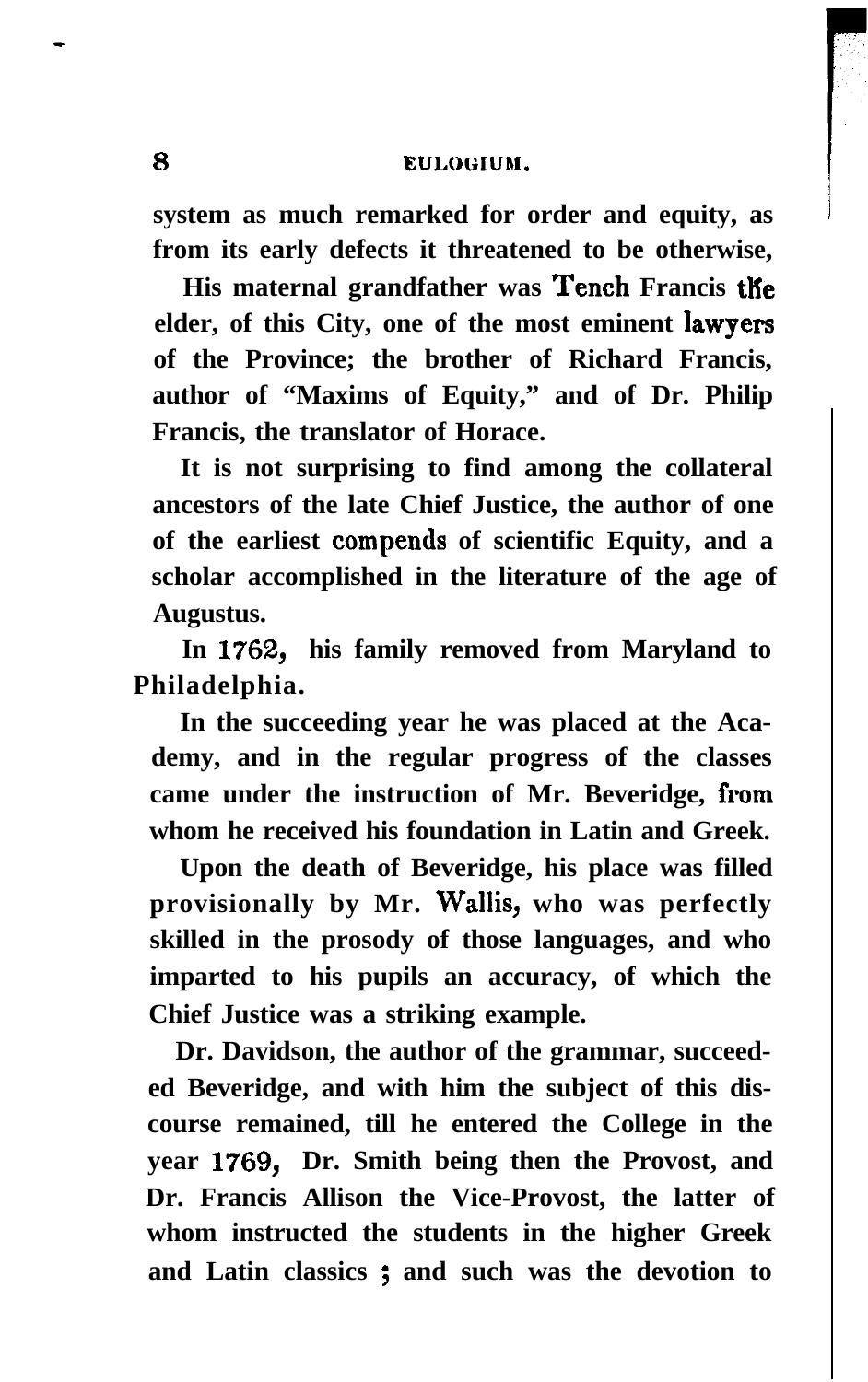.

**literature of the eminent pupil of whom we are speaking, that after he had received the Bachelor's degree,** and **was in the ordinary sense prepared for a profession, he continued for some time to read the classics with the benefit of Dr. Allison's prelections.**

**I record these circumstances, because the Chief Justice himself has recorded them. He seems, throughout life, to have recurred with grateful delight to the studies of his early youth, to which he was able to refer his taste for letters, the bond that united him to society, after almost every other had been painfully broken.**

**In February** 1772, **he began the study of the law in this city, under the direction of the late Benjamin Chew, then at the head of his profession, afterwards Chief Justice of the Supreme Court of Pennsylvania, and at the. close of the High Court of Errors and Appeals, its venerable President.**

**In the office of this gentleman, he continued until December** 1776, **devoting himself to Littleton, and Coke; and Plowden, and the other fathers of the Common Law, at that time the manuals of the legal student, and at no time postponed in his estimation and regard, to the more popular treatises of later days.**

**From 1776 to 1783, partly on his father's estate, and partly at Chestertown, whither his family had removed, he continued to pursue his legal studies, reading deeply and laboriously, as he has himself recorded, and applying his intervals of leisure to the**

**.**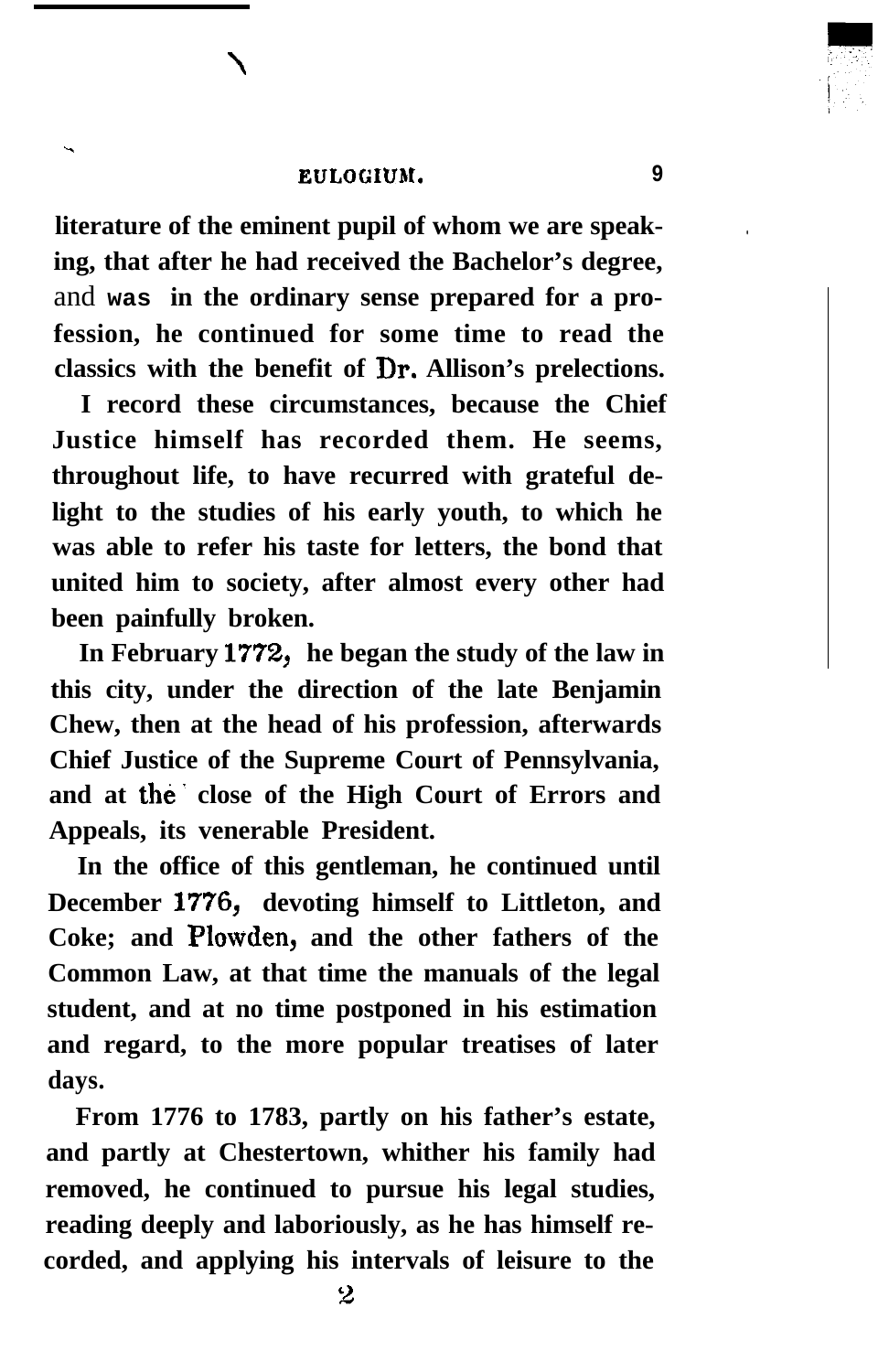**education of a younger brother. When, ,therefore, in the spring of** 1783, **he was admitted to the courts of Maryland, we may infer that an apprenticeship of eleven years, had filled his mind with legal principles, sufficient to guide and enlighten him for the rest of his life.**

**In 1788, and for some successive years, he was elected a representative to the Legislature of Maryland. His temper and habits were not perfectly congenial with active political life, nor was he at any . time attracted by that career; but he was a republican, in the catholic sense, and took an active part in procuring the adoption of the Federal Constitution, to which as well as to its founders, and great first administrator, he felt and uniformly declared the most profound attachment.**

**In** 1793, **a few months previous to his marriage with Miss Margaret Allen, the daughter of Mr. James Allen, he returned to this city, and commenced the practice of the law, which he prosecuted until his appointment by President Adams, on the 3d of March,** 1801, **as Chief Judge of the Circuit Court of the United States for this circuit.**

**His powers as an advocate, but more especially his learning and judgment, were held in great respect by this community, surrounded notwithstanding as he was, by men of the first eminence in the land. His law arguments, which some now present may recollect, were remarkable for the distinctness with which hc prescntcd his case, and for the pcr-**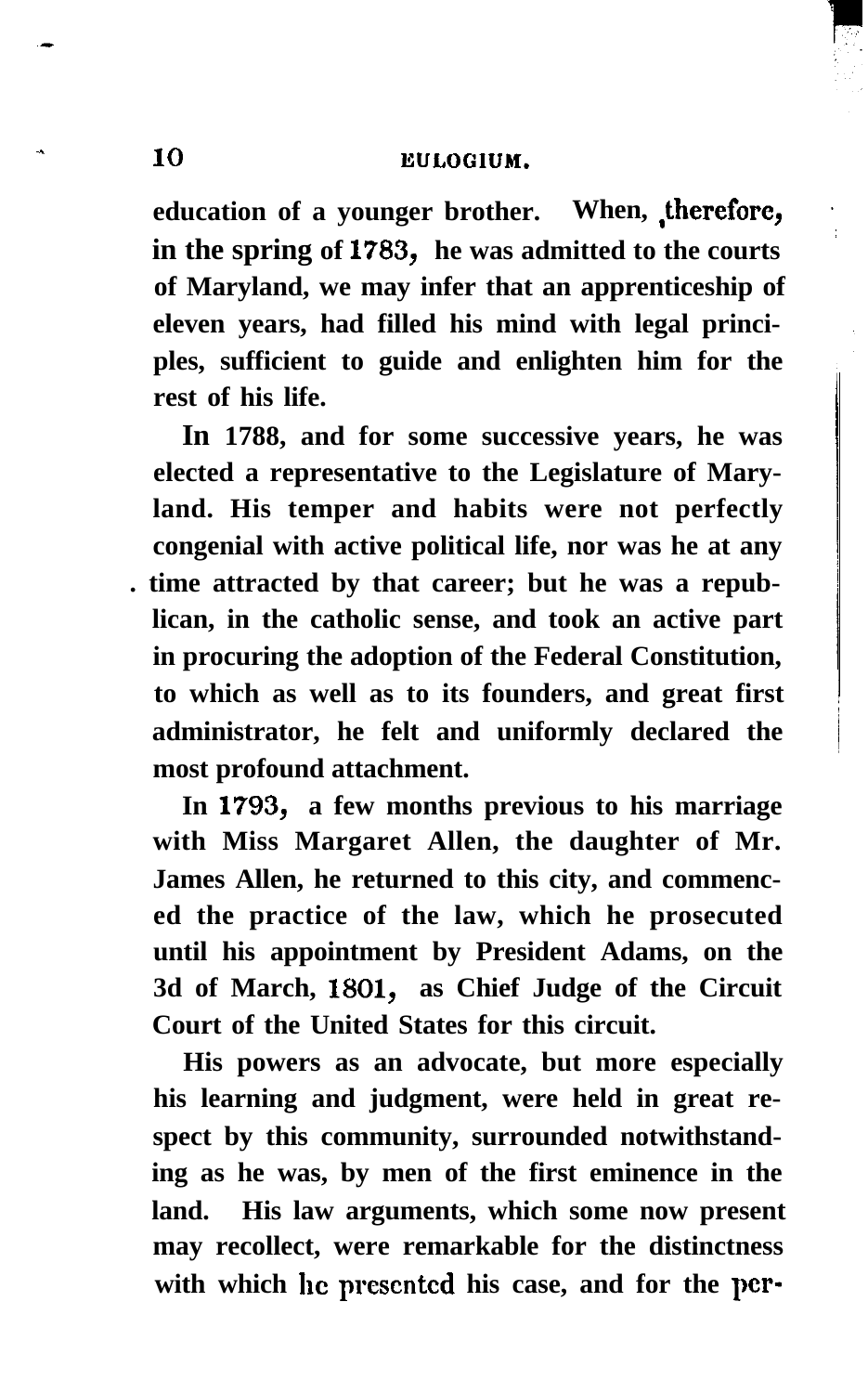.

**spicuity and accuracy with which his legal references were made to sustain it. He was concise, simple, occasionally nervous, and uniformly faithful to the Court, as he was to the client. But the force of his intellect resided in his judgment; and even higher faculties than his as an advocate, would have been thrown comparatively into the shade, by the more striking light which surrounded his path as a judge.**

**The Court in which his judicial ability was first made known, had but a short existence. It was cs**tablished at the close of the second Administration **of our government; and although this particular measure was deemed by wise men on all sides, and is still cited by many of them, as the happiest organization of the Federal Judiciary, yet, having grown up amid the contentions of party, it was not spared by that, which spares nothing. In a year after its enactment, the Iaw which erected the Court was repealed ; and judges who had received their commissions during good behaviour, were deprived of their offices without the imputation of a fault.**

**An intimate friend of the Chief Justice has informed me, that in all their intercourse, he never knew him allude to the circumstance of having been a judge of that court. There was doubtless a painful recollection connected with it. It is known that his opinion was against the' validity of the repealing. law; for in a very able protest, published by Judge Bassett, another member of the same court, in which**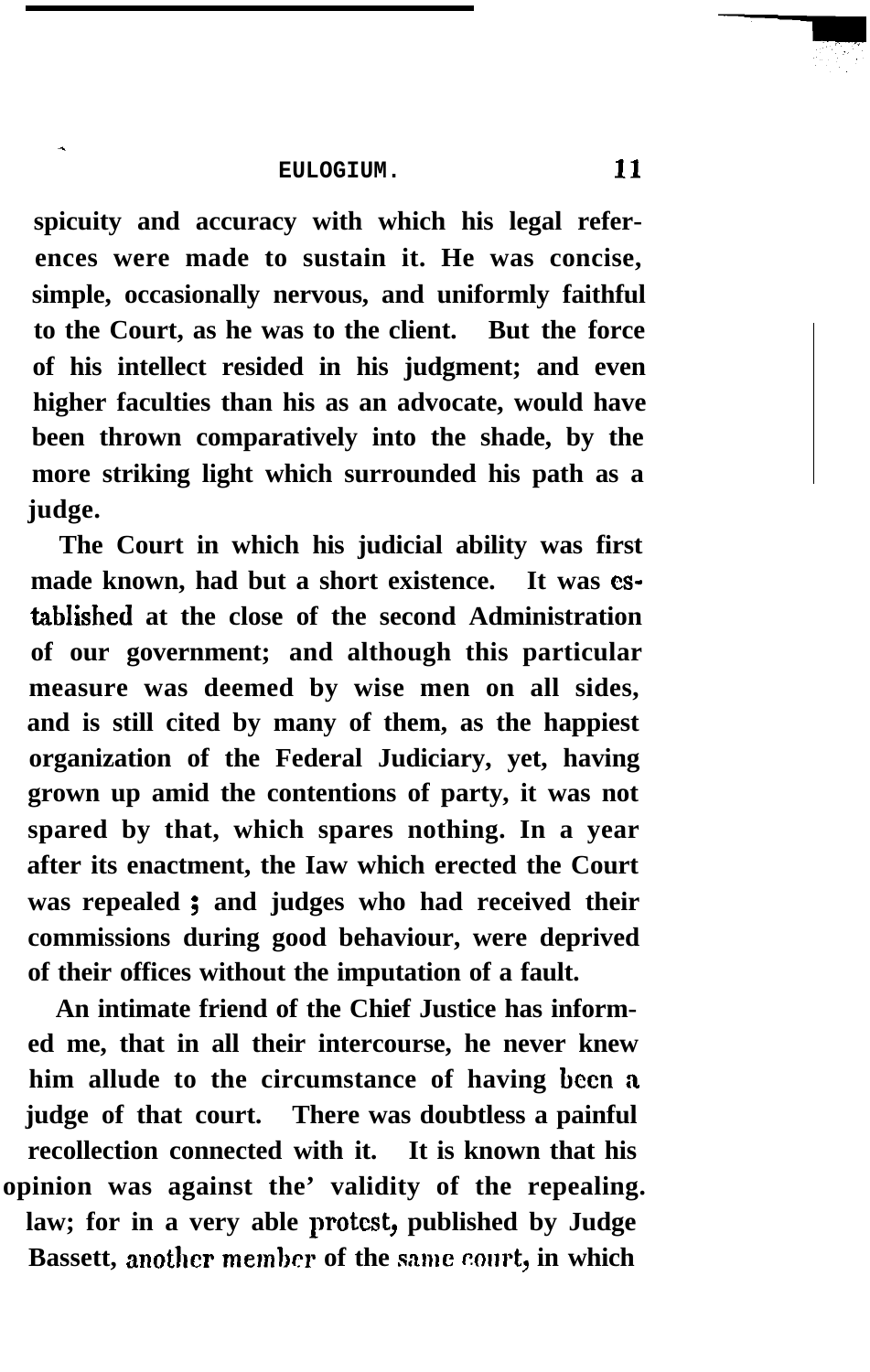# **12 EULOC:IUM,**

**the breach of the constitution was strenuously asserted, he remarks,-" If any difference between me and my associates in office exists, it relates merely to the point of time for expressing our sentiments. I can confidently assert, that, on deliberation, they coincide with me in other respects."**

**After the abolition of the Circuit Court, Mr. Tilghman resumed the practice of his profession, and continued it until the** 31st **July,** 1805, when **he was appointed President of the Courts of Common Pleas in the first district.**

**He remained but a few months in the Common Pleas. In the beginning of the year 1806, Mr. Shippen, the Chief Justice of the Supreme Court, yielded to the claims of a venerable old age by retiring from the office, and on the 25th of February, Mr. Tilghman was commissioned in his place by Governor M' Kean, himself a great lawyer and judge, and interested as a father in the court which he had led on to distinguished reputation in the United States.**

**From the moment of the late Chief Justice's ap**pointment to that of his death, most of us, my brethren, have stood around him, and have witnessed the **great work upon which his reputation rests. His life has been on the. Bench,-his family has been the Bar,-his children are now before me. So obvious have been his walks to all,-so radiant with that light which is reflected from the path of the just, that no part of them is unknown to you ; and I**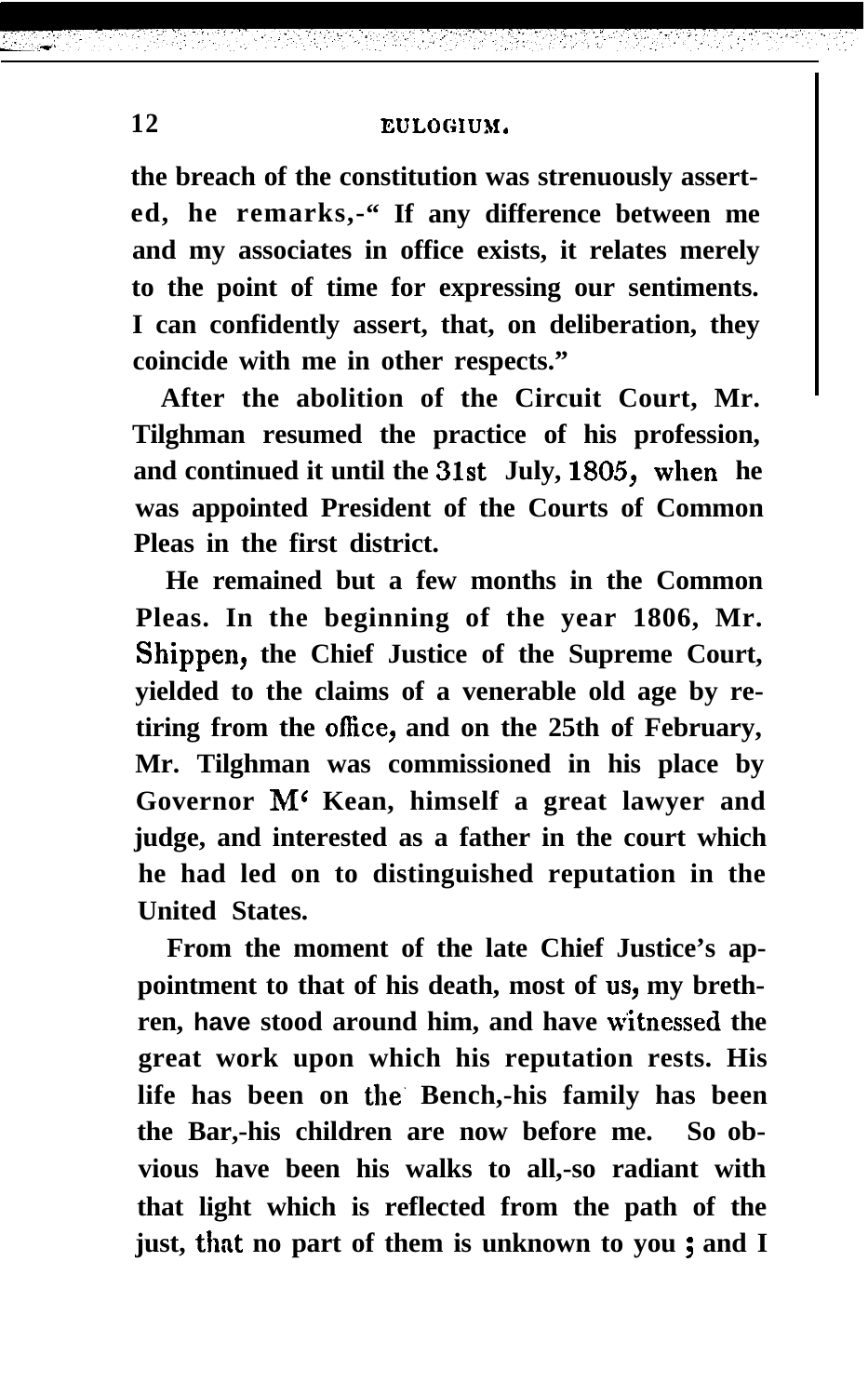**shall but revive the impressions and assist the recollections of each, while I endeavour to sketch the extent of his labours, the character of his judgments and of his mind, his temper and disposition, social, moral, and religious.**

**The higher judicial offices in our country, are posts of great distinction, and they owe it to their attendant exertion and responsibility. They put in requisition the noblest faculties of the mind, the finest properties of the temper, and not unfrequently they task to the utmost the vigour of an unbroken constitution. Very few, if any, of their duties are mechanical. There is no routine by which their business is performed without the expenditure of thought. The cases which come before the Judges are new either in principle or in circumstance ; and not seldom the facts which ask for the application of different principles, are in the same cause, nearly in equipoise. There is consequently an interminable call upon the Judge to compare, discriminate, weigh,** adopt, reject, in fine to bring into intense exercise **his whole understanding. Where the profession is candid and well instructed, nothing that is obvious, and little that can be made so without deep consideration, is referred to the decision of the Judges. For them the universal intelligence of the world is at work to complicate the contracts and the duties of men. For them are reserved those Gordian knots, which, although others may cut, they must at least appear to untie. Every judgment is made under**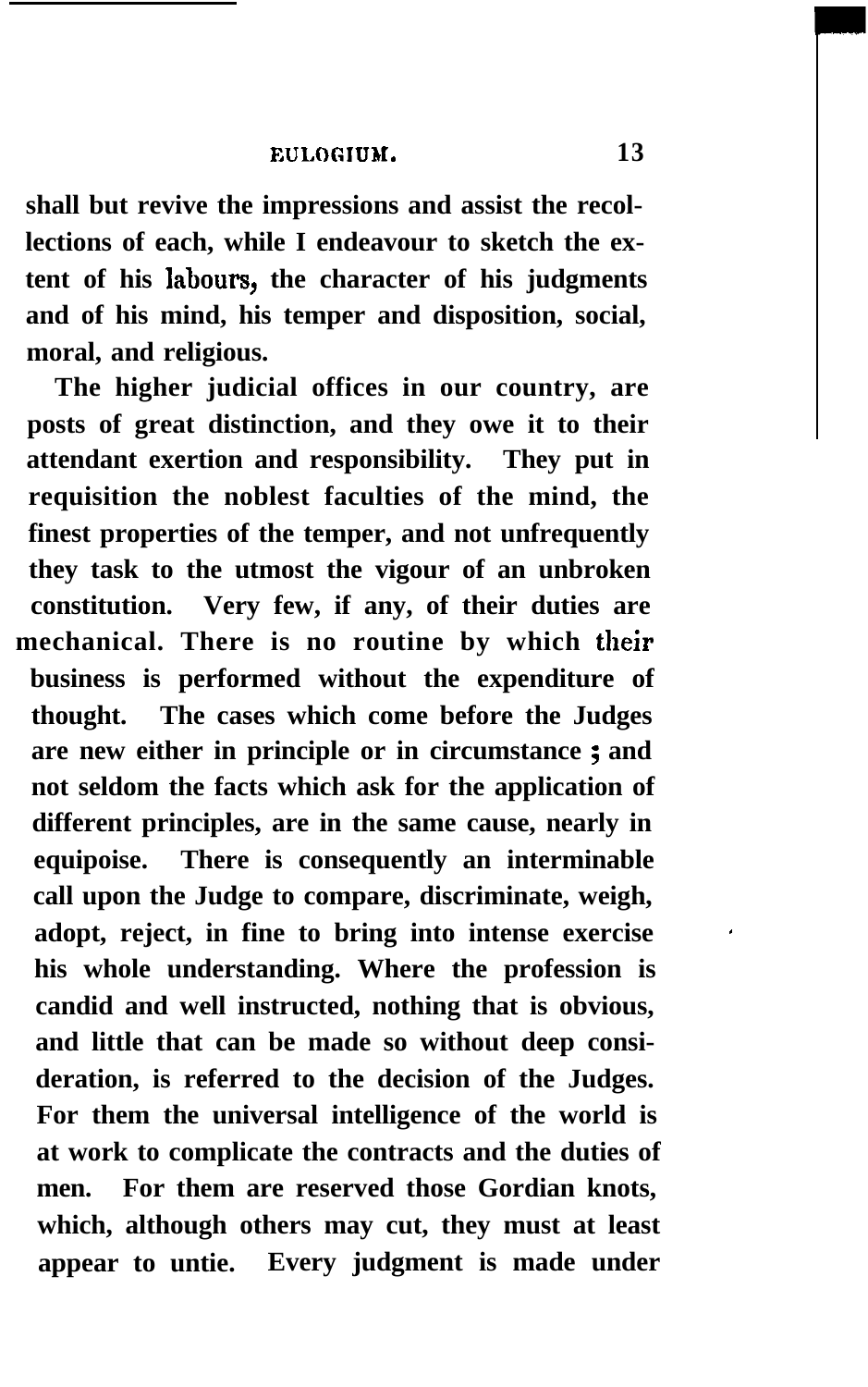1970 PA PT

**great responsibility to the science;-it must be a rule for the future, as well as for the past. It is** made under an equal responsibility to the parties **; the Judge is the defaulter, when through his means the defaulter escapes. It is under a higher responsibility to heaven ;-the malediction of an unjust sentence is heavier upon him that gives, than upon him that receives it.**

**He who, through a'large portion of the short life of man, properly sustains such an office, studying all his causes with the intenseness of personal interest,-improving the science by adding daily confirmation to the defences of liberty, reputation and property,-and at the last standing clear in his great account of justice impartially administered to the poor and the rich, the guilty and the innocent,-he that does this is entitled to all the homage which man ought to render to man, a'nd may claim, but not till then, to stand by the side of our venerated Tilghman.**

**From the time that he took his seat on the Bench at March Term 1806, for the space of more than ten years, he delivered an opinion in every case but five, the arguments in four of which he was prevented from hearing by sickness, and in one by domestic aflliction ; and in more than two hundred and fifty eases, he either pronounced the judgment of the Court, or his brethren concurred in his opinion and reasons without a comment.**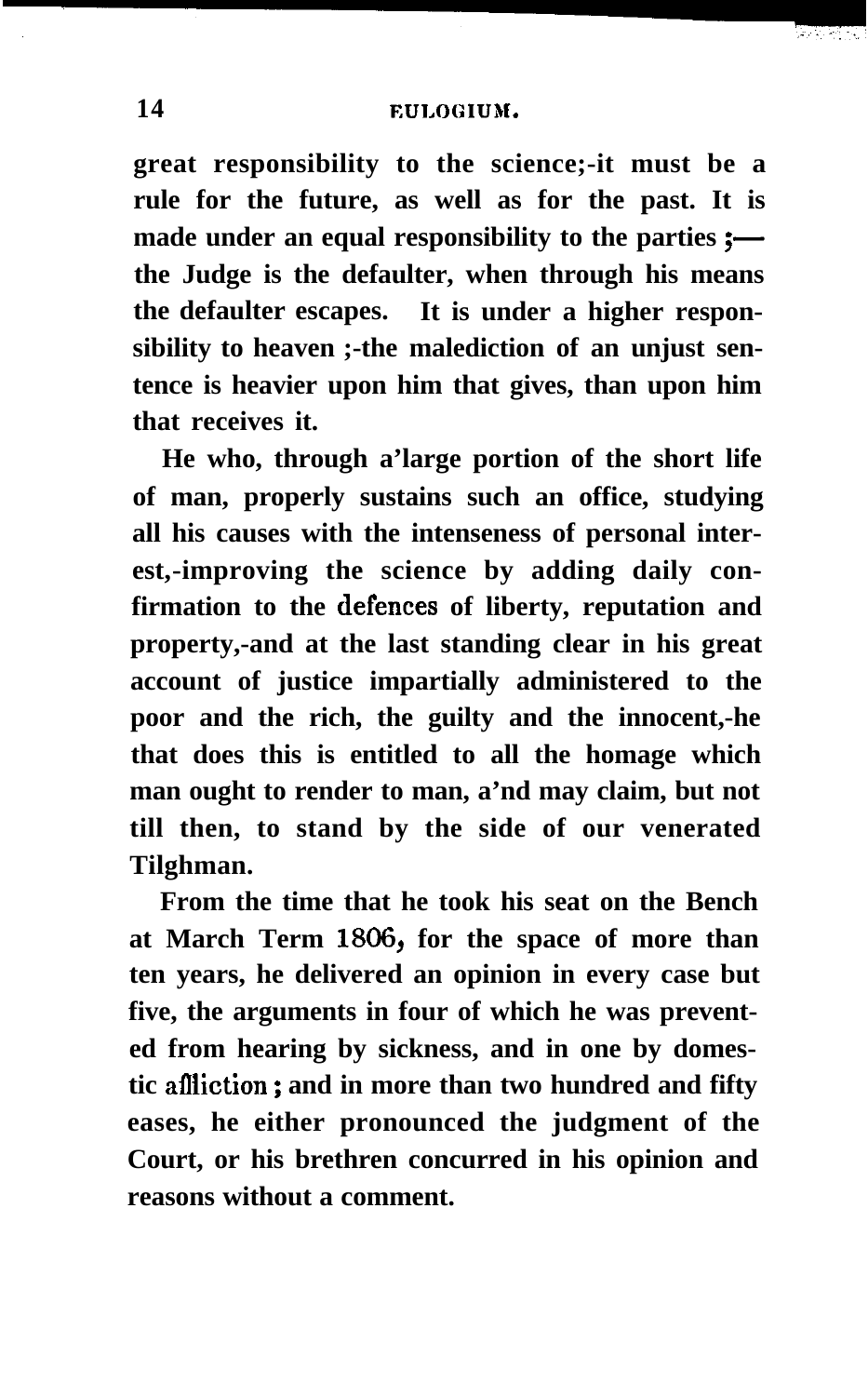**His attention from the beginning to the end of the twenty-one years that he presided in the Supreme Court, was undeviatingly given to every case ; and he prepared himself for all that required consideration at his chamber, by taking an accurate note of the authorities cited by counsel, and of the principal heads and illustrations of their argument.**

**This labour was not performed to accumulate the evidences of his devotion to business, nor under subjection to an inveterate habit. He was far above all this. He did it under a sense of conscientious duty to retain such minutes as would enable him to examine the authorities, and to review the observations of counsel, after the illusion and perhaps the excitement of the public discussion had gone by. The contents of twenty volumes of reports, and upwards of two thousand judgments, most of them elaborate, all of them sufficiently reasoned, very few upon matters of practice, or on points of fugitive interest, attest. the devotion of his judicial life ; and although it is not meant to deprive of their share of the merit of these labours, the eminent men who survive him on the Bench, and who remain to continue and I** hope to exalt the fame of our jurisprudence, I may **say, and they will cheerfully admit, that he was the presiding spirit of their consultations, as he was of their court.**

**In addition to these strictly** *official* **duties, the Legislature of Pcnnsylvanin, committed to the Judges of the Suprcmc Court, in the year** 1807, **the critical**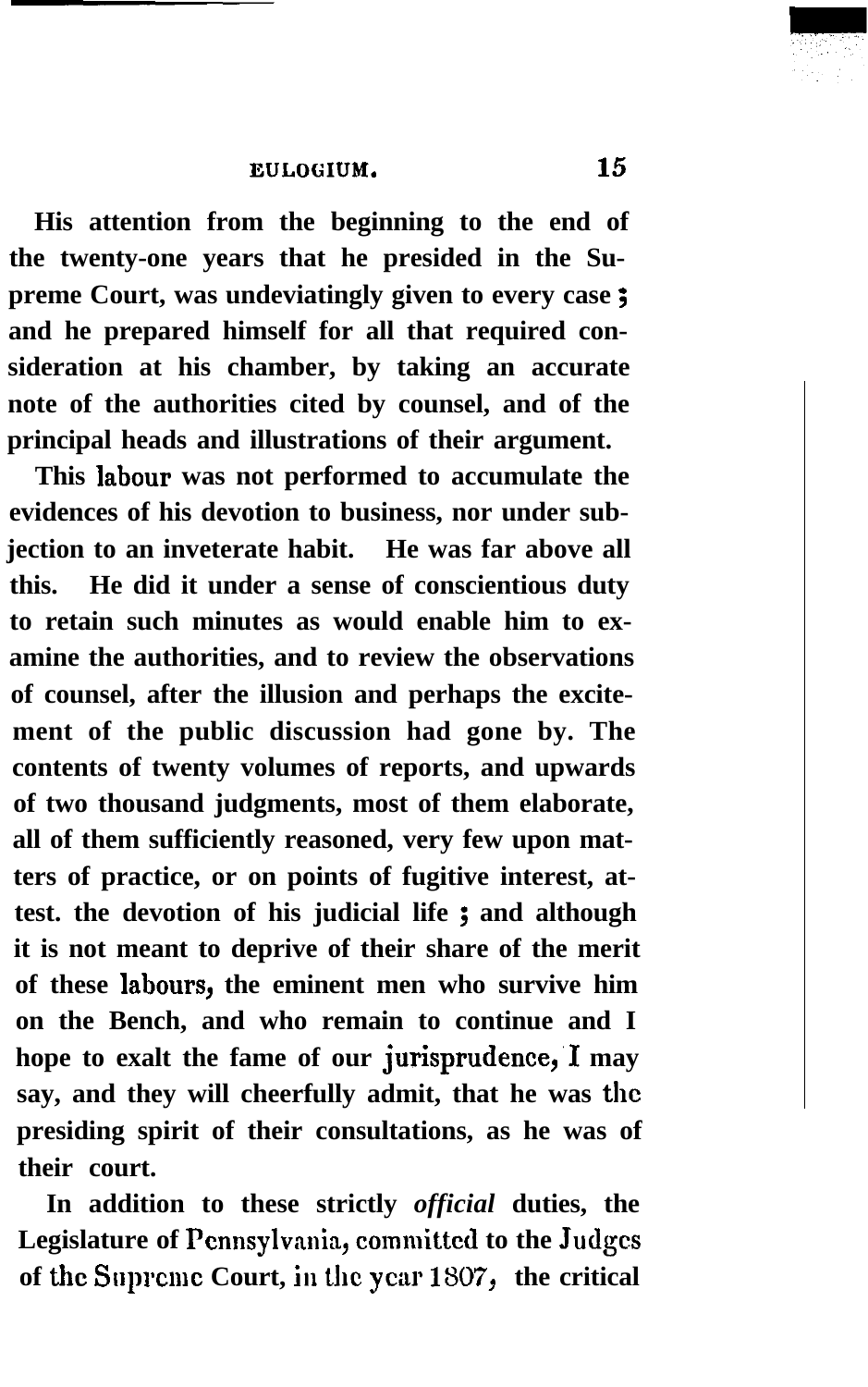. . . .

**duty of reporting the English statutes in force within this commonwealth. The duty is called critical,** for **so undoubtedly it was considered by the Chief Justice. The service exacted an unlimited knowledge of our colonial legislation, and of the practice and administration of the law in the Province, through a period of nearly a century, in which there was not the light of a reported case. It required also an intimate familiarity with the written law of England, its history both political and legal, and a knowledge of the impressions which it had given to and received from the common law, during the course of many centuries. The selection moreover was to be made in the chambers of the Judges, without the aid of that best of all devices for eliciting the truth, an ardent, free, and ingenuous discussion by counsel. I need not say to the professional hearer, that the task was Herculean. In the course however of less than two years, it was performed ; and the profession and the public are indebted to it for an invaluable standard of reference in a province of the law, before that time without path or guide. It is not perfect. It has not the obligation of judicial authority. I speak the sentiments of its principal author. Some statutes are perhaps omitted. Still the original work will remain as a monument to those by whom it was erected, and who may now be said to rest beneath it. .If it shall increase at all, it will be by the contributions which the hand of respect**

<u>.</u>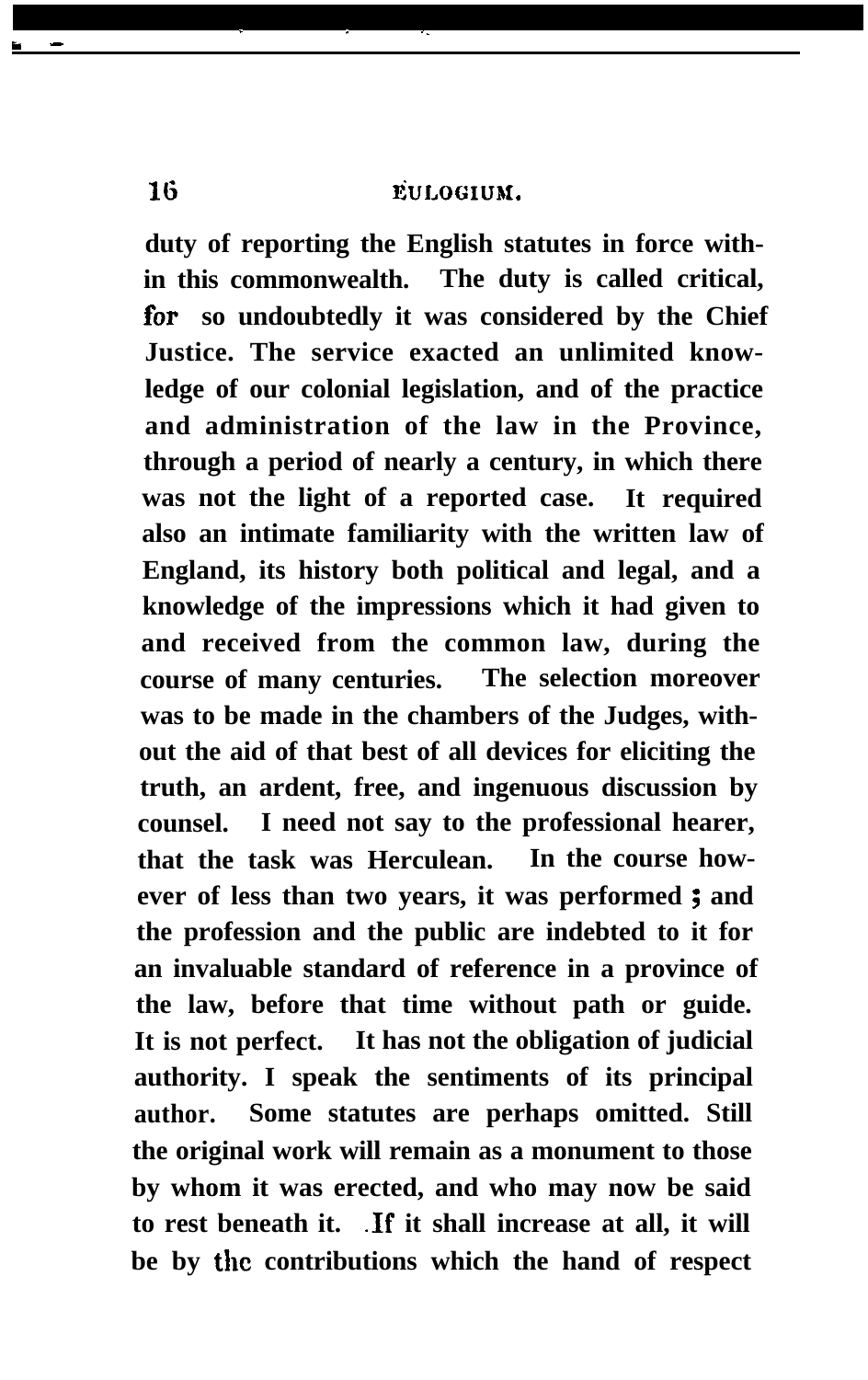-

**and affection shall bring to swell the tribute to the venerable dead.**

**The labours thus recited, my brethren, in addition to what we know to have been performed at Nisi Prius, and in Circuits'through the State, entitle this eminent Judge to the praise of great industry, a virtue which it is an offence against morality to call humble, in one who is the keeper both of his own talent, and not seldom of that of others also. It was, however, industry 'of the highest order-a constant action of the intellect practically applied.**

**But the character of his mind as it shines forth in -his judgments, is a subject of much livelier interest.**

**The first great property which they disclose, is his veneration of the law, and above all, of the fundamental Common Law. There is not a line from his pen, that trifles with the 'sacred deposit in his hands, by 'claiming to fashion it according to a private opinion of what it ought to be. Judicial legislation he abhorred, I** should rather say, *dreaded*, as an implication of his **conscience. His first inquiry in every case was of the oracles of the law for their response ; and when he.obtained it, notwithstanding his clear perception of the justice of the cause, and his intense desire to reach it, if it was not the justice of the law, he dared not to ad- .minister it. He acted upon the sentiment of Lord Bacon, that it is the foulest injustice to remove Iandmarks,. and that to corrupt the law, is to poison the veryfountain of justice. With a consciousness that to** the errors of the science there are some limits, but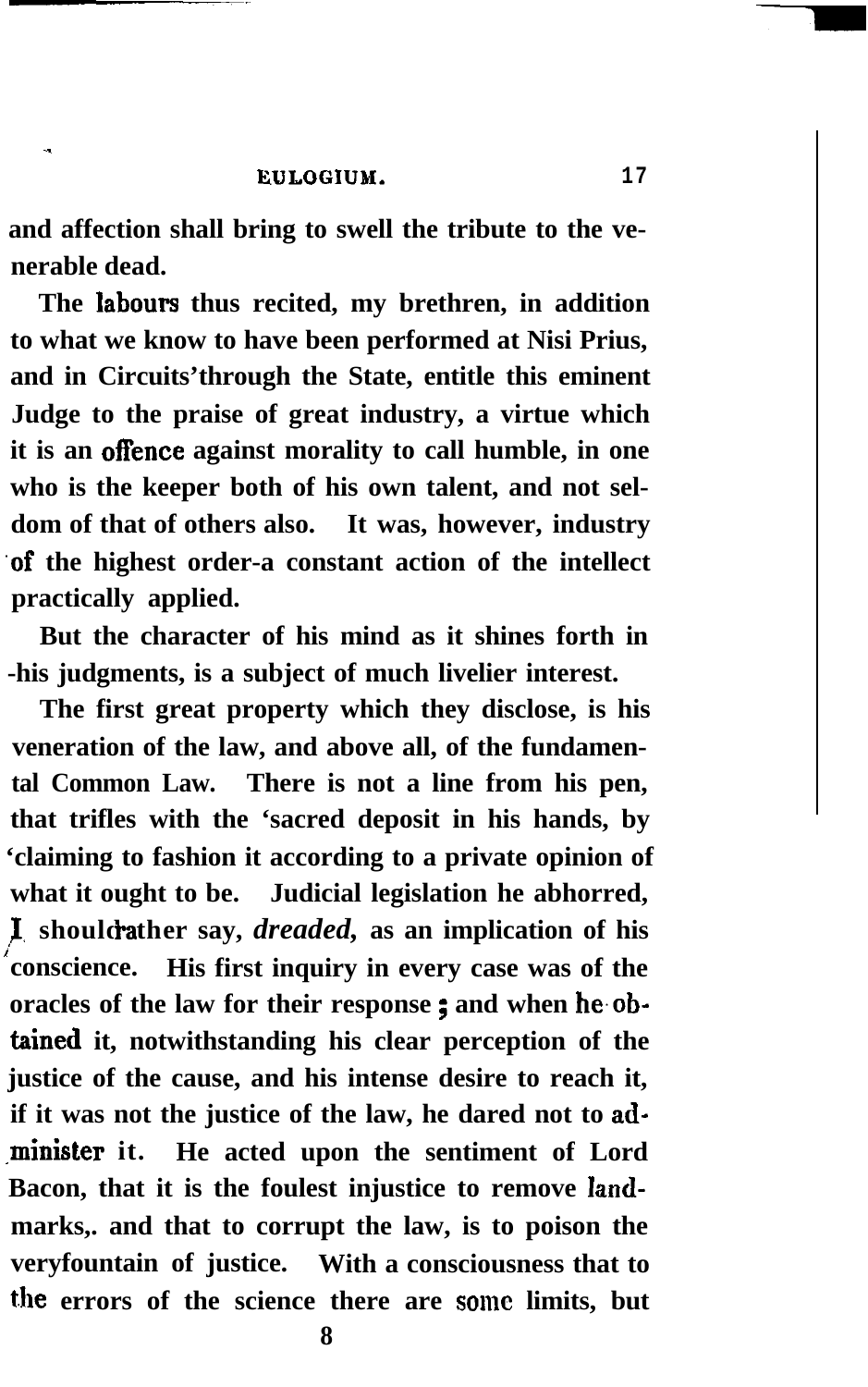**none to the evils of a licentious invasion of it, he left it to our annual legislatures to correct such defects in the system, as time either created or exposed: and better foundation in the law can no man lay.**

**Those who study his opinions, while they may remark that he was unusually sparing of references to authority, will find that it was the result of selection and not of penury. He was not, however, what is sometimes termed a great case-lawyer. His memory did not appear to be tenacious of insulated decisions; nor is it usual for men of philosophical minds, who arrange the learning of their profession by the aid of general principles, to be distinguished by their recollection of particular facts. With the leading cases under every head, those which may be called the lighthouses of the law, he was familiar, and knew their bearings upon every passage into this deeply indented territory; but for the minor points, the soundings that are marked so profusely upon modern charts of the law, he trusted too much to the length and employment of his own line, to oppress his memory with them. It was not his practice to bring into his judgments, an historical account of the legal doctrine on which they turned, nor to illustrate them by frequent references to other codes, to which, nevertheless, he was perfectly competent by the variety as well as by the extent of his studies. His preference was rather, to deduce the sentence he was about to pronounce, as a logical consequence from some proposition of law which Ire bad previously stated and settled with**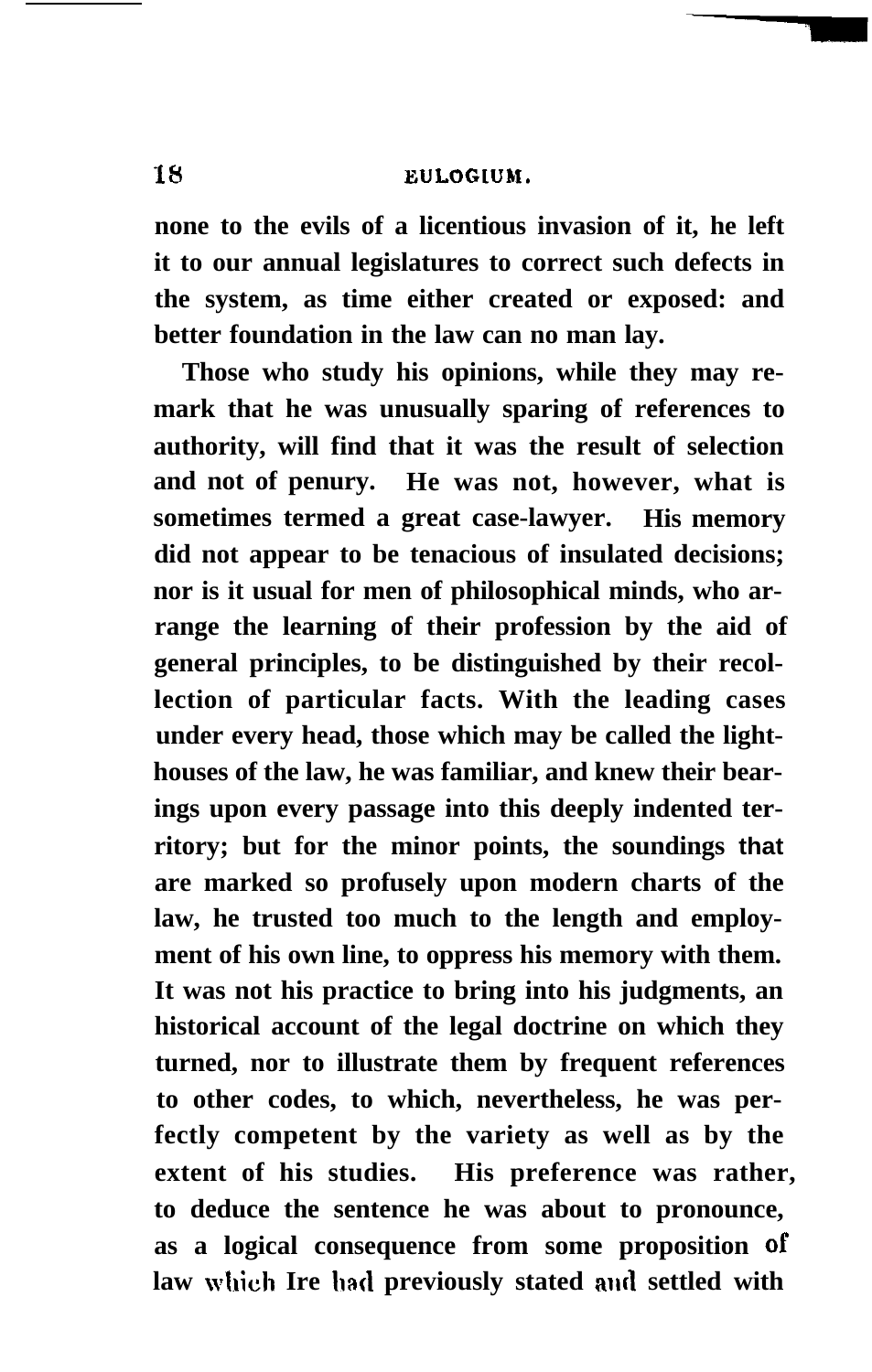**Feat brevity. No Judge was ever more free both n mind and style from every thing like technicaity, He never assigned a technical reason for any ;hing, if another were at command, or if not, without** sustaining the artificial reason by an explanation of its **grounds. At the same time his knowledge embraced all the refinements of the law, and he took an obvious satisfaction in showing their connection with substantial justice.**

**IIis judgments are further distinguished by perspicuity, precision, and singleness.**

**No careful reader was ever at a loss for the meaning of the Chief Justice, and his whole meaning. His language is transparent; you see through it, instantly, the** purpose of the writer. There is no involution, no pa**renthesis, no complication. Every thing is direct, natural, and explicit. His style without being dry, and possessing upon proper occasions such embellishments even, as a severe and critical taste would permit, is made up, in general, of terms and phrases so entirely ascertained in their meaning, as to defy the extraction of a double sense,-an excellence of the very first order in judicial compositions. This precision, was the result of an accurate adjustment of the argument before he committed it to paper. His opinions, such as they appear in the earliest reports of them, and I presume the same of the whole, were published from the first draught, in which it was rare to find either erasure or interlineation; and I recollect no instance in which he was asked by counsel, or induced by his own review? to give an explanation of them.**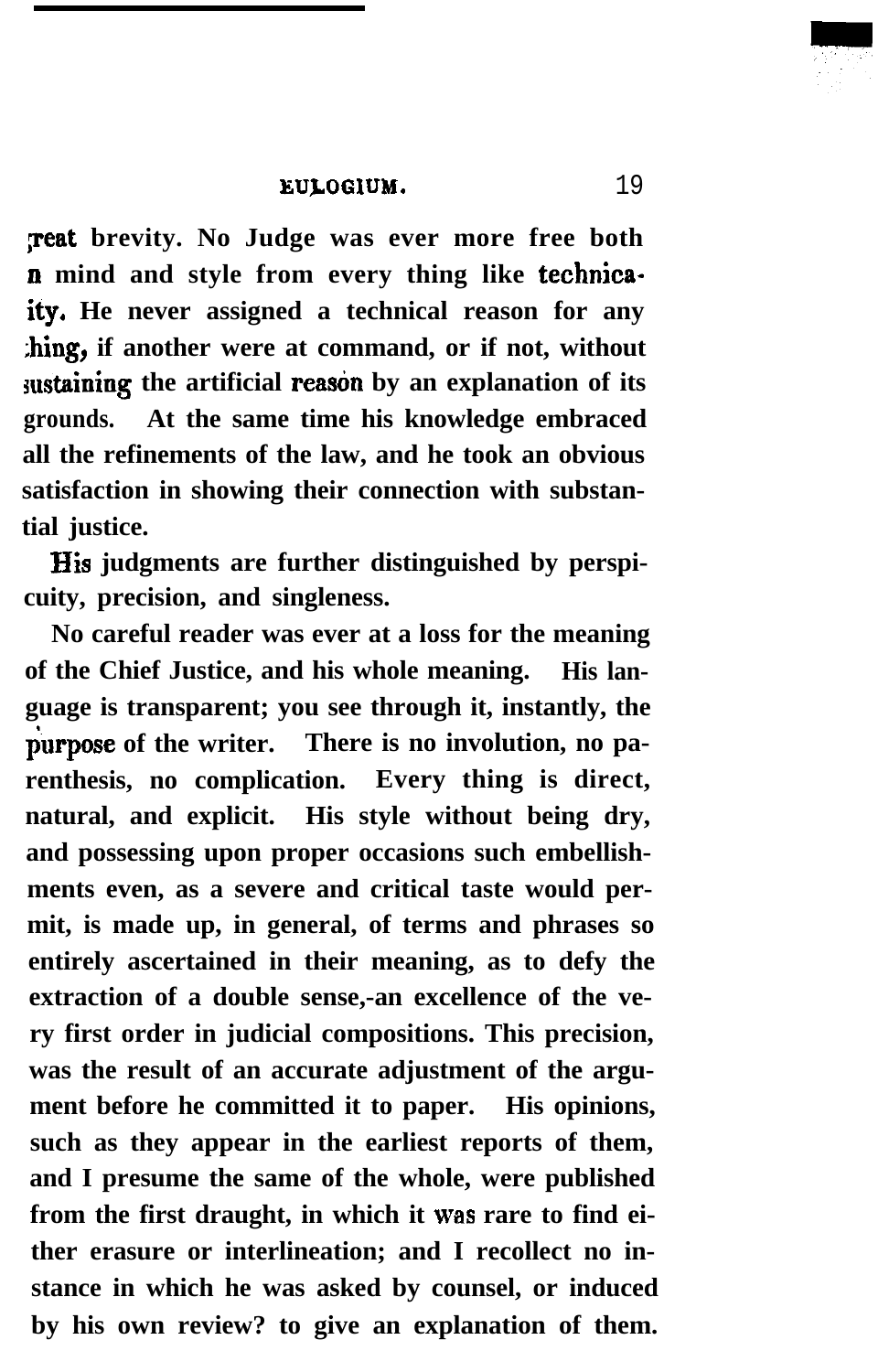# 20 **EULOGLUM.**

**This was, indeed, a natural consequence of that singleness, to which I have alluded as a striking feature of his judgments. He paid little respect to what are called** *dicta,* **opinions collateral to the matter in judg-. ment, from whatever quarter they might come. He pronounced none himself. His concern was with the point in issue, and nothing else ; and he kept his eye on that, as a mariner does upon the Pole-star.**

**All his opinions are, moreover, remarkable for their admirable common sense, and their adaptation to the common understanding. There is no reaching after what is recondite, or abtruse,-no affectation of science. The language of the law, as he uses it, is vernacular, and his arguments are the most simple that the case will bear. They are not an intricate web, in which filaments separately weak obtain strength by their union, but a chain, whose firmness arises from the solidity of its links, and not from the artifice of their connexion.**

**But that quality which exalts his judgments the most in the estimation of the public, is the ardent love of justice which runs through them all. His appetite for it was keen and constant; and nothing could rouse his kind and courteous temper into resentment, more than a deliberate effort to entangle justice in the meshes of chicane. The law was his master; he yielded implicit obedience to iti behests. Justice was the object of his affections, he defended her with the devotion of a lover. It is the high praise of his administration, and of the profession too, that the occasions were rare in which his eflorts did not bring them into l.nal.n,-mLw.. nn~nnel.nt;nn**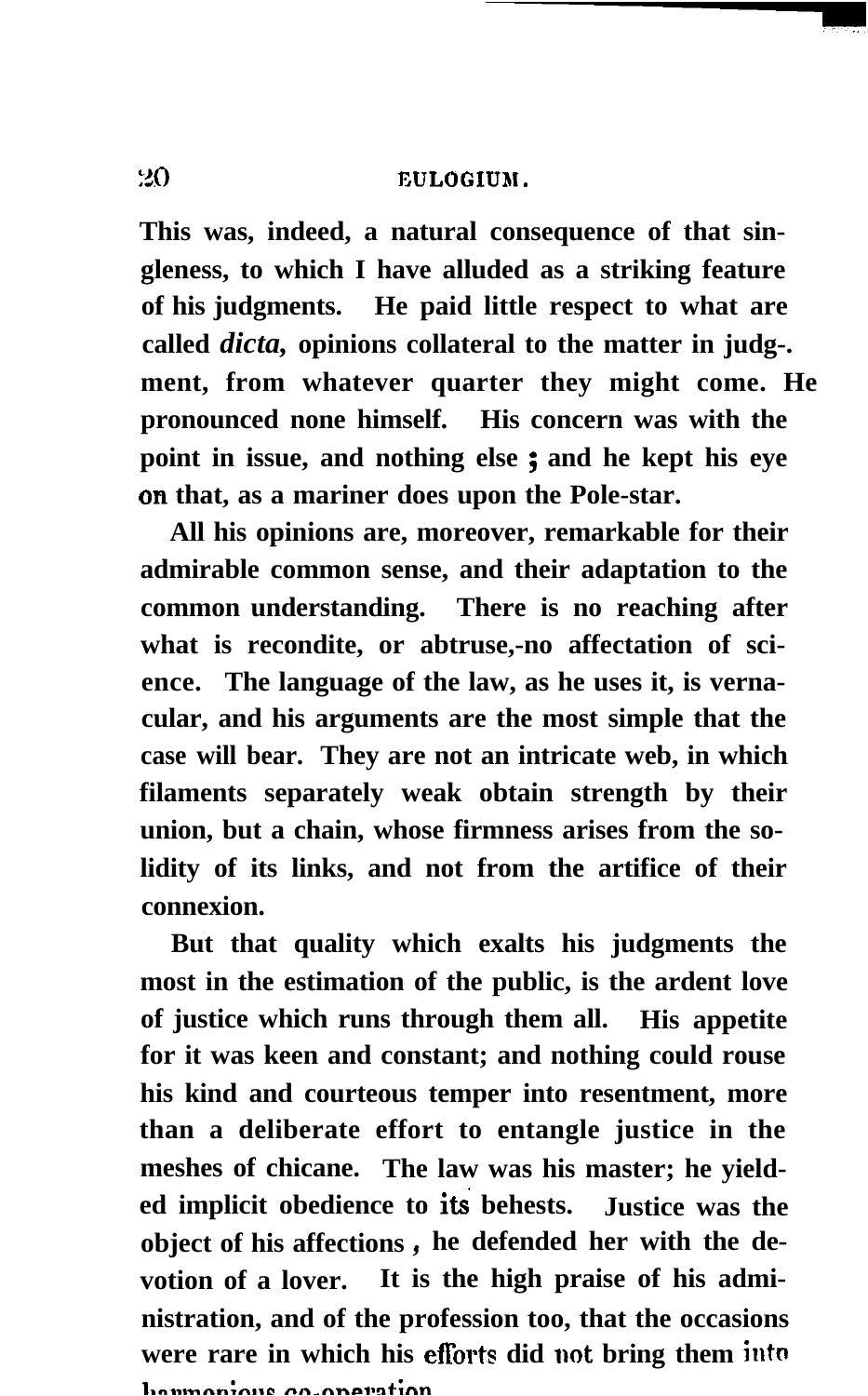**Is it not worthy of remark, that judgments such as hese, which enjoyed universal respect, were neverbeless, free from every thing like pretension ? Chief lustice Tilghman could have done as much with this Bar, by the force of his authority, as any Judge that ever sat in his seat. His investigations were known to be so faithful, his reasonings so just, and his convictions so impartial, that there would have been a ready acceptance of his conclusions, without a knowledge of the steps which led to them. He asked however, for submission to no authority, so rarely as to his own. You may search his opinions in vain, for any thing Eke personal assertion. He never threw the weight of his office into the scale, which the weight of his argument did not turn. He spoke and wrote as the** minister of reason, claiming obedience to her, and se**lecting with scrupulous modesty such language, as while it sustained the dignity of his office, kept down from the relief, in which he might well have appeared, the individual who filled it. Look over the judgments of more than twenty years, many of them rendered by this excellent magistrate after his title to unlimited deference was established by a right more divine than that of Kings,-there is not to be found one arrogant, one supercilious expression, turned against the opinions of other judges, one vain glorious regard toward himself. He does not write as if it oc**curred to him, that his writings would be examined to **fix his measure, when compared with the standard of great men, but as if their exclusive use was to assist in fixing a standard of the law.**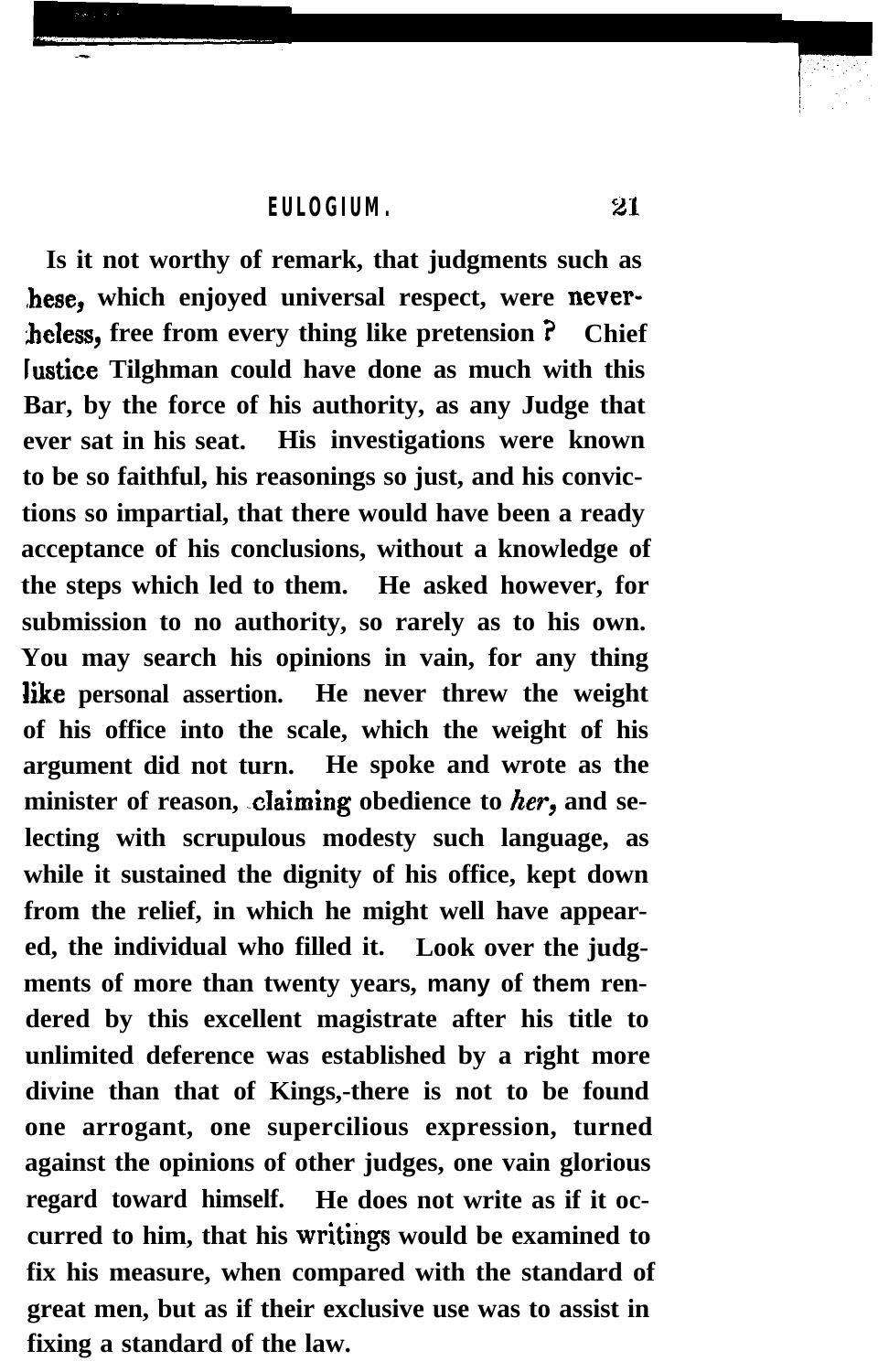**It is to all these qualities that Chief Justice Tilghman owed the confidence of his brethren on the Bench. It does not occur to me at present, that his opinion at Nisi Prius or on the Circuit was ever overruled, nor that his judgment in Bank was made inefl'ectual by a majority of the Court, except in a single instance ; and it will not be deemed offensive to say, that when the same question shall recur, it will probably be considered without any decisive influence from this unsupported case.**

**If the common law were a science, in which the mind of a Judge might speculate without impediment: as in some others, it would be natural to ask, what new principles he has added to the code, or what new combinations he has made to increase its vigour. It is such an inquiry that imparts interest to the biographical notices of men, who have been eminent in Physics, in the higher branches of the Mathematics, and emphatically of such as have been distinguished actors in the formation of political Constitutions, or of new codes of law. There is a freedom and expansiveness in some parts of Science, that even imagination may be invited to attend upon genius as it explores them; and the Legislator especially, or the founder of new governments, is so little restrained in his movements, that the personal character of the individual becomes the pervading soul of the work, and looks out from every part of it. But the law, as a practical science, depends mainly for its** value, upon retaining the same shape and nearly the **same dimensions from day to day. A speculative.**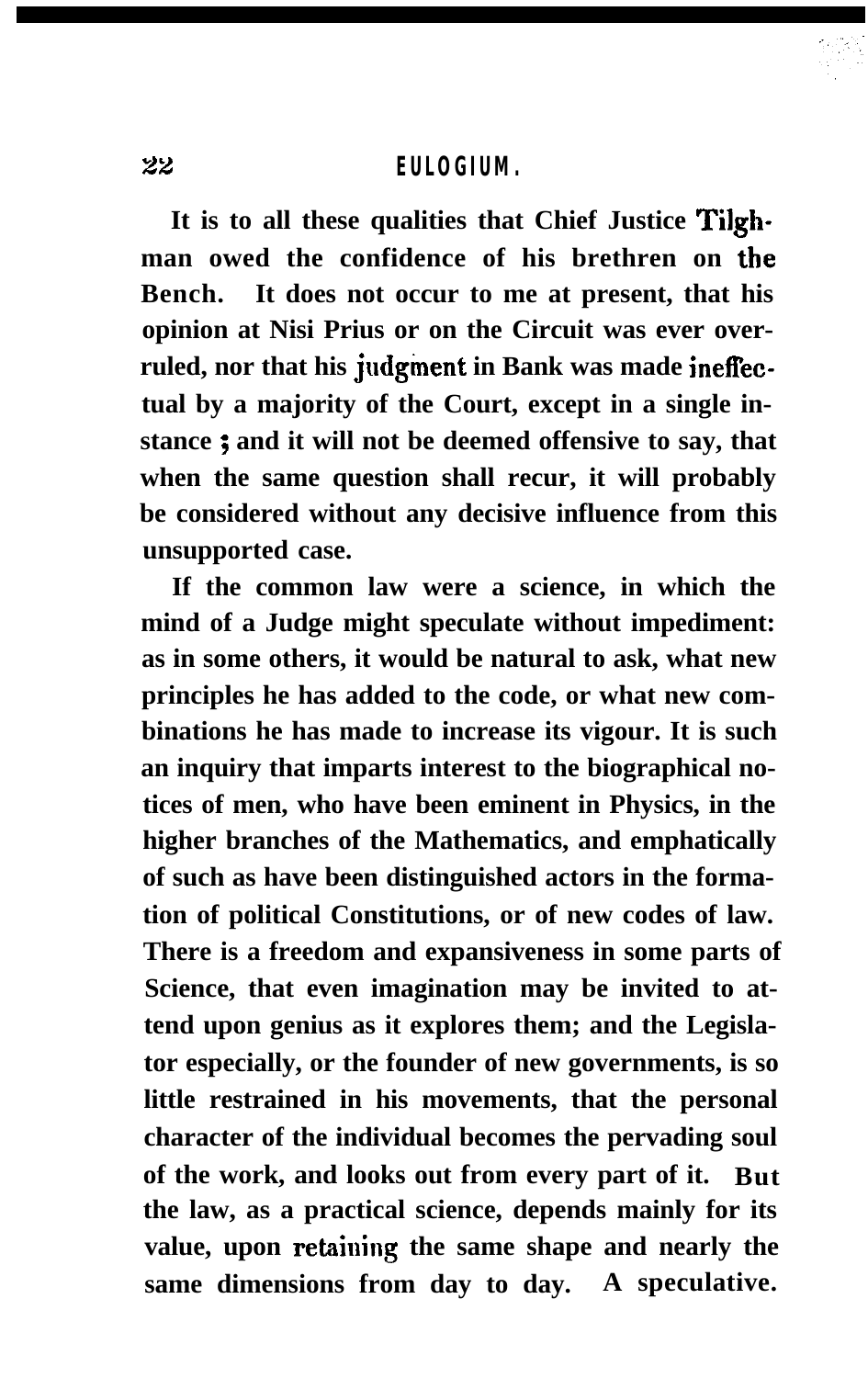**inventive, imaginative Judge is a paradox. No one can .reasonably ask what a Judge has invented or devised, or even discovered. His duty and his praise are in the faithful administration of a system created to his hands; a system of principles, the just deve**lopment of which affords sufficient scope for genius, **without destroying what is established, or innovating in the spirit of a law giver. If ever his labours ap proach** the merit of discovery, it is when he reforms **or brings to light what had a previous existence, but had been perverted or obscured.**

**In some particulars of great interest to the profession, the late Chief Justice had the merit of relieving** our code from perversion and obscurity of this **description. He has certainly reinstated a statute of indispensable use, and which was imperceptibly giving way to judicial legislation here, as it has thoroughly done in England, the Statute of Limitations in actions of assumpsit. On this subject he distinctly led the way in Pennsylvania; and in every particular in which . he was not restrained by authority, he has brought our Courts back to the true interpretation. He has, as it were, reclaimed this resting place for the unfortunate, from an irruption of the ocean.**

**He led the way also, and has resolutely persevered, in opening the large rivers of this Commonwealth, to** the great work of public improvement, by rejecting **the inapplicable definitions of the English common** law, which would have subjected them to the claim of **t.he riparian owners.**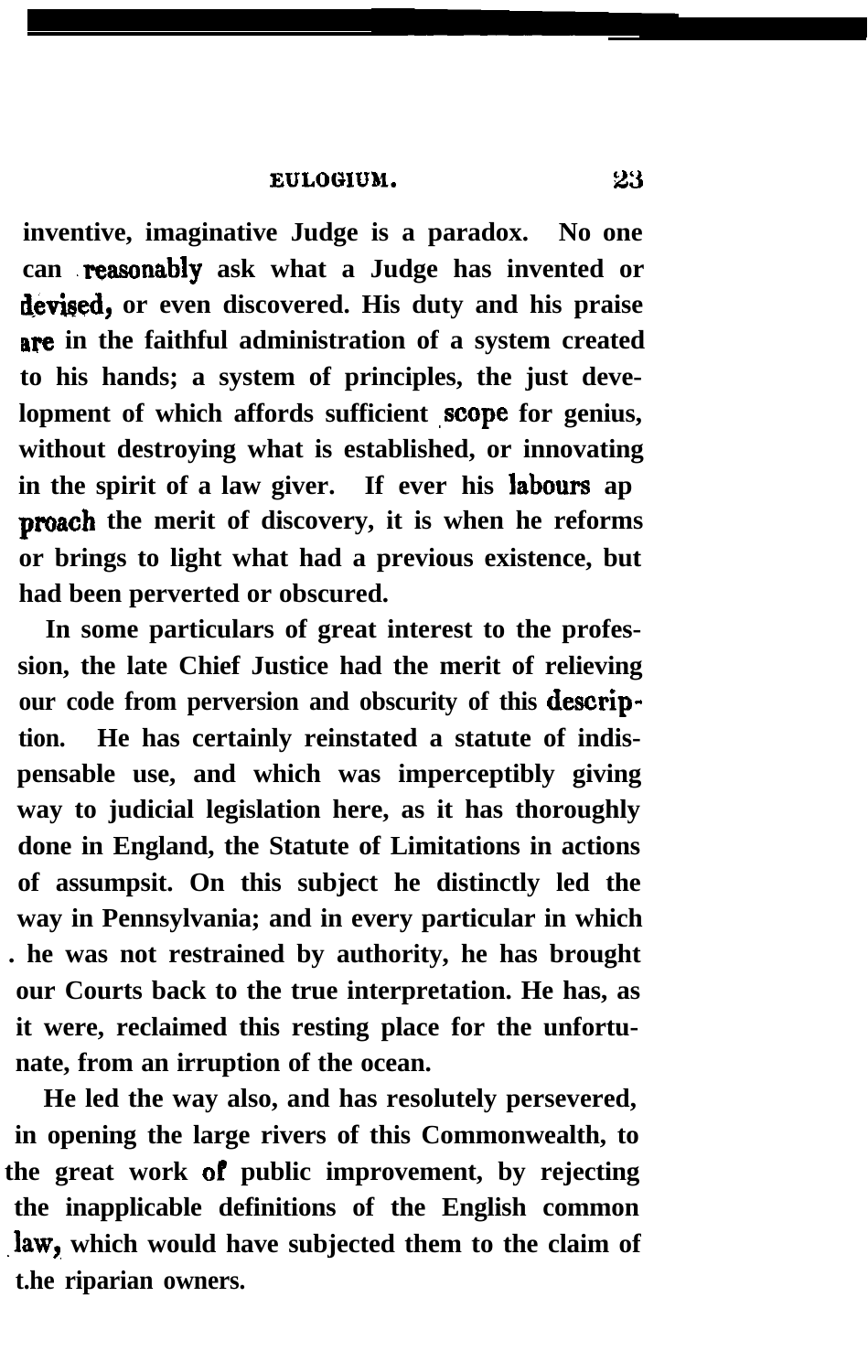**He has followed up that work which his father is said to have begun, by giving the force of his mind and influence to the establishment of such rules, as make the Land Office system harmonize with every other part of our code.**

**But his great work, that at which he laboured with constant solicitude, but with scarcely a passing hint that he was engaged in it, is the thorough incorporation of the principles of scientific equity, with the law of Pennsylvania, or rather the reiterated recognition. by the Bench, that with few exceptions they form an inseparable part of that law.**

**The distinction between law and equity is well understood by the Profession, but difficult to explain to popular apprehension. It is a great but prevalent mistake, to suppose that a Court of Equity is the reproach of the common law, whereas it is its praise, at least the praise of its illustrious origin. The Common Law, being originally the law of freemen, of that Saxon stock from which is derived the freest race upon earth, left nothing to the discretion of the Judge or the Monarch. It was itself the great arbiter, and ruled every question by principles of great certainty and general application. In its earliest day, a day of comparative simpli**city, its general principles and forms embraced and **adjusted almost every transaction: and when they did not, the authority of the Common Law Courts was legitimately extended by new writs devised in the then incipient Chancery. The refinements of later times, the invention of uses, and afterwards of trusts,**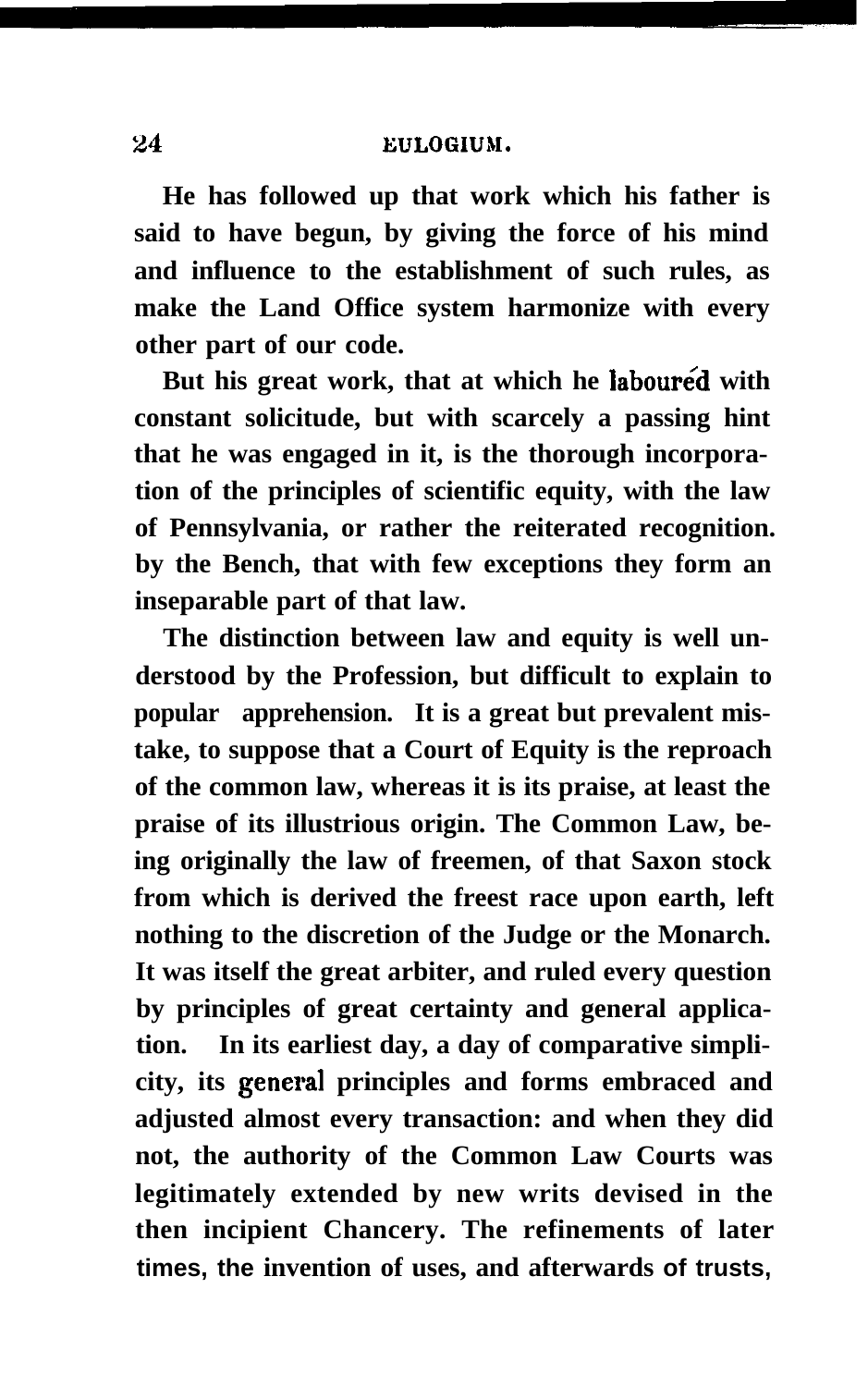.

the complications of **trade**, the defects incident 'to the **multiplied operations of. men, all tended to produce uontroversies which the Judges of the Common Law could'not, consistently with their integrity and the integrity of their rules;adjust with perfect effect; and hence'the development of the Court of Chancery. It \$ a'great misconception of that Court, to suppose that it overturns the Common Law. Equity is a part of** the Common Law; and a Court of Chancery is the **homage paid by a free Constitution to the integrity of the Courts of Common. Law. It is the handmaid of those Courts. It restrains dishonest men from applying the general rules of those tribunals to cases which they ought not to embrace,-it extends to the upright the benefit of a rule of those Courts, of which a defect** in circumstance deprived them,-and it attains its pur**poses by a process, between parties, and through a method of relief, almost necessarily different from those of the Courts of Common Law, but in perfect analogy with what the rules of those Courts effect where they properly** apply. It is no more the reproach of the **Common Law, that it has a department of Equity, than that it has a department of Admiralty Law, or of Ecclesiastical Law. There is no more reason why the original constitution of the Courts of Common Law should be 'destroyed, by blending with their principles 'and practice, the rules of a Court of Chancery, than by uniting with them the rules of the Admiralty. [t-is a question of having two Courts to execute different parts of the same system, instead of one; and the**

-

 $\tau_{\rm 3.7}$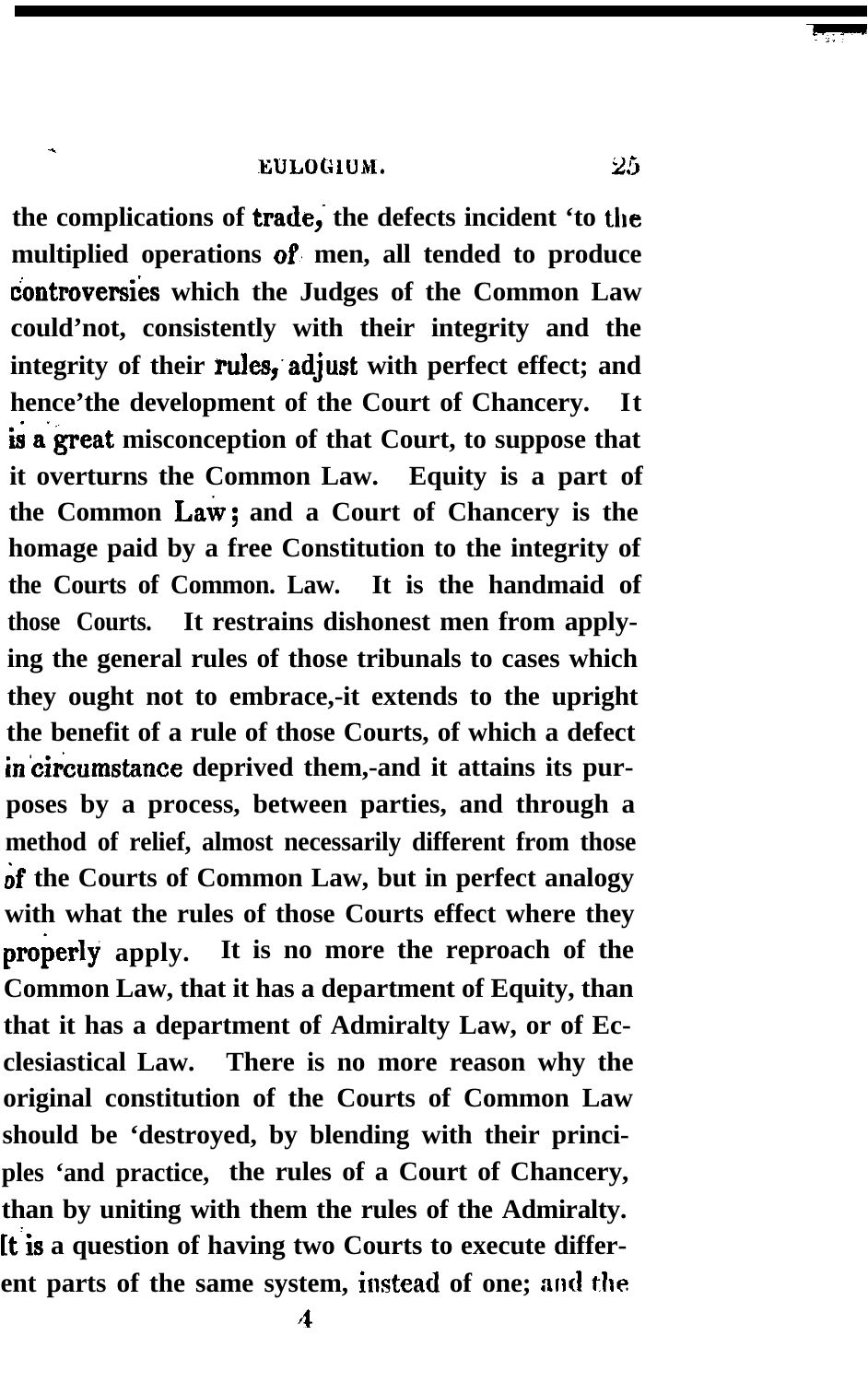**experience of England, and of most of these States, is** better than volumes, to show, that the purity and vi**gour of both law and equity, are maintained by preventing their intercourse in the same tribunal. That their separation is unfriendly to the people, is refuted by the great examples of Maryland, Virginia, and New York, and by the example of all the States in their, Federal capacity.**

**It is the misfortune of Pennsylvania that the want of** a Court of Chancery has left her tribunals no alterna**tive but that of attempting this difficult incorporation. Her Chancery history is short and striking.**

**There was no such Court among the institutions of William Penn, or of his day. That this was the consequence of a jealousy of the principles and practice of that Court entertained by the people, is not indicated by their early juridical history. It was more probably owing to a question connected with the introduction of the Court, and under the influence of which it met an early fate,-in whom, according to the constitutional law of that day, the office of Chancellor ought to vest, and whether it could be legally executed except by one, who, under the great seal of England, acted as the king's representative. The prerogative lawyers of the colony beld the negative of that question; yet the alleged necessity for the Court was such, and such** the **attachment** to both its forms and principles, that **the Legislature, by a mere resolution, requested Sir William Keith, to hold a Court of Chancery, and it**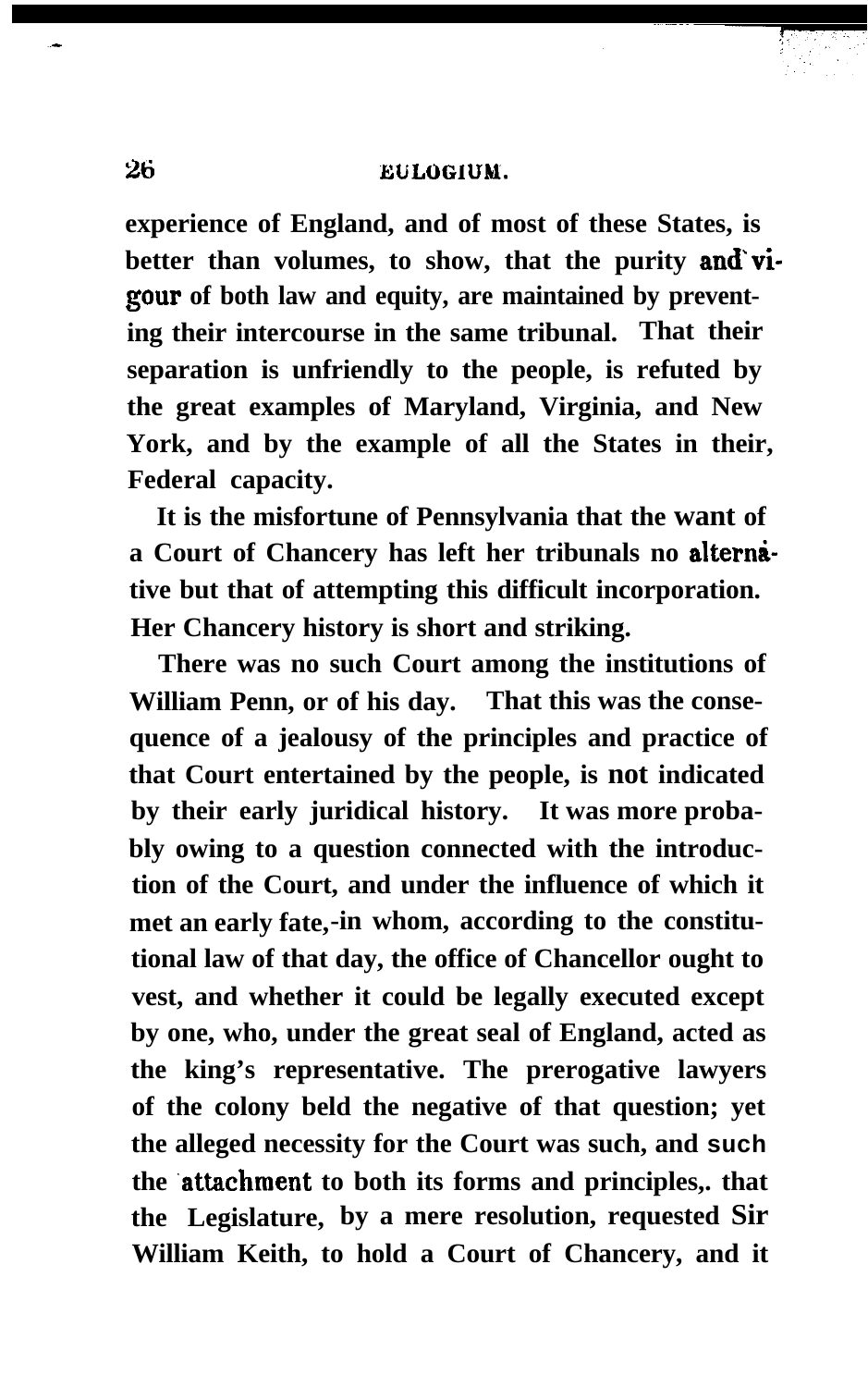.

**~88 accordingly opened under the proclamation of 'tnat Governor, in August 1720. During the rule of a less popular Governor in 1736, the organization of the** court **was denounced by the assembly as a violation of the Charter of Privileges, and at the same session a Bill was sent up for the approbation of Governor Gordon, establishing Superior and Inferior Courts of Bquity in the ordinary way. The prerogative objection .recurred, it became a party question, the Bill was not approved, Chancery powers were no further 'exercised, and Pennsylvania lost the system, because her Governors and representatives could not agree by ,whom the office of Chancellor should be held.**

**It may be supposed that the circles of this party feud grew larger as they advanced, and that they finally encompassed the Court itself. Such probably was the case at the commencement of the revolution. Scientific Equity fell under general proscription, and with some few exceptions was made to give place to a spurious. equity, compounded of the temper of the judge, and .of the feelings of the jury, with nothing but a strong infusion of integrity, to prevent it from .becoming as much the bane of personal security, as it was the bane of science.**

**- 2 It was to expel this usurper, that the days and nights of Chief Justice Tilghman were devoted,-a +ork suggested it is true by that distinguished prede- ,ckssor to whom he owed his office, but consummated !by himself and his colleagues, to whom we owe a debt not, to be acquitted, for having fully established the**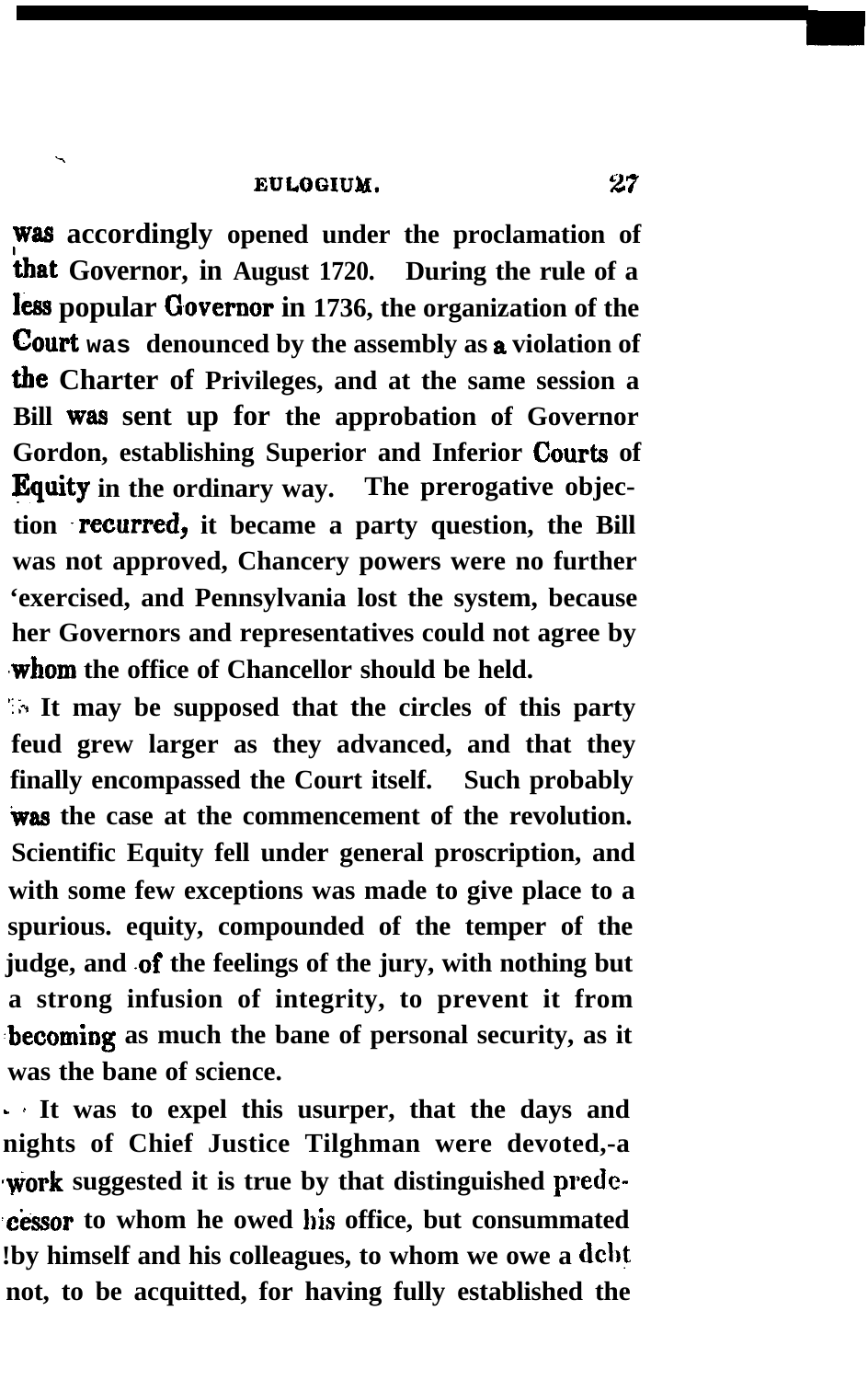### **;i 5,' EULOGIUM.**

**principles of methodized and scientific equity in their just sway, as a part of the common law of the land.**

**He achieved this work, at the same time, without the slighte::t innovation upon legal forms, upholding , them on the contrary as the only instruments for the administration of equity, except where the Legislature otherwise directs. No one ever knew him usurp a power of any kind, still less a power of Chancery, of which, his very affection for the system seemed to make him apprehensive. He has expressed the opinion, that the Legislature would, at no distant day, find it expedient to provide for Trusts, as well as for other subjects of Chancery jurisdiction ; but, in the mean time, he has taught us how to clothe a large body of equity principles in the drapery of the law. In those cases, in which Equity consists in the very me- . thods of her administration, the Chief Justice looked for' final relief from the representatives of the people; and he waited patiently, and was content that they should wait, the instruction of time. Is the hope vain, that the opinion of this pure and. enlightened Judge, may be received instead of that instruction?**

**Let it not be supposed, however, because he was deeply imbued with the principles of Equity, that hc was therefore latitudinarian, His Equity was as scientific as his Law. It was the Equity of the Hardwickes, the Thurlows, and the Eldons of England, of the Marshalls, the Washingtons, and the Keuts of the United States :- an equity without discretion, fixed**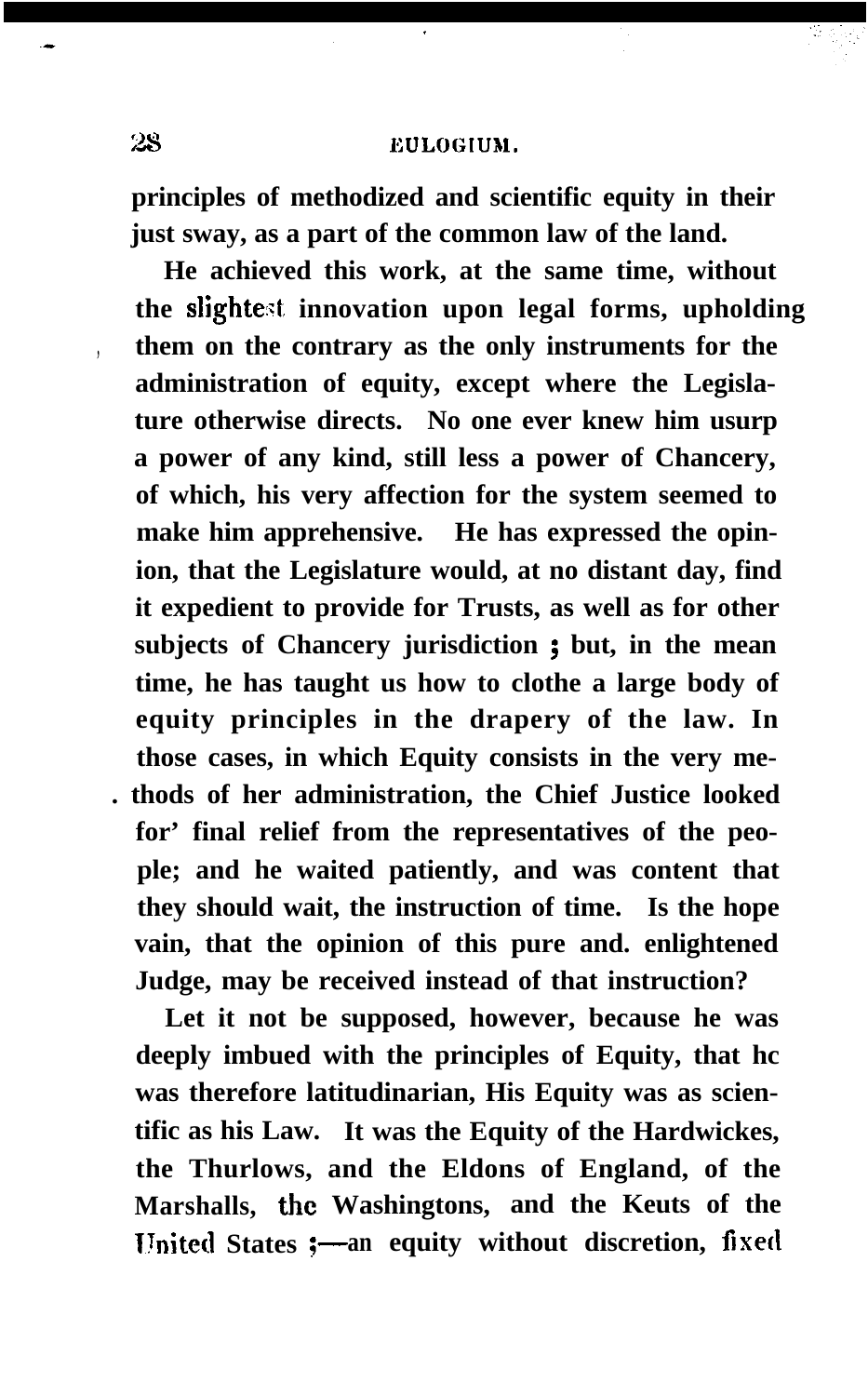**as the principles of the Common Law, and like it, worthy of the freemen of whose fortunes it disposes.**

**,. It is in the points already noticed, without referring to a mass of invaluable adjudications on particular questions of law, that the late Chief Justice has made an impression upon the science in this commonwealth. His influence upon it, cannot be forgotten. He will not be remembered merely as an upright and able Judge, who has maintained the dignity of his profes- , sion and oflice, but as one who has stamped his peculiar principles and modes of thought upon the code, and who has imparted to it as much of the philosophical cast of his own mind, as could with safety be carried into a science, that is as well a science of authority, as it is of principles.**

**In the department of Penal law he was relieved by his office from frequent labours, although he annually presided in a Court of Oyer and Terminer for this county. His knowledge of this branch of the law was extensive and accurate; his judgment'in it, as in every other, was admirable. His own exemption from moral infirmity, might be supposed to have made him severe in his reckonings with the guilty; but it is the quality of minds as pure as his, to look with compassion upon those who have fallen from virtue. He could not but pronounce the sentence of the law upon such as were condemned to hear it; but the calmness, the dignity, the impartiality, with which he ordered their trials, the deep attention which he gave to suclr** as involved life, and the touching manner of his last

29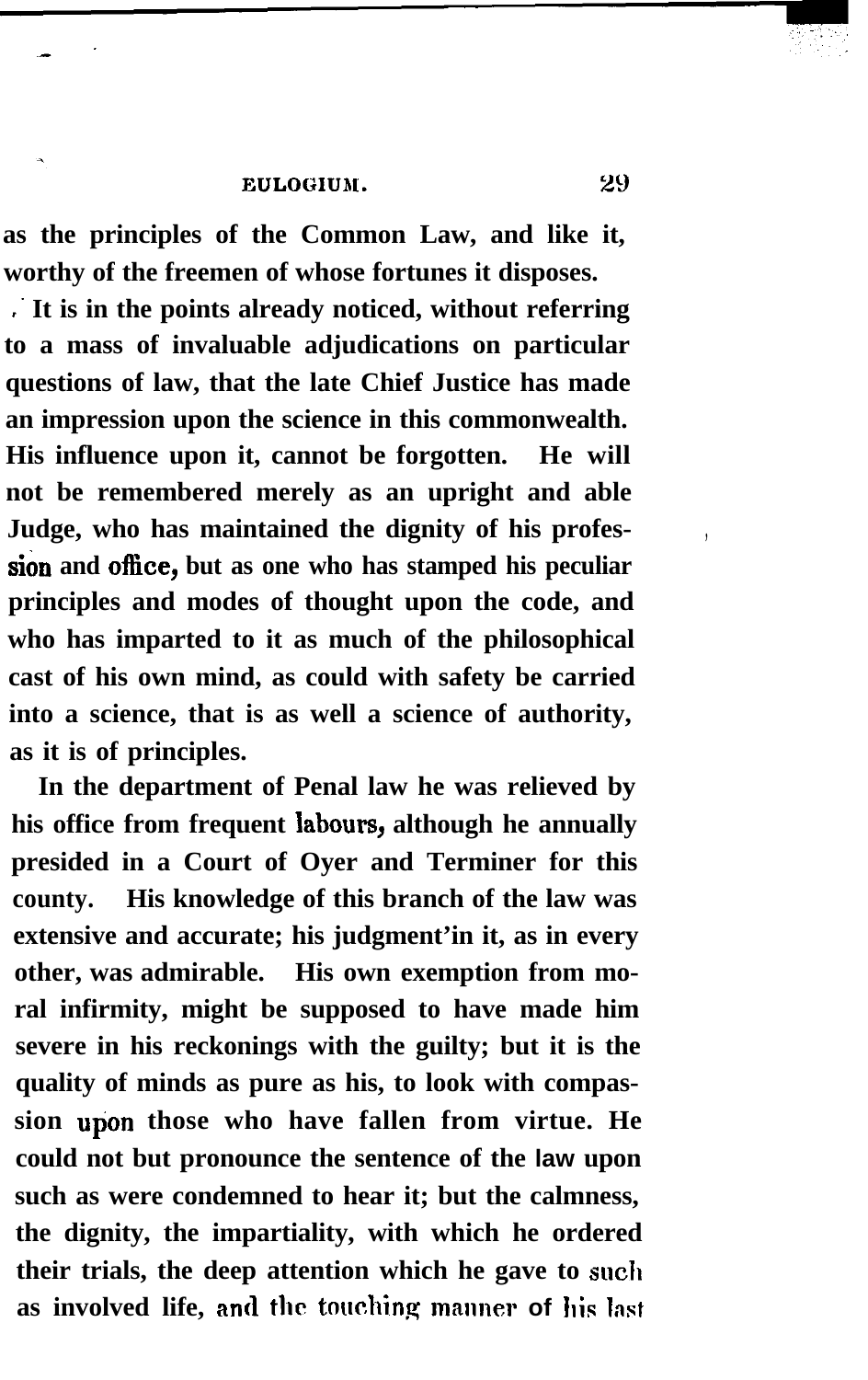**office to the convicted, demonstrated his sense of the peculiar responsibility, which belonged to this part of his functions. In civil controversies, such excepted, as by some feature of injustice demanded a notice of the parties, he reduced the issue pretty much to an abstract form, and solved it as if it had been an Algebraic problem., But in criminal cases, there was a constant reference to the wretched persons whose fate was suspended before him ; and in the very celerity with which he endeavoured to dispose of the accusation, he evinced his sympathy. It was his invariable effort, without regard to his own health, to finish a capital case at one sitting, if any portion of the night would suffice for the object; and one of his declared motives was to terminate, as soon as possible, that harrowing solicitude, worse even than the worst certainty, which a protracted trial brings to the unhappy prisoner. He never pronounced the sentence of death without severe pain ; in the first instance it was the occasion of anguish. In this, as in many other points, he bore a strong resemblance to Sir Matthew Hale. His awful reverence of the great Judge of all mankind, and the humility with which he habitually walked in that presence, made him uplift the sword of justice, as if it scarcely belonged to man, himself a suppliant, to let it fall on the neck of his fellow man.**

**My brethren, we may be permitted to say, that these properties of** *a* **great Judge, were adorned by manners? the combined effect of a benevolent heart, and of a fine education. which mnfle his intercwrrse with the '**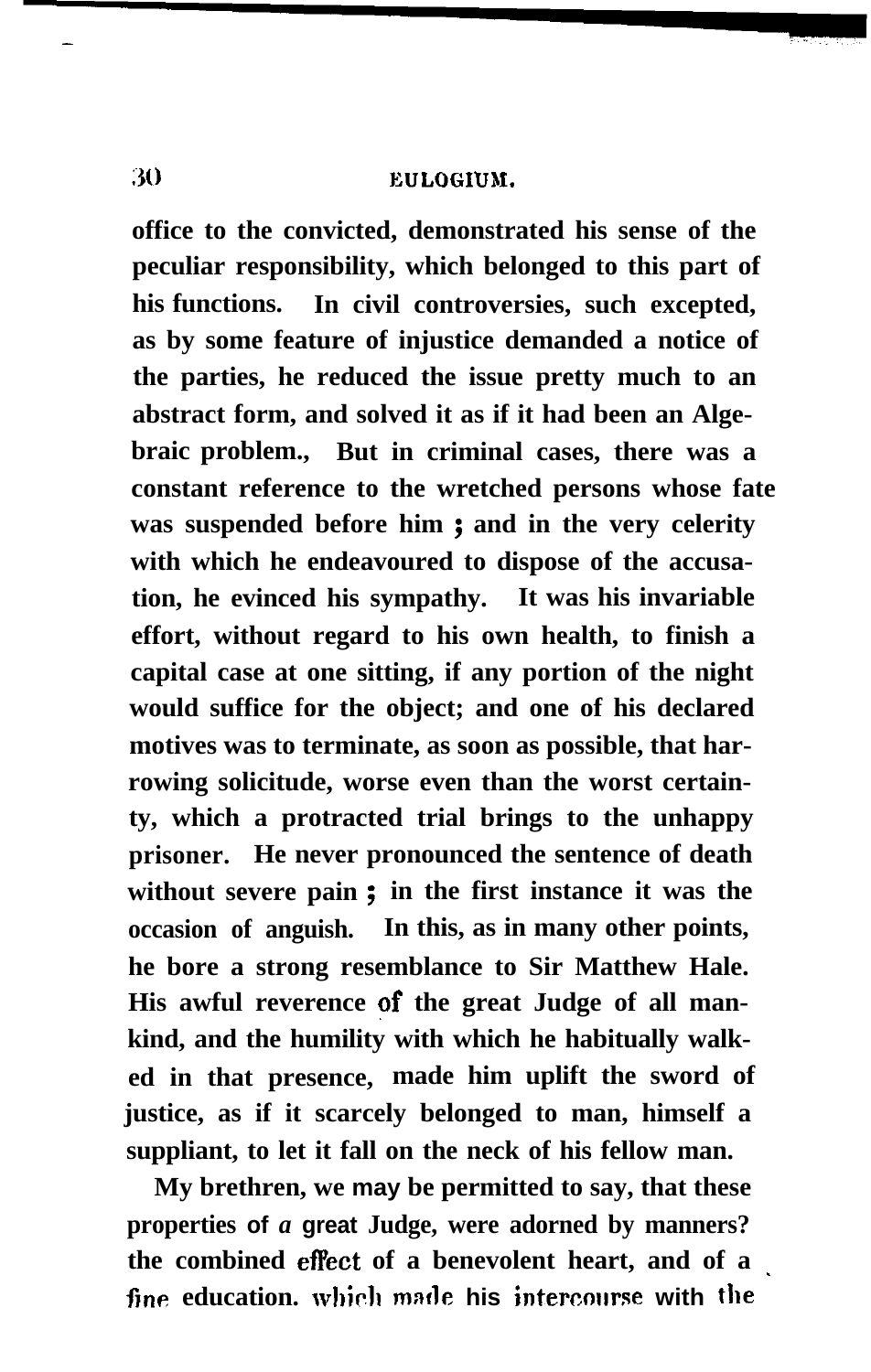**Bar, and theirs with him, an unbroken circle of affection and respect. The practice of the law is not without its trials to a Judge of the happiest temper. The efficiency of the advocate, in some causes, depends upon his giving the rein to his ardour, and in moving with a velocity which kindles others as well as himself. These rapid movements are unfriendly to a nice selection of phrases, and to that deference to the opposing sentiments of the Court, which the due order of a judicial tribunal demands. It argues little against the Judge or the advocate, that in cases like these, there should be momentary lapses of the temper. But whose memory is so unfaithful as to record one such incident in the judicial life of Chief Justice Tilghman? He knew the respect of the Bar for him to be so cordial, that he never suspected offence; and they knew his integrity and. fidelity to the law to be such, that they never placed his judgment on any occasion, to the account of prejudice, partiality, or impulse. The reign of sound law and impartial justice in the Supreme Court of the State, has therefore been the reign of courtesy and kindly feelings between the Bench and the Bar ; and though dead, he will continue to speak as if living, in favour of this natural and delightful union.**

**Upon the whole, his character as a Judge, was a combination of some of the finest elements that have been united in that office. Among those which may be regarded as primary or fundamental, were a reverential love of the Common Law, anda fervent zeal for justice, as the 'end and intended fruit of all law. The**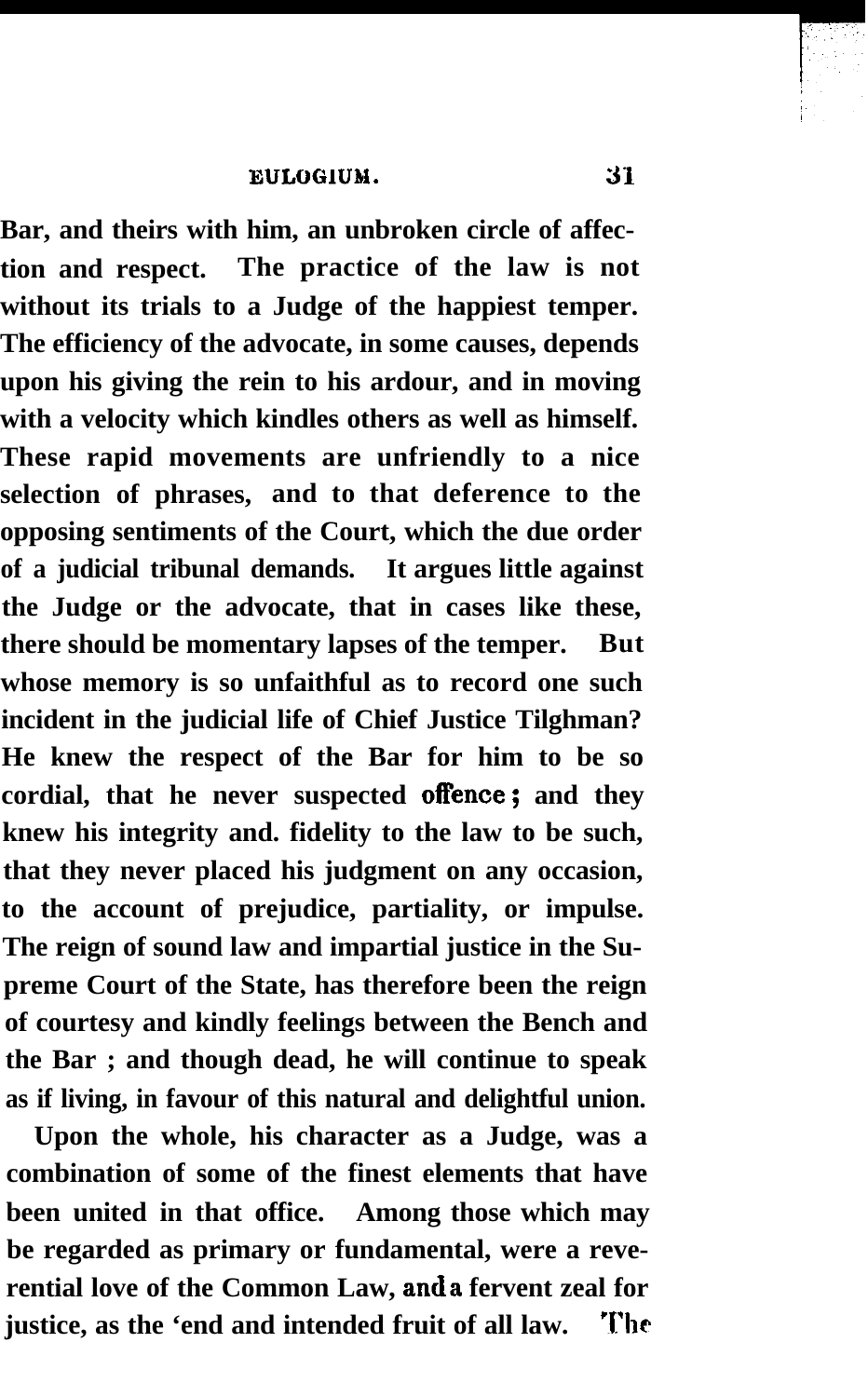**EULOGHIM.** 

**former was enlightened by laborious study in early life, the latter was purified, like the constitution of his whole mind, by a ceaseless endeavour to ascertain the truth. In the service of these exalted affections, he 'never faultered. His effort in every cause was to satisfy them both ; and by attention to the researches of 'others,' patient' inquiry for himself, and a judgment singularly free from disturbance of every mind, he rarely failed to attain his object. Other Judges may have had more learning at immediate command,-none have had their. learning under better discipline, or in a condition more effective for the duty on which it was employed. His mind did not flow through his opinions in a stream of exuberant. richness, but its cur; rent was transparently clear, and its depth was never less than the subject required, however profound. He was moreover equal to all the exigencies of his office, and many of them were great, without any such exertion as appeared to disturb the harmony, or even the repose, of his faculties; and he has finally laid down his great charge, with the praise of being** second to none who have preceded him in it, and of **leaving his countrymen without the expectation or the desire of seeing him surpassed by those who hll follow him.**

**The judicial faculties and virtues which I have thus endeavoured to sketch, could never have been the companions of disorder in the mind, the affections? or the life of the individual. My Lord Coke has**

32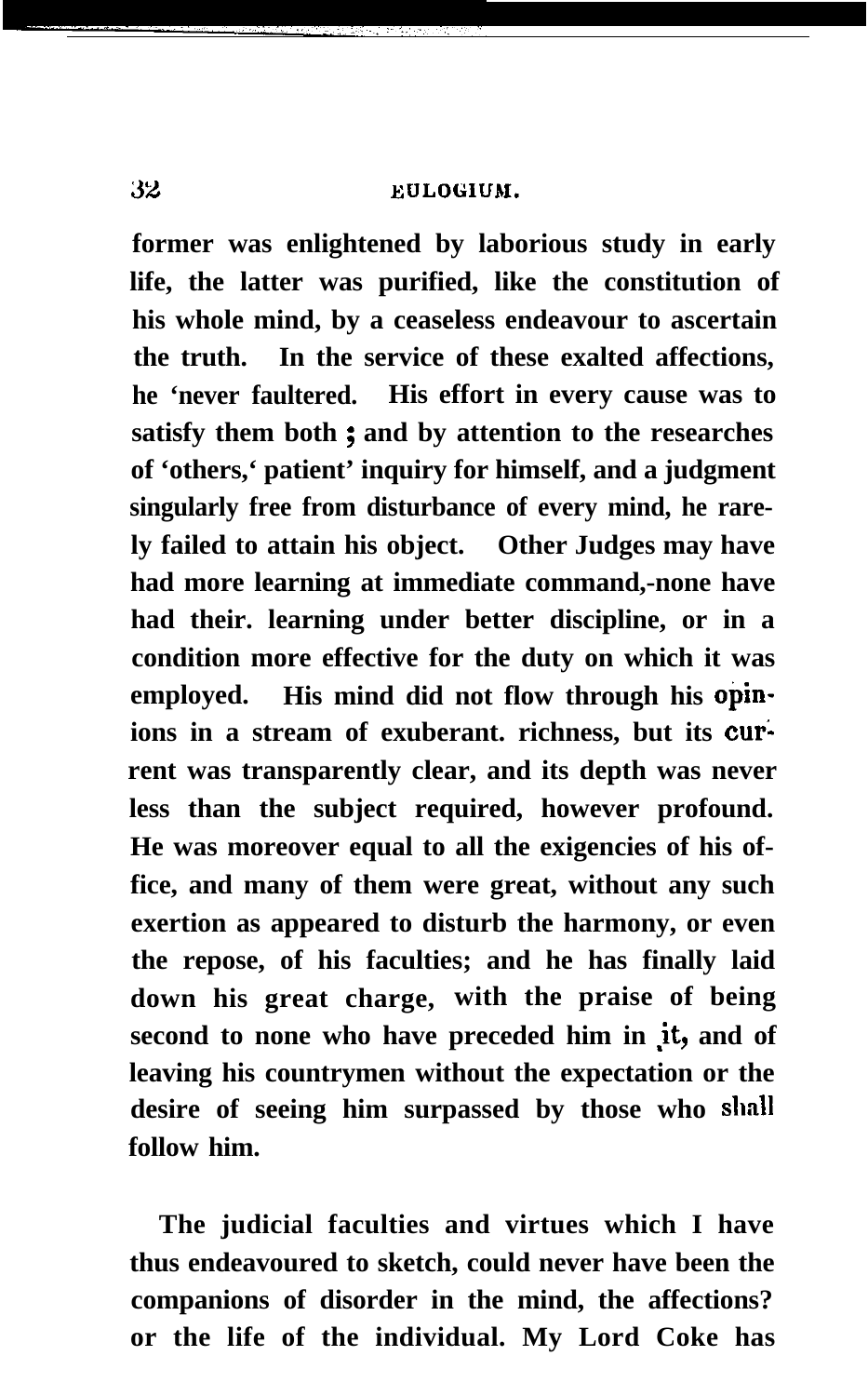.

**as the principles of the Common Law, and like it, worthy of the freemen of whose fortunes it disposes.**

**, It is in the points already noticed, without referring to a mass of invaluable adjudications on particular questions of law, that the late Chief Justice has made an impression upon the science in this commonwealth. His influence upon it, cannot be forgotten. He will not be remembered merely as an upright and able Judge, who has maintained the dignity of his profession and office, but as one who has stamped his peculiar principles and modes of thought upon the code, and who has imparted to it as much of the philosophical cast of his own mind, as could with safety be carried into a science, that is as well a science of authority, as it is of principles.**

**In the department of Penal law he was relieved by his office from frequent labours, although he annually presided in a Court of Oyer and Terminer for this county. His knowledge of this branch of the law was extensive and accurate; his judgment'in it, as in every other, was admirable. His own exemption from moral infirmity, might be supposed to have made him severe in his reckonings with the guilty; but it is the 'quality of minds as pure as his, to look with compassion upon those who have fallen from virtue. He .could not but pronounce the sentence of the law upon such as were condemned to hear it; but the calmness, the dignity, the impartiality, with which he ordered their trials, the deep attention which he gave** to **such** as involved life, and the touching manner of his last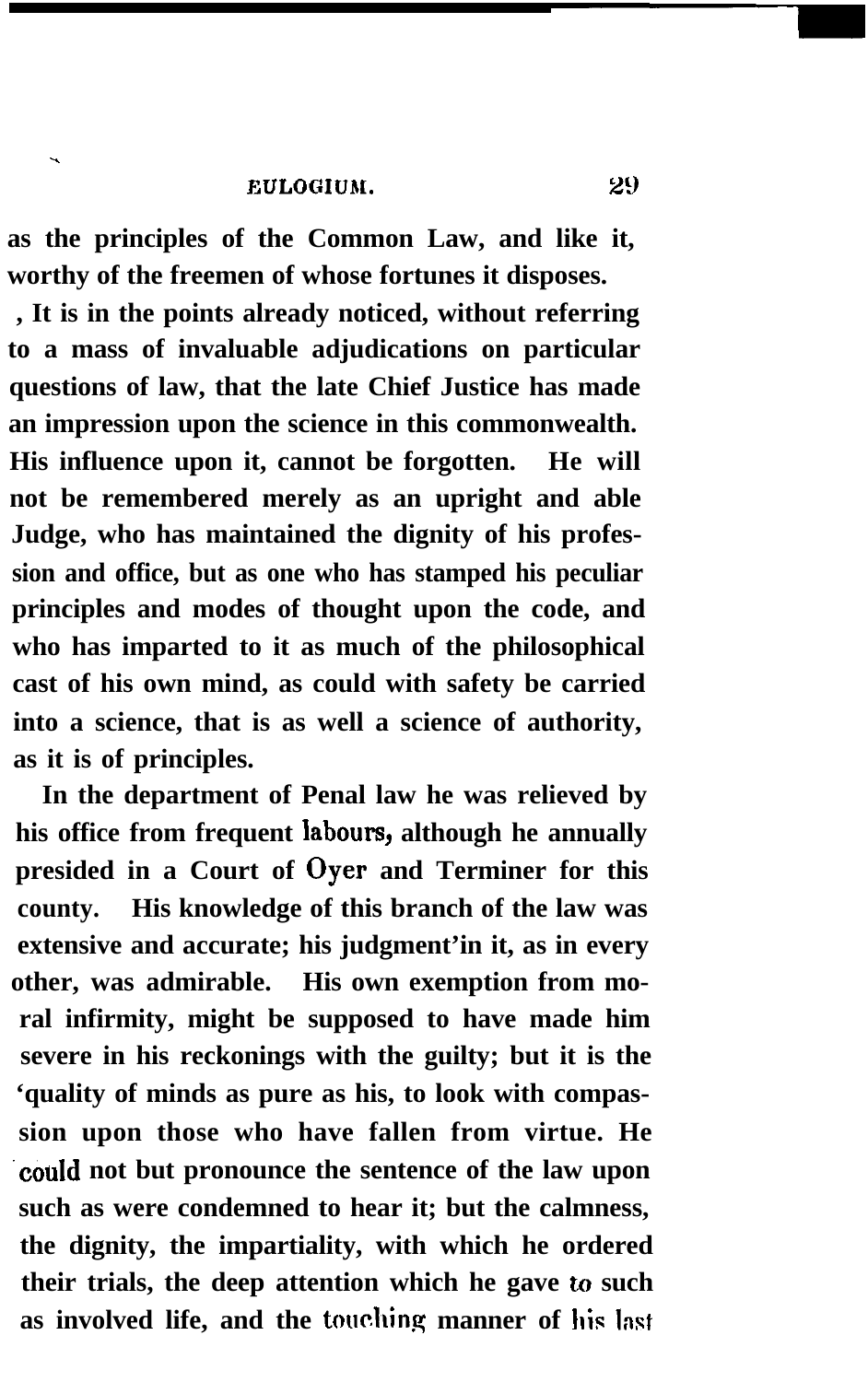### **30 EULOGIUM,**

**office to the convicted, demonstrated his sense of the peculiar responsibility, which belonged to this part of his functions. In civil controversies, such excepted, as by some feature of injustice demanded a notice of the parties, he reduced the issue pretty much to an abstract form, and solved it as if it had been an Algebraic problem., But in criminal cases, there was a constant reference to the wretched persons whose fate was suspended before him ; and in the very celerity with which he endeavoured to dispose of the accusation, he evinced his sympathy. It was his invariable effort, without regard to his own health, to finish a capital case at one sitting, if any portion of the night would sufhce for the object; and one of his declared motives was to terminate,** *as* **soon as possible, that harrowing solicitude, worse even than the worst certainty, which a protracted trial brings to the unhappy prisoner. He never pronounced the sentence of death without severe pain ; in the first instance it was the occasion of anguish. In this, as in many other points, he bore a strong resemblance to Sir Matthew Hale. His awful reverence of the great Judge of all mankind, and the humility with which he habitually walked in that presence, made him uplift the sword of justice, as if it scarcely belonged to man, himself a suppliant, to let it fall on the neck of his fellow man.**

**My brethren, we may be permitted to say, that these** properties of a great Judge, were adorned by manners, **the combined effect of a benevolent heart, and of a fine qdllcatian. which made his intercmwse with the**

**.**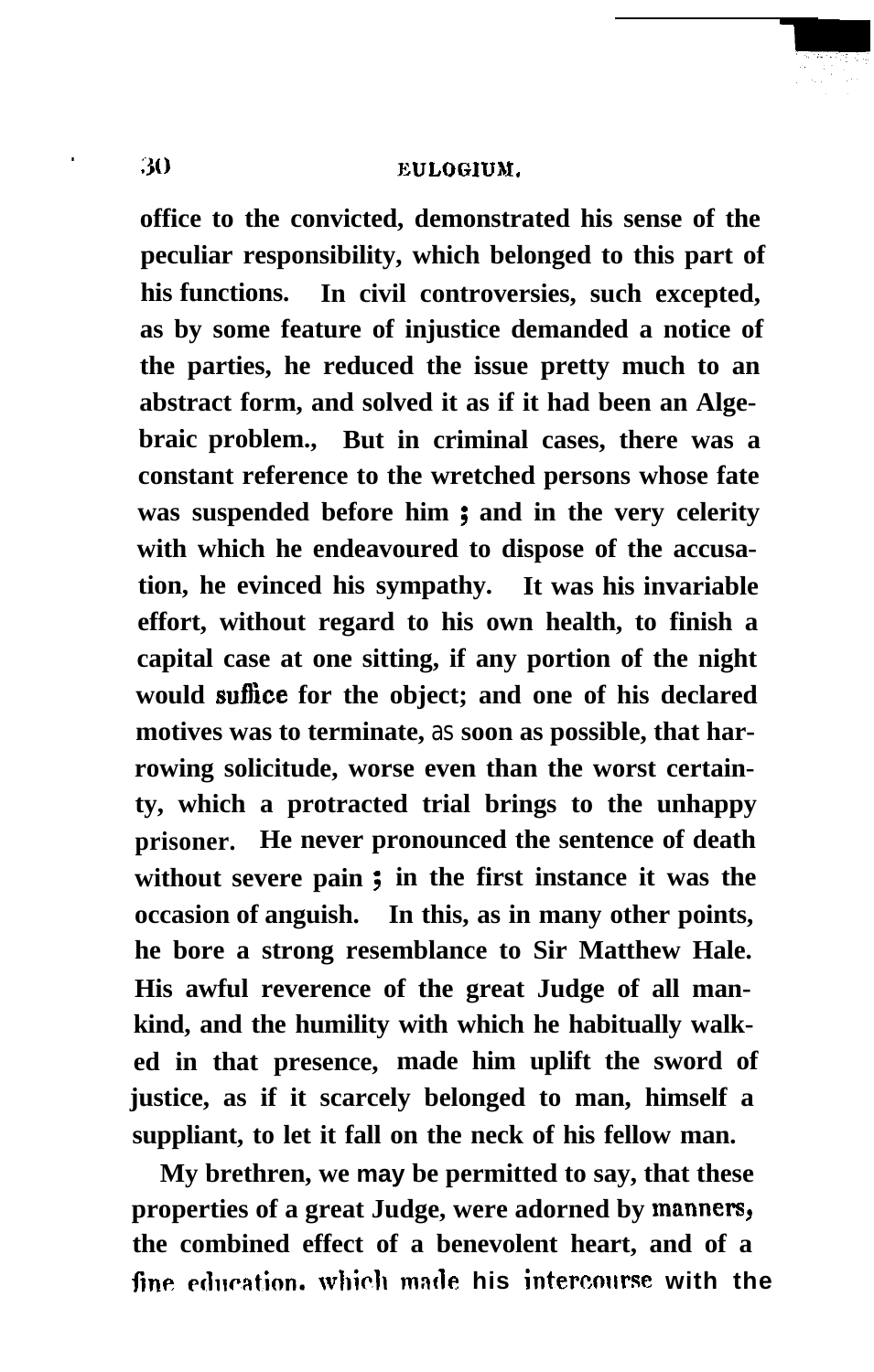#### -. **EULOGIUM. 31**

**Bar, and theirs with him, an unbroken circle of affection and respect. The practice of the law is not without its trials to a Judge of the happiest temper. The efficiency of the advocate, in some causes, depends upon hi giving the rein to his ardour, and in moving with a velocity which kindles others as well as himself. These rapid movements are unfriendly to a nice selection of phrases, and to that deference to the opposing sentiments of the Court, which the due order** of a judicial tribunal demands. It argues little against **the Judge or the advocate, that in cases like these, there should be momentary lapses of the temper. But whose memory is so unfaithful as to record one such incident in the judicial life of Chief Justice Tilghman? He knew the respect of the Bar for him to be so cordial, that he never suspected offence ; and they knew hi integrity and fidelity to the law to be such,** that they never placed his judgment on any occasion, **to the account of prejudice, partiality, or impulse. The reign of sound law and impartial justice in the Supreme Court of the State, has therefore been the reign of courtesy and kindly feelings between the Bench and the Bar; and though dead, he will continue to speak as if living, in favourof this natural and delightful union.**

**Upon the whole, his character as a Judge, was a combination of some of the finest elements that have been united in that office. Among those which may be regarded as primary or fundamental, were a reverential love of the Common Law, anda fervent zeal for @ice, a.s the end and intended fruit of all law. The**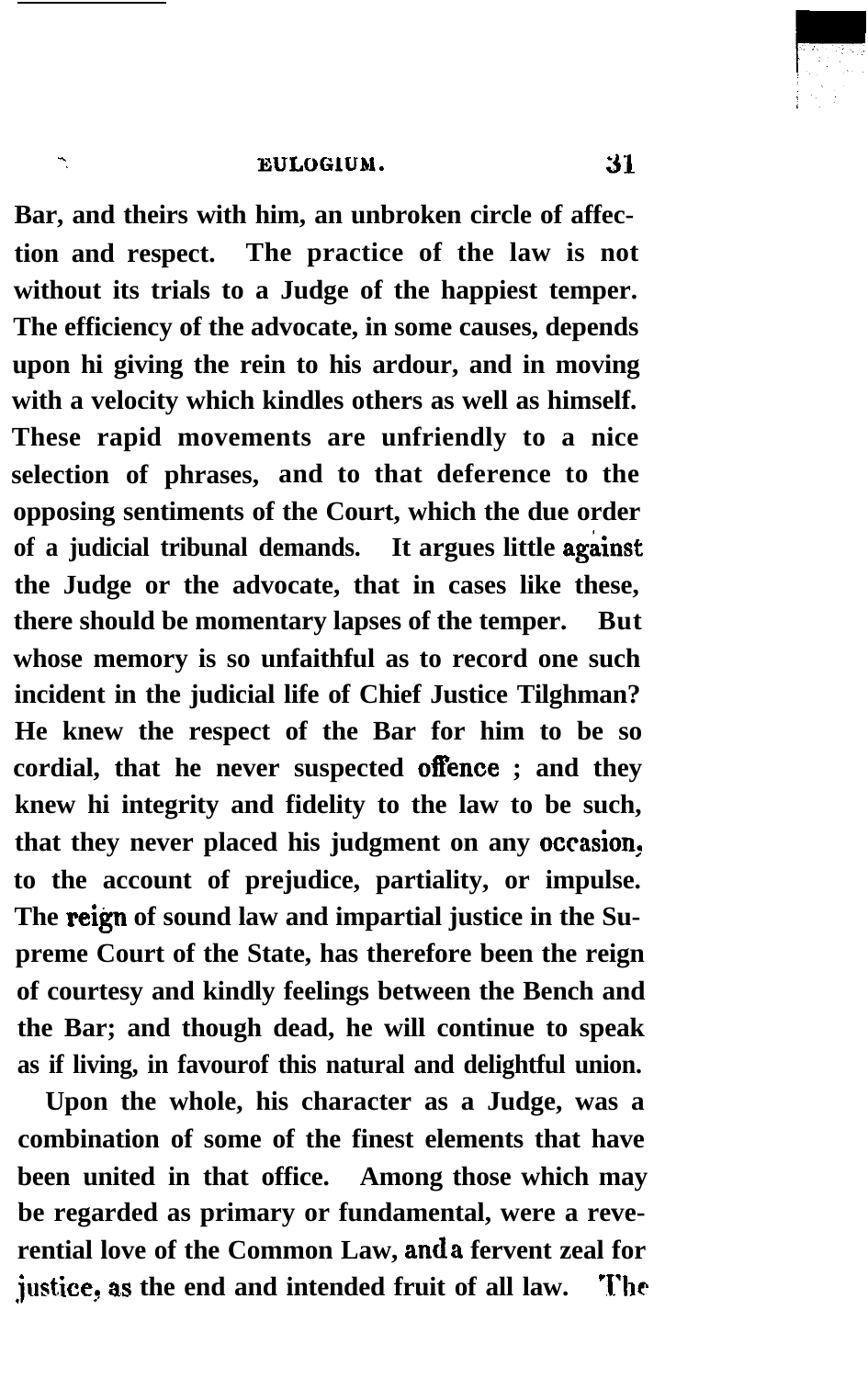**former was enlightened by laborious study in early life, the latter was purified, like the constitution of his whole mind, by a ceaseless endeavour to ascertain the truth. In the service of these exalted affections, he never faultered. His effort in every cause was to satisfy them both ; and by attention to the researches of 'others,' patient' inquiry for himself, and a judgment singularly free from disturbance of every mind, he rarely failed to attain his object. Other Judges may have had more learning at immediate command,-none have had their' learning under better discipline, or in a condition more effective for the duty on which it was employed. His mind did not flow through his opinions in a stream of exuberant richness, but its cur; rent was transparently clear, and its depth was never less than the subject required, however profound. He was moreover equal to all the exigencies of his office, and many of them were great, without any such exertion as appeared to disturb the harmony, or even the repose, of his faculties; and he has finally laid down his great charge, with the praise of being** second to none who have preceded him in it, and of **leaving his countrymen without the expectation or the desire of seeing him surpassed by those who shall follow him.**

**The judicial faculties and virtues which I have thus endeavoured to sketch, could never have been the companions of disorder in the mind, the affections, or the life of the individual. My Lord Coke has**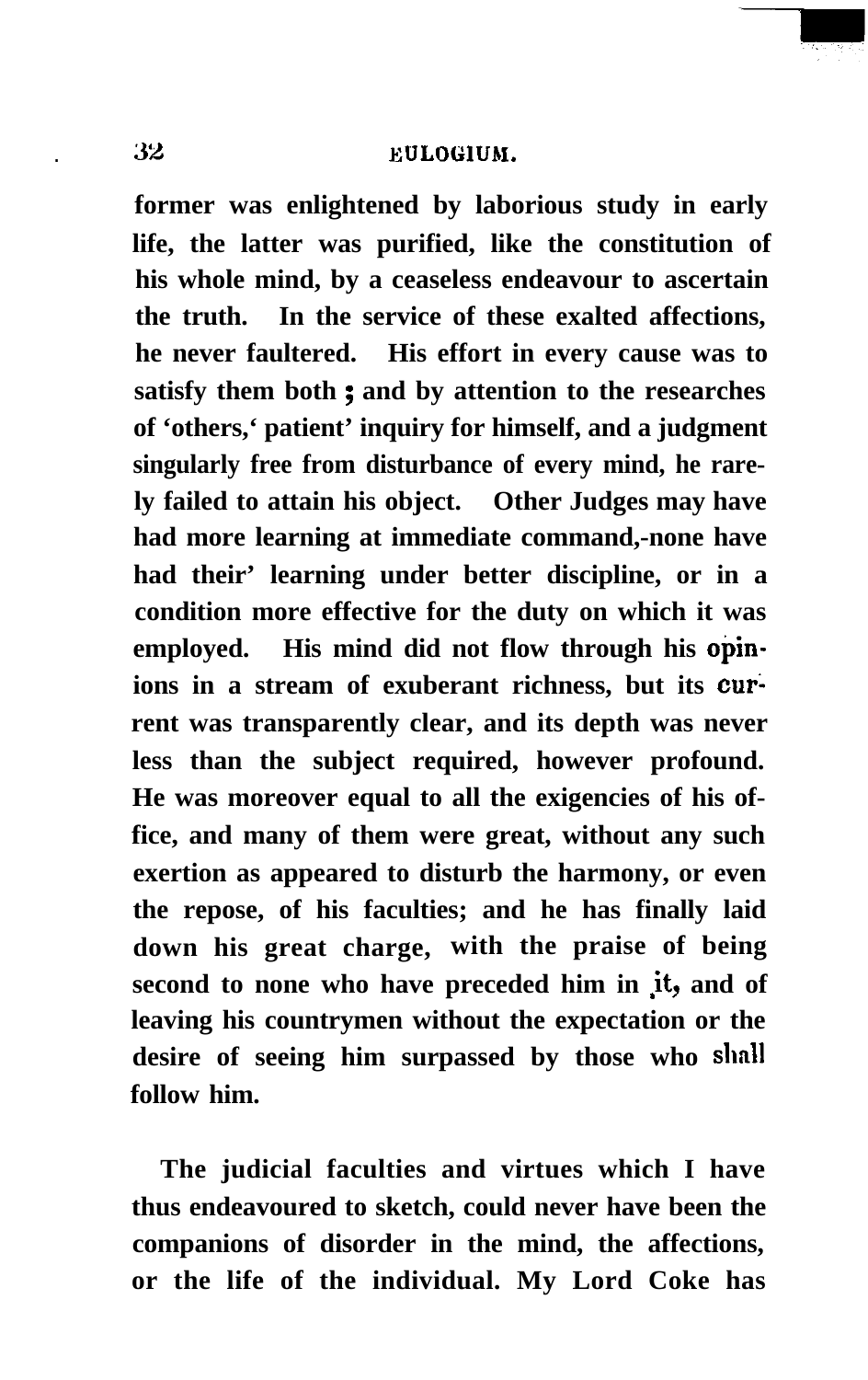. **. EULOGIUM. <sup>33</sup>**

**bade to the aspiring student of the Law, this striking** ppeal, too' flattering perhaps, 'except while the ven*x***able portrait' of the late Chief Justice is still before IS i ;" Cast thine eye upon the. sages' of the law that 6 have been before thee, and never shalt thou find any If one that hath excelled in the knowledge of these 1' laws, but hath drawn from that divine knowledge, ;'gravity, and integrity." He pronounces this knowledge to be irreconcileable with a loose and lawless life, and gives the result of his large experi**ehce, that he had never seen any man of 'excellent judgment in the Common Law of England, "but was withal, being 'taught by such a'master, honest, 'faith**ful, and 'virtuous." The Chief Justice 'was not only** thoroughly taught by this master, but he came into the **school accomplished in elegant learning; and long before he left it, there was associated the training of another school, worthier far than the Common Law, of the exalted eulogy of Sir Edward Coke. " " :**

**- "His early education, it: has'~ been remarked, was excellent.** He was an accomplished Latin scholar, but, to his own regret, had suffered his Greek to fall **away** by de&etude: The literature of the former **4anguage, he kept constantly fresh in his mind. 'His memory** was stored with beautiful Latin, which he has 'been 'heard to repeat as it were to himself, 'when' the **occasion** recalled it, and his modesty. did not care to **p&ounce it aloud.** On all his Circuits and journies **into: the districts' of the Supreme Court,. his' compah- -ions were the** BIBLE, **a Latin author, and some recent**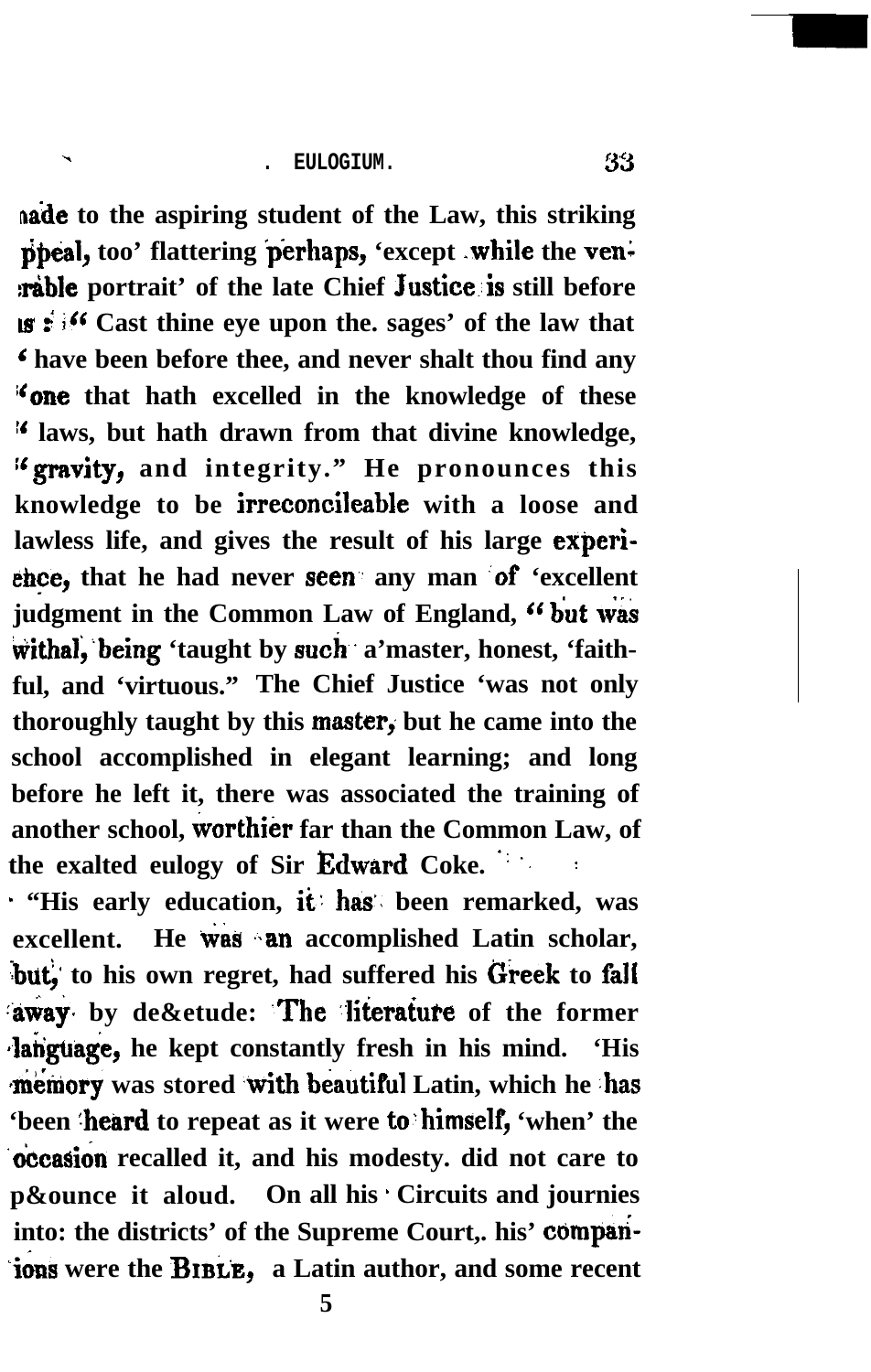#### **<sup>7</sup> 34 EULOGIUM.**

**treatise of distinction in the law. Upon the last that he ever made, he refreshed his recollections of the Pharsalia. It is perhaps no idle fancy to suppose that he' may have then read, with almost a personal application, the prophetic appeal of the Spectre to the race of Pompey :** It is perhaps no idle fancy to :<br>
e then read, with almost a pers<br>
ophetic appeal of the Spectre<br>
:<br> **commenta** we misceat omnes<br>
ora duces. Properate mori

**Hora** duces. Properate mori-

Such a name and such an example, are of great **efficacy in the inquiry concerning the fittest basis of liberal education. All the faculties of his mind were thoroughly developed,-he accumulated large stores of knowledge,-he brought them into daily use,-he reasoned accurately,-he conversed elegantly,-his taste was refined,-the pleasures which it brought to him were pure,-his imagination was replete with the beautiful forms of ancient poetry,-he was adequate to the functions of one of the most exalted offices, he knew little of the natural sciences,-and his education was such as has been described. It would be unjust to him, however, to say that he undervalued knowledge of any kind, and least of all that knowledge .which is opening every day to the world, and to this part of the world especially, new sources of wealth, and new proofs 'of the wisdom and beneficence of Deity. On the contrary, with that diffusive liberality for which he was conspicuous, he gave his counsel and his money to every plan for increasing this species qf** knowledge; but it cannot be asserted of him, that he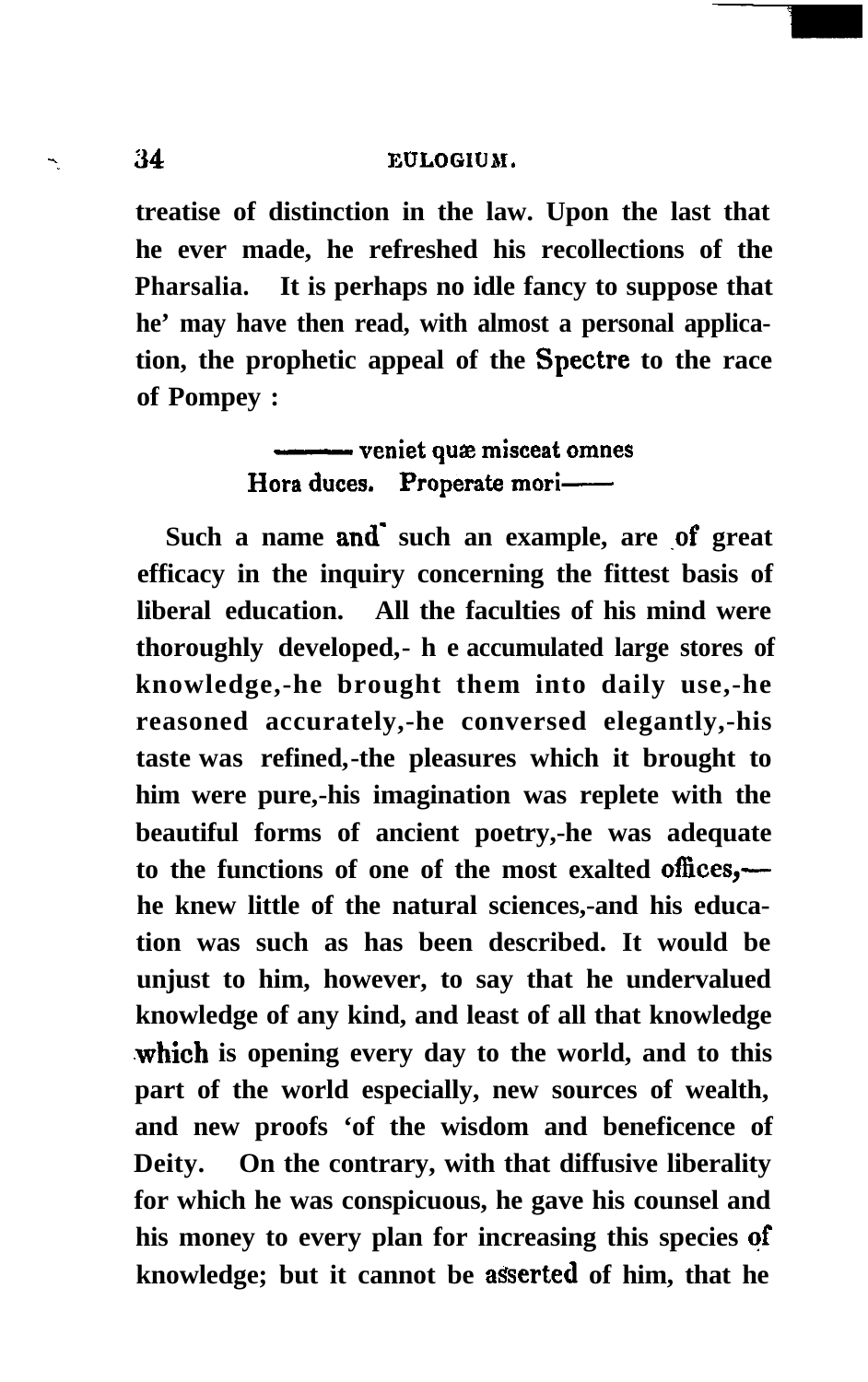### **. EULOGIUM. 35**

**kommended it in any of its branches, as an instru**lent<sup>\*</sup> for 'unfolding the faculties of youth. He **kgarded these sciences as treasure for accumulation,** fter <sup>1</sup> education had performed its office. For the reat work of training the minds of young men to beral pursuits, and to the learned professions, his **pinion 'was anchored upon the system, by which he lad been reared himself,-the system of the American :olleges.**

**--While the Chief Justice continued his intercourse hth 'the learned ancients, he found leisure in the** ntervals of office, for' the literature of his own **anguage, in which he was extensively versed, and for vhich he possessed the keenest relish; and it is to hese two sources that he owed the purity of his #tyle;' where nothing coarse or vulgar ever appeared; md which, without being affected OP elaborate, was** *emarkable for the absence of all words of questionable* **ruthority.**

**His moral qualities were of the highest order. It las been said, that the panegyrists of great men can \*rely direct the eye with safety to their early years, 6i fear of lighting upon the traces of some irregular passion. But to the subject of this discourse, may vith justice be applied, the praise of the Chancellor D'Aguesseau, that he was never known to take a tingle step out of the narrow path of wisdom, and that dthough it was sometimes remarked he had been young, it was for the purpose not of palliating a defect, but of doing greater honour to his virtues. Of his**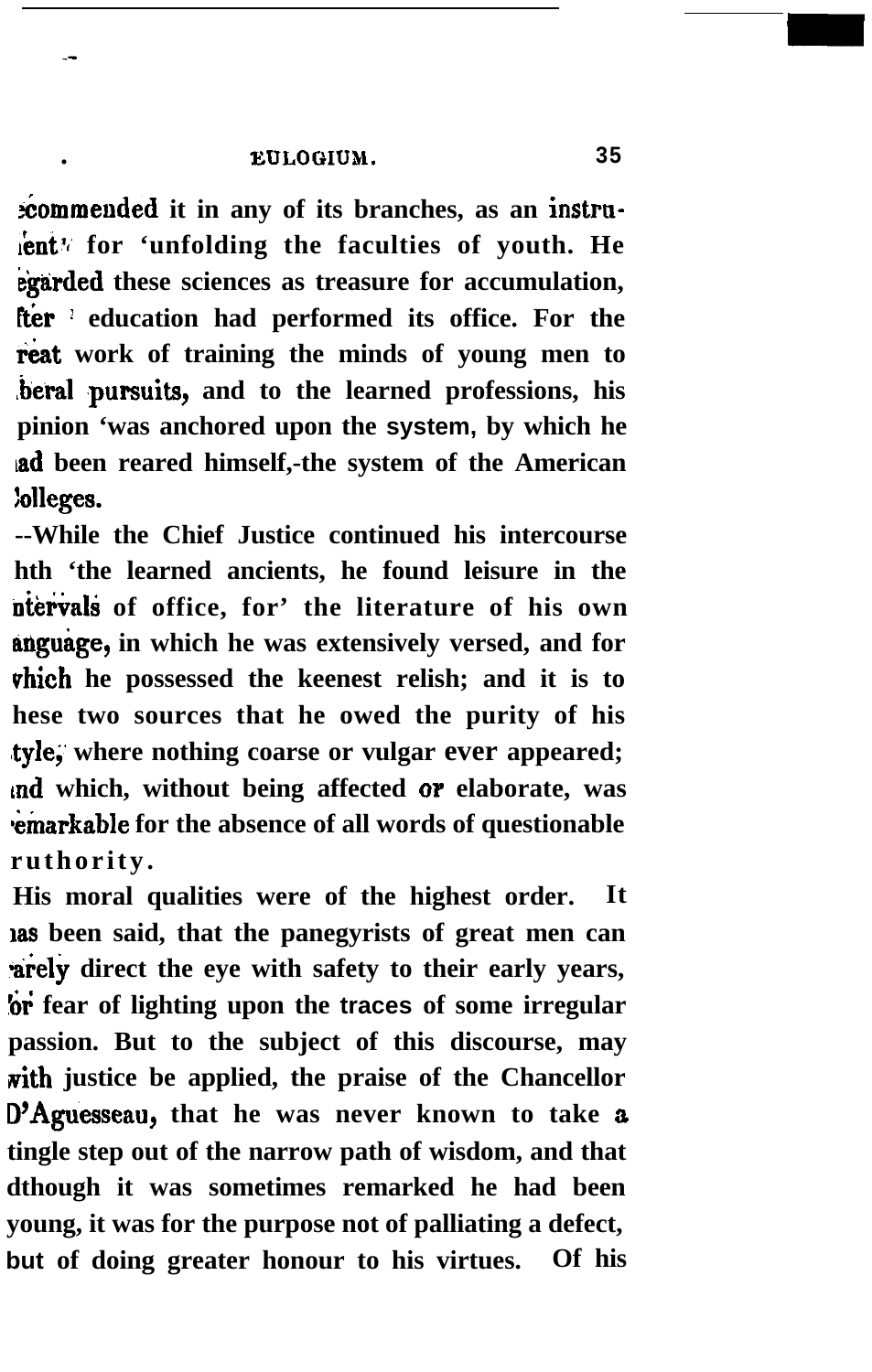### **36 ' EULOGIUM.**

**early life, few of his cotemporaries remain to speak;** but those few attest, what the harmony of his whole **character in later years would infer, that his youth gave, presage by its sobriety .and exemplary rectitude, of all that we'witnessed and admired in the maturity of his character. : It is great praise to say of so excellent a Judge; that there was no contrariety between his judgments and his life,-that there was a perfect consent between his public and his private manners, that he was an engaging example of all he taught, and that no reproach which, in his 'multifarious employment,'he was. compelled to utter.against all the forms of injustice, public and private, 'social% and domestic,-against all violations of law, from crime down. to those irregularities at which, -from general infirmity, there is a general connivance,-in no instance, did the sting of his reproach wound his own bosom. Yet it was in his life only, and not in his pretensions, that you discerned this his fortunate iuperiority to others. In his private walks he was the most unpretending of men. He bore constantly about him those characteristics of true greatness, simplicity and modesty. Shall I add, that the memory of all his acquaintance may be challenged to repeat from his most unrestrained conversation, one word or allusion, that might. not have fallen with propriety upon the ear of the most fastidious delicacy.**

**His manners in society,. were unusually attractive to those who were so fortunate as to possess his**

**.**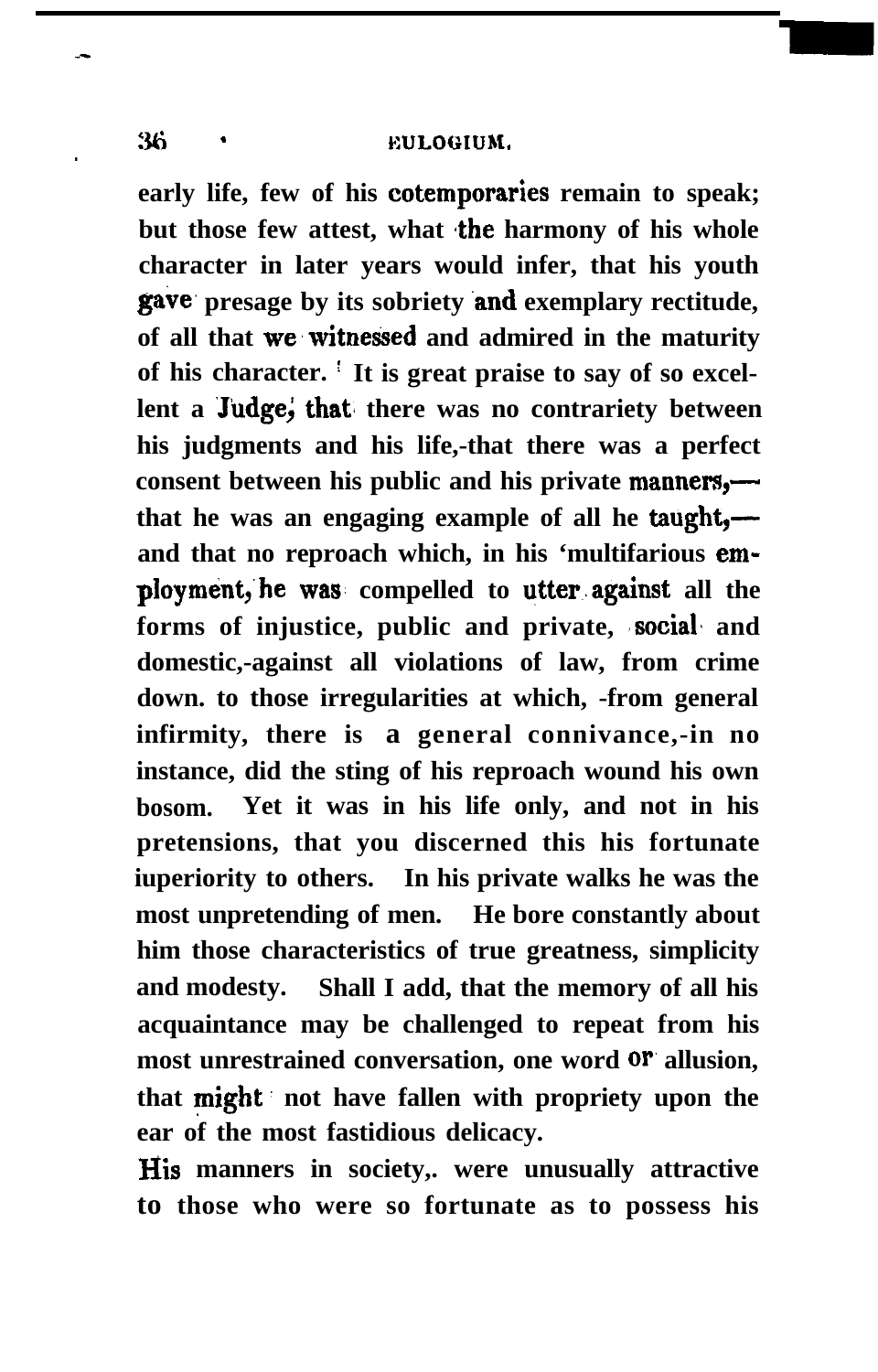**steem ; and they were the reverse to none, except hose who had given him cause to withhold it. Their** *peat* charm was sincerity; and though unassuming **nd retired, they never failed to show the impress of ,hatrefinement in which he had passed his life.**

**<sup>1</sup> BThe kindness of his nature appeared in the inter- :ourse that he maintained with his fellow citizens, lotwithstanding the claims of his station. He pro-Iably** entertained. Mr.. Burke's opinion, that as it is *kublic justice that-holds the community together, the Tudges ought to be of a reserved and retired character, and whoh'y unconnected with the political* world. He certainly acted up to all. that the sentiment asserts; and be found the benefit of it, the **community did -also, in a ready. submission to those judgments, more, than one, in which a suspected infusion of party would have been a disturbing ingredient. No one, who knew him in private life, had however any reason to doubt his opinions, when the occasion fitly called .: for, their expression. Not deeming it discreet to meet his fellow oitizens in those** assemblies where either politics or, their kindred **subjects were. to be discussed, he seized with the** more avidity, such *i* occasions of intercourse, as were **presented by meetings for public improvement, for philosophical inquiry, or. the cultivation of literature ; and in particular he attended with great interest to the concerns of the American Philosophical Society, OF .which he was chosen. President, on the death of Dr. Patterson, in the year 1824, and to those also of the**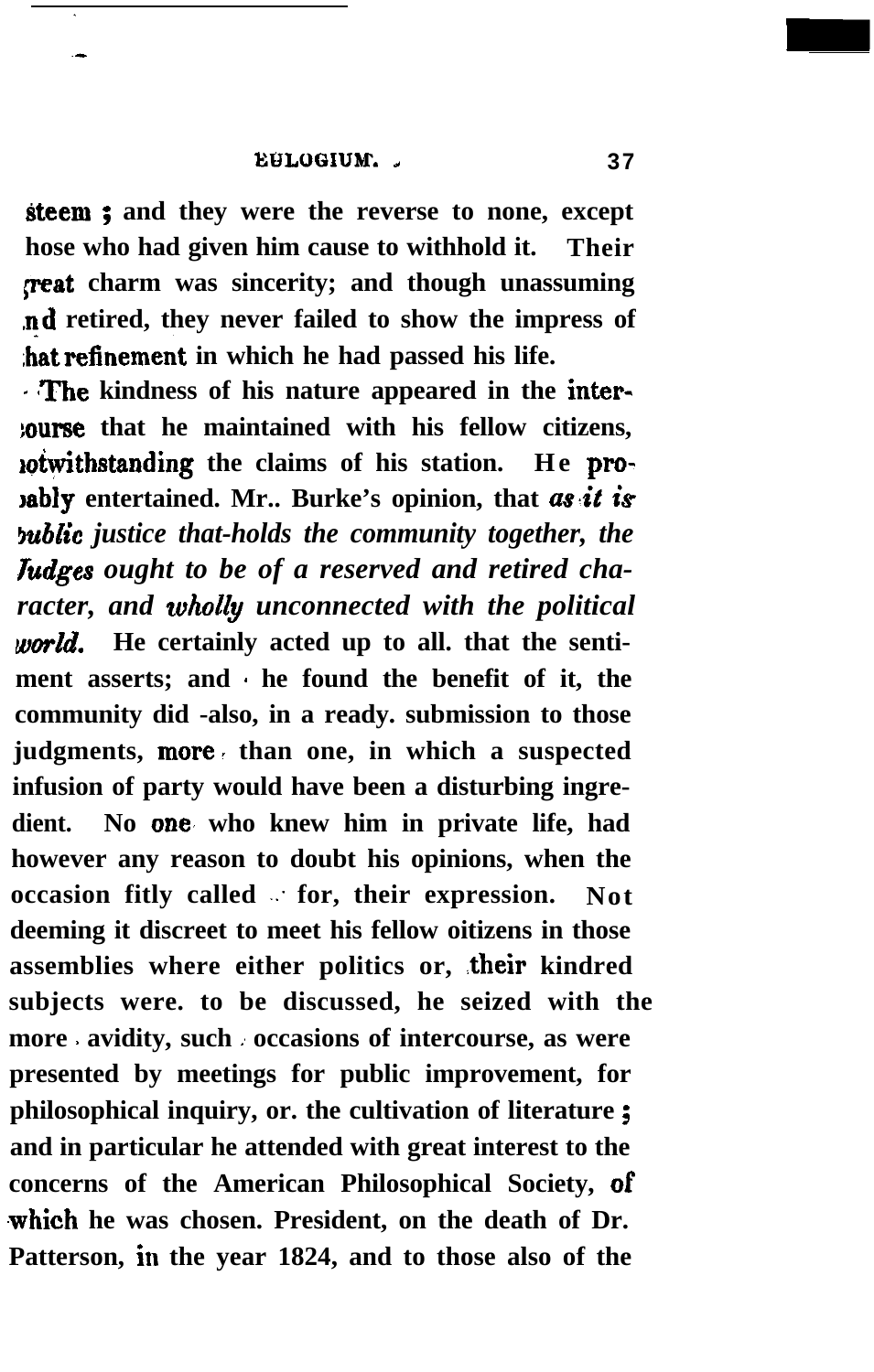**Athenaeum, of which he was the first, and during his** life, the only President :- the Trustees of the Uni**versity of Pennsylvania rarely missed him from his seat, or the United Episcopal Churches, of this City, from their Vestry, as the Warden of his venerable friend and pastor Bishop White. It was in this way that he diminished the distance to which his office** removed him from society; keeping however a con**stant eye upon that office, even when he moved out of its orbit, and taking scrupulous care, that no exterha1 contact should be of a nature to disturb his movements when he returned to it.**

**.. It was upon an occasion when a very delicate question agitated the country, that he mentioned to a friend a transaction in his life, which, although ina certain sense public in its character, is even at this time not extensively known. His reason for adverting to it, illustrates in a striking manner his deference to the demands of his station; while the passage in his life to which. it refers, discloses his sentiments upon the embarrassing question of negro slavery :. a question however upon which, in some of its practical bearings, he'thought it an act of infinite rashness to judge other men, and in regard to which he almost conceaIed his own decided proceeding, lest it should appear to reproach the judgment of his kinsmen and friends.**

**Having been asked to take part in a public meeting in this city upon what has been called the Missouri question, he thought it expedient to decline. "My office," he said? C'compels me often to decide upon**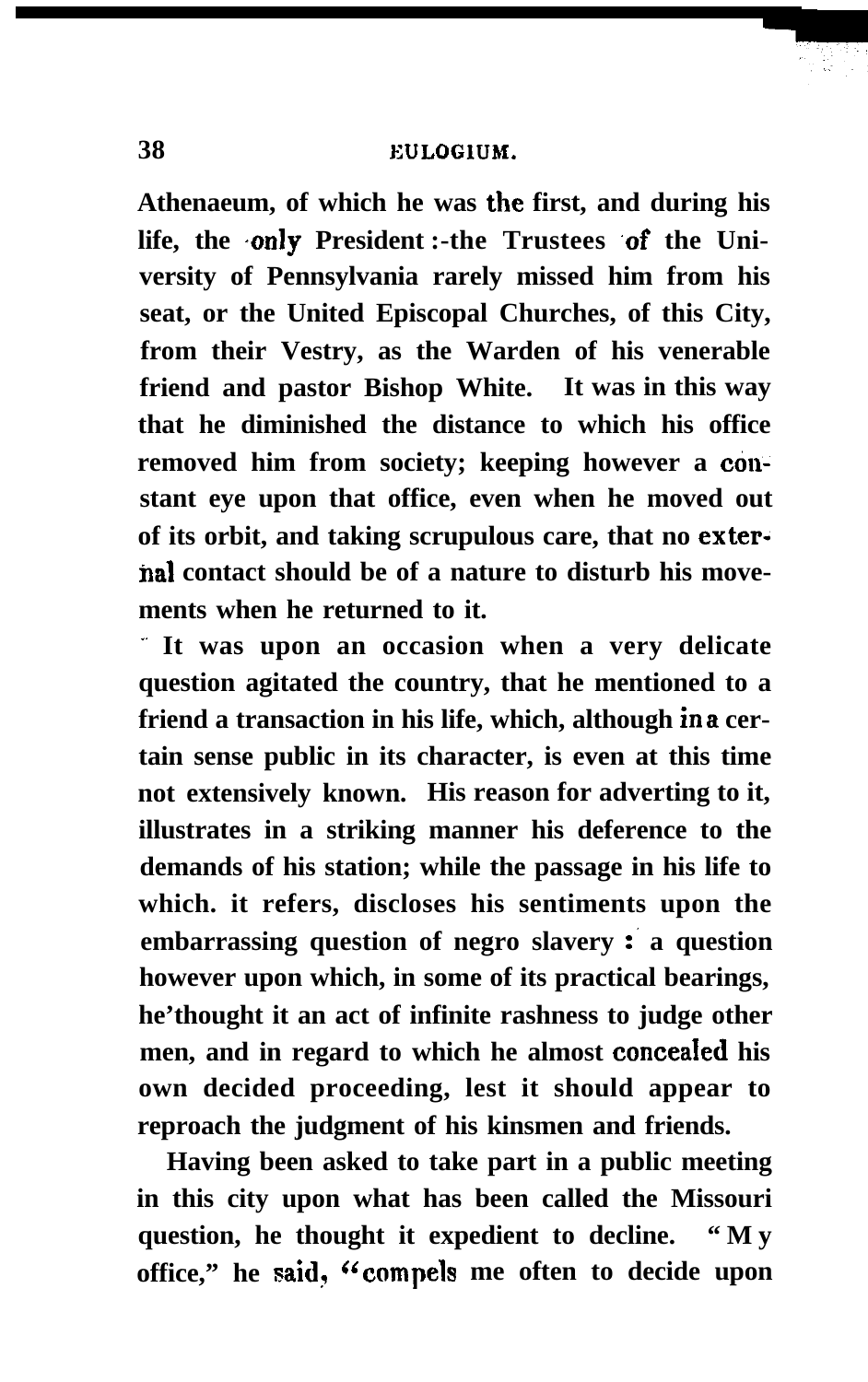.

his irritating question of slavery; and it is not expelient to take part in a. public discussion, that might **nting my impartiality into doubt.** No one who knows **he) arrangement 'that I have made with the slaves which belonged to me, will doubt my fervent wish to lee. the evils of this institution mitigated, and, if possijle, extinguished." The arrangement was an instrunient executed on the 24th of April,** 1811, **by which he emancipated four of his slaves immediately, nine others in successive periods of from three to seven years, and the residue, twenty-five in number, together with their issue, on the first day of January after they should respectively attain the age of twenty-eight years. There was but one prescribed impediment to** this emancipation,—unlawful absence from duty, wil**fully or by imprisonment for crime; in which case the party's freedom was deferred for treble the term of his absence. The benevolent proprietor lived to see this emancipation attained by twenty, and he has secured its benefit to those that remain.** He has secured it in **the best way, by making it the reward of fidelity and virtue, and by so regulating it both as to time and numbers, as to give its objects the best chance of establishment in the community.**

**The temper of the Chief Justice was singularly placable and benevolent. It was not in his power to re**member an injury. A few days before his death, hc **said. to two of his friends, attendant upon that scene, 5' I am at peace with all the world. I bear no ill-wil1 c' to any human being ; and there is no person in ex-**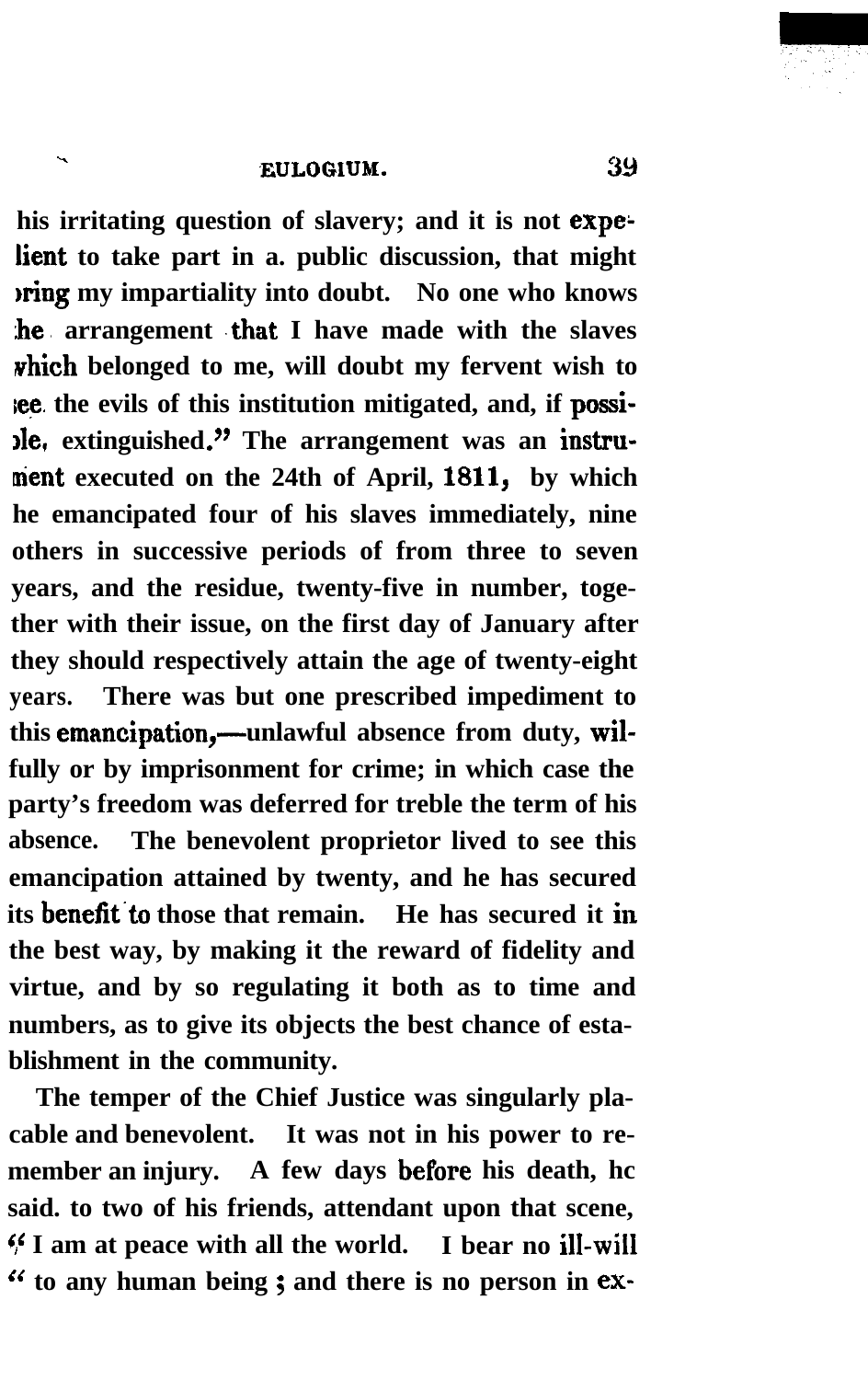# . 40 **EULOGIUN.**

**\*' istence, to whom 1. would not do good, and render** a **Cc service;if it were in my.power.' No man can -be Cc happy who does not forgive injuries which he may** <sup>66</sup> have **received** from his fellow-creatures." How **suitable was this noble conclusion to his exemplary life!** What **a** grace did this spirit impart to his own **supplications! This was not a'counterfeit virtue, assunied. when the power to retaliate was wasted by disease. It was not the mere overflow of a kindly nature, unschooled by that divine science which teaches benevolence as a duty. It was the virtue of one, who, in his eulogium upon his eminent friend Dr. Wistar, who had filled the Chair of. the Philo& <phical Society; thus made known the foundation on** -which his benevolence was built; **''** Vain is the splen-**" dour of genius without the virtues of,the heart. No '( man who is not** *good,* **deserves the name of** *wise.* **In " the language of Scripture, folly and wickedness are " the same ; not only 'because vicious habits do really " corrupt and darken the understanding, but because " it is no small degree of folly to be ignorant, that the r6 chief good of man is to kuow the will cf his creator, '( and to do it."**

**It was under the influence of this sentiment, that his fortune became a refuge to the unfortunate, far more extensively than his unostentatious manners imported.** Notwithstanding the panoply which protected him **from the assaults of this world, he was like the feeblest of his race, naked and defenceless against the dispensations of Heaven. His bosom suffered many and deep**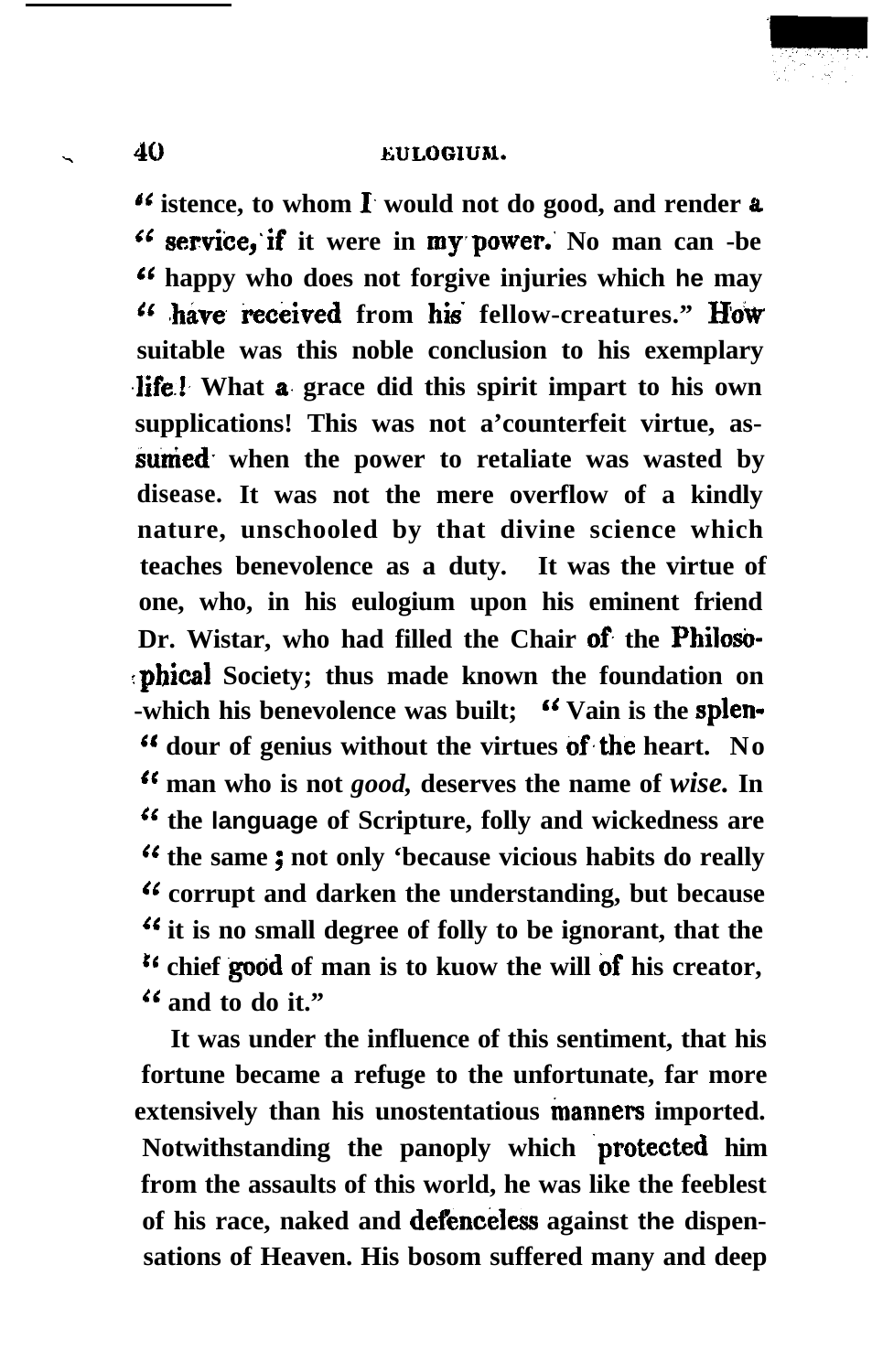# . **GuLoGIuJK. 4r.**

**'cerations ; but they had the propitious effect of opeu**lg his heart to mankind, instead of withering and dry-**Lg,up its affections. He was gentle, compassionate, haritable in many of the senses that make charity the rst of virtues ; and long after his leaves and branches rere all torn away, there was more than one that eposed in the shade of his venerable trunk. His losing years finely illustrated the remark, that the cart of a good man is like a good soil, which is made lore fertile by the ploughshare, that tears it and lays** t **open,—or** like those plants which give out their best **dours when they are broken and crushed.**

**,. An interesting record which this venerable man has eft** behind him, acquaints us with many of his most **private thoughts, and presents him in a relation which IO man can renounce, and which, when duly observed, s** the appropriate light wherein to **behold** an emineut **udge,-the relation of man to his Creator.**

**His birth day, the 12th of August, was habitually ,ppropriated to the review of the past year, to self- :xamination, and to intercourse with God ; and it will** lot be deemed irreverent in us, the only children he **was left, to cast an affectionate eye upon this record, nd to draw encouragement and counsel, as well as ncreased veneration for his character, from the touchng disclosure it makes of his fortitude, resignation, Ind piety.**

**The first of the series which has been found, begins In the** 12th **of August,** 1804, **when he completed his brt\$eighth year. He says-'C my health is good, my**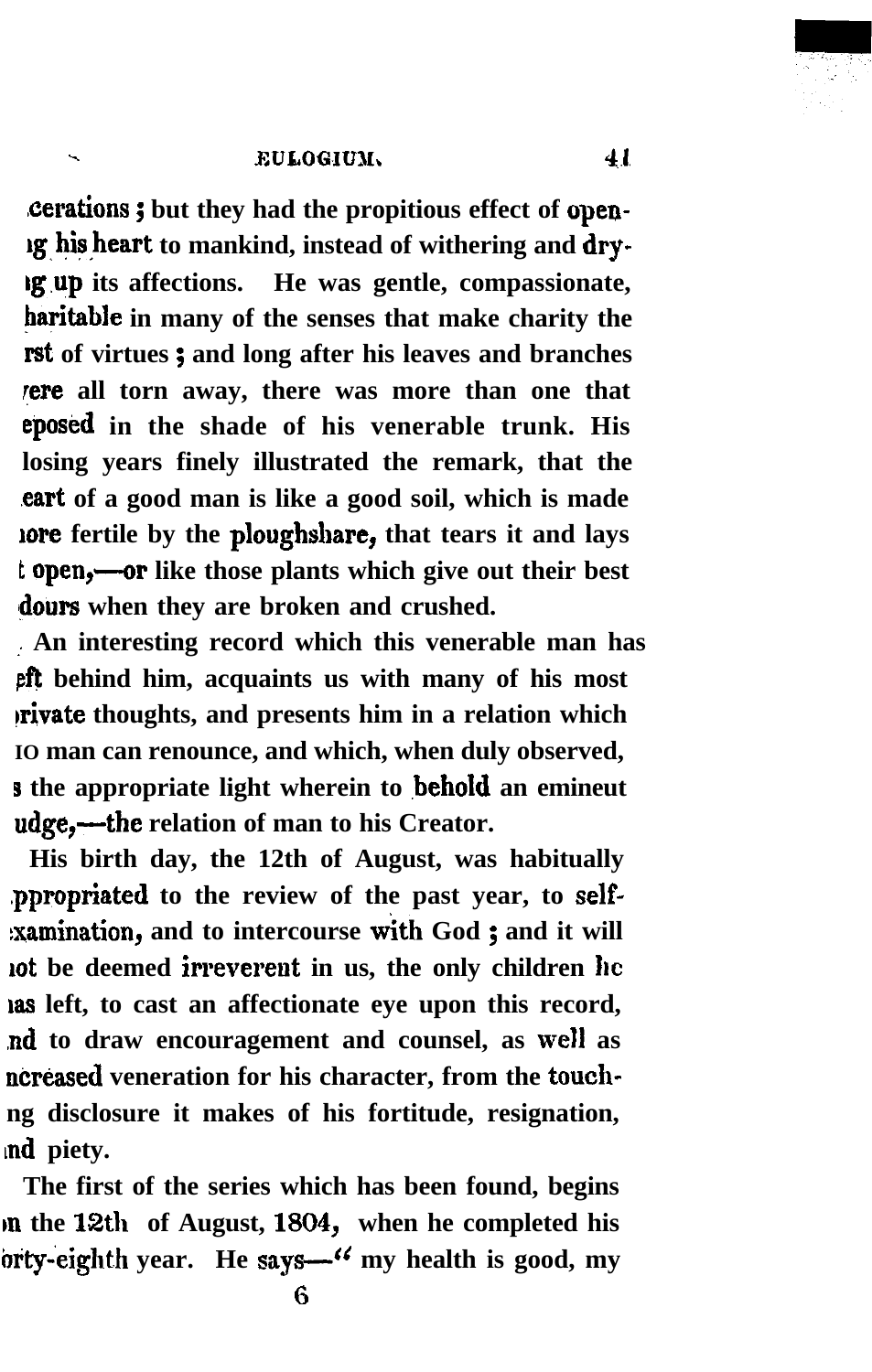**constitution unimpaired, but I am deeply impressed % with the uncertainty of life. Let me prepare to follow the numerous friends who have left this world** before me."—<sup>66</sup> The last stage of my residence on **earth is approaching.' Time is precious. I must not suffer it to be wasted in indolence, or thrown away on light amusements.** I have endeavoured during the **course of this day to strengthen my mind with virtuous resolutions, and I hope my endeavours have not been** useless." He then repeats the resolutions he had form**ed for the government of his life, among which is that of '6 letting no day pass without prostrating himself** before the Supreme Being, in meditation, thanksgiving, **and prayer ;" and he concludes his memorial by offering, as he expresses it, "with a grateful heart, his unworthy thanks to the almighty and merciful God, for** past favours, far exceeding his merits," aud by "imploring" **with all humility; that he would graciously assist his weak endeavours to keep the resolutions he had made."**

**He continues this review for several years, during which his strain is that of gratitude for constant benefactions: but in the year** 1817, **the clouds gathered around him, the countenance of his beneficentcrea**tor seemed to be withdrawn, and the night of his old**age wasapproaching, with the promise of but one feeble and ill-assured ray to relieve it from total darkness. He had been one of ten brothers and sisters, to all of -whom he had borne the tenderest affection. He had been a husband, enjoying for a short time the happiuess of that sacred relation. He had hecn tbc fat.her**

-- "ys,& y.:;. '~~~~+.~~';' <sup>I</sup> ^ . --; --&+l. . ..."&?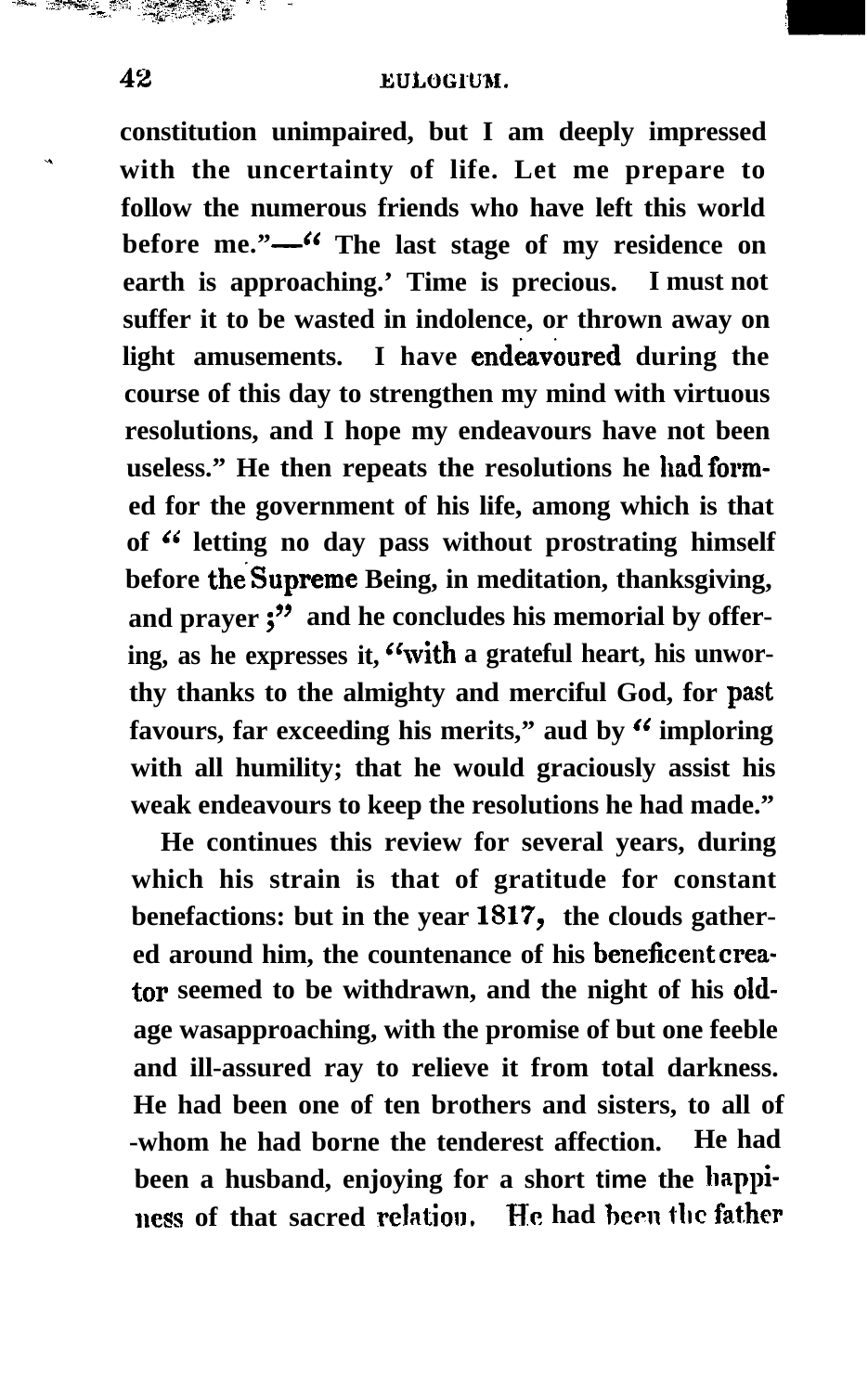.

**of. one child, devotedly loved for her intelligence, filial affection, and piety. Mark with what a celestial temper, if I may so speak, he records the flight of all** these blessings. "I have now attained the age of sixty**one, and have survived parents, brothers, sisters, wife, and child. But few of my dearest connexions remain in this world. May this reflection induce me so to use the short remainder of my life, as may recommend me to thy Pavour, and procure me the happiness of once more meeting my departed friends, according to my confident hope. Lord thou hast taken away the child which thou hadst given me. I murmur not. Blessed be thy name."**

**Before the 12th of August,** 1820, **that feeble ray which was promised to his declining days, was extinguished. The only child of his only daughter was taken from him. Yet observe, how the light of the divine philosophy shone inward, and dispelled the gloom in which unassisted man would have sunk to despair. '(Great God,during the last year, thou hast 'thrown me on the bed of sickness, and raised me up from it. Thou hast taken from me, my last earthly hope. I submit to thy providence, and pray that thou will grant me fortitude under all my afflictions.** I am sure that whatever is ordained by thee is right. **May I never forget that thou art always present, the witness and judge of my actions and thoughts. My life is hastening to an end. May I, by thy graciou?** assistance, so employ the remainder of it, as not to he altogether unworthy of thy favour."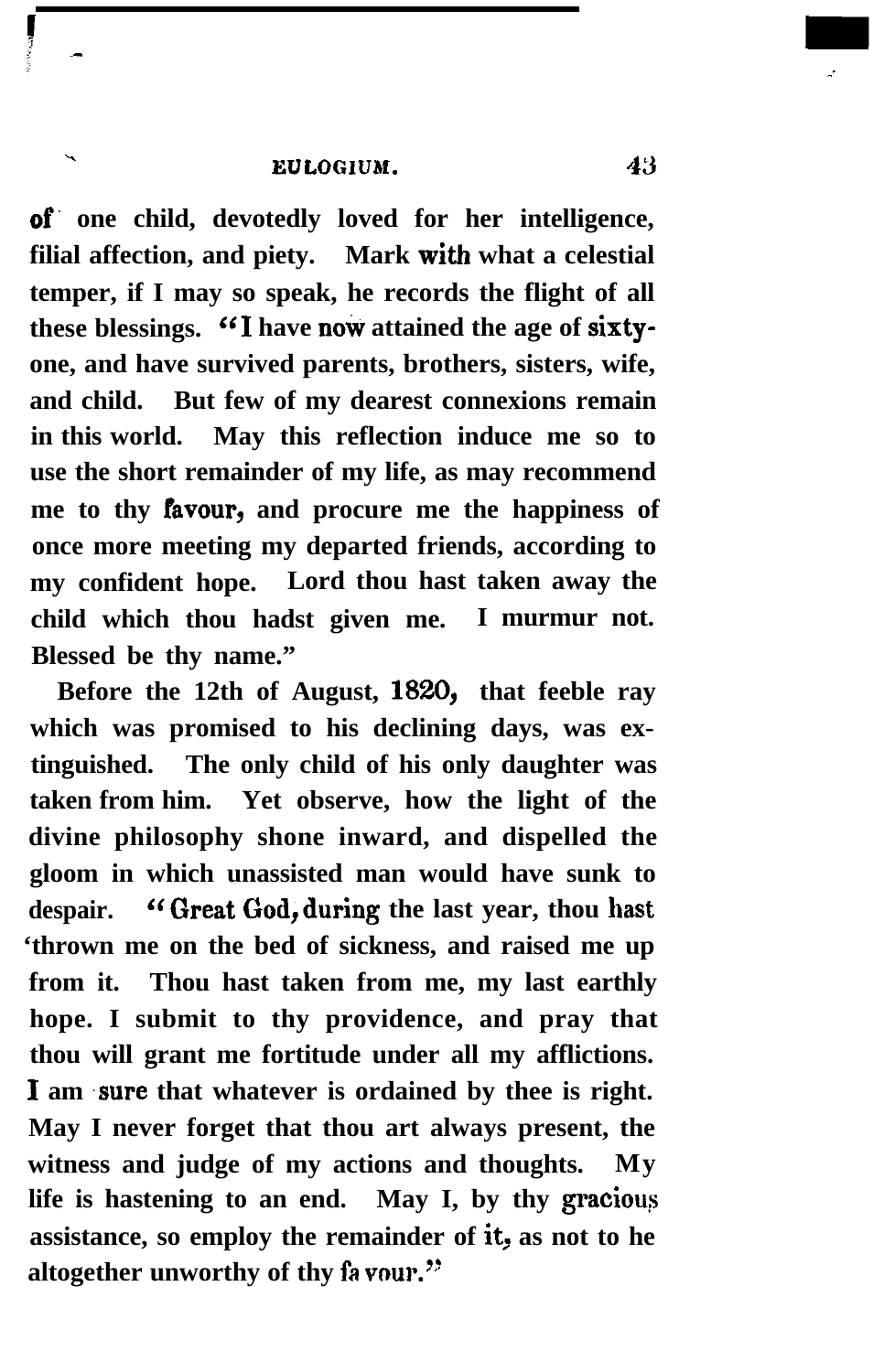## 44 **euLoGrnM,**

On the last anniversary that he ever saw, he begins his paper with thk prophetic declaration, " this day completes my seventieth year, the period which is said to bound the life of man. My constitution is impaired, but I cannot sufficiently thank God, that my intellects **tire sound, that"1 'am afflicted with no painful disease,** and that sufficient health remains to make life comfortable. I pray for the grace of the Almighty, to enable **me to walk during the short remnant of life in his ways. Without his aid I am sensible that my efforts are unavailing. May I submit with gratitude to. all his dispensations, never forget that he is f the witness of my actions and even of my thoughts, and endeavour** to honour, love, and obey him, with all my heart, soul, **and strength."**

**It is no longer wonderful that this venerated man performed his duties to universal acceptance, when we discern the spirit, better far than the genius of Socrates, from which he asked counsel. The ancients would have said of him, that he lived in the presence of all the Deities, since prudence was never absent from him. The holders of a better faith must say, that it was to no poetical deity, nor to the counsels** of his own mind, but to that "grace" which his sup**plications invoked, that he owed his protection from most of the lapses to which fallible man is subject.**

**That 6' remnant of life" to which his last memorial refers, unfortunately for us, was short as he had predicted; but he walked it as he had done all that went heforc. accmlirlg to his devout aspimtion. He cm-**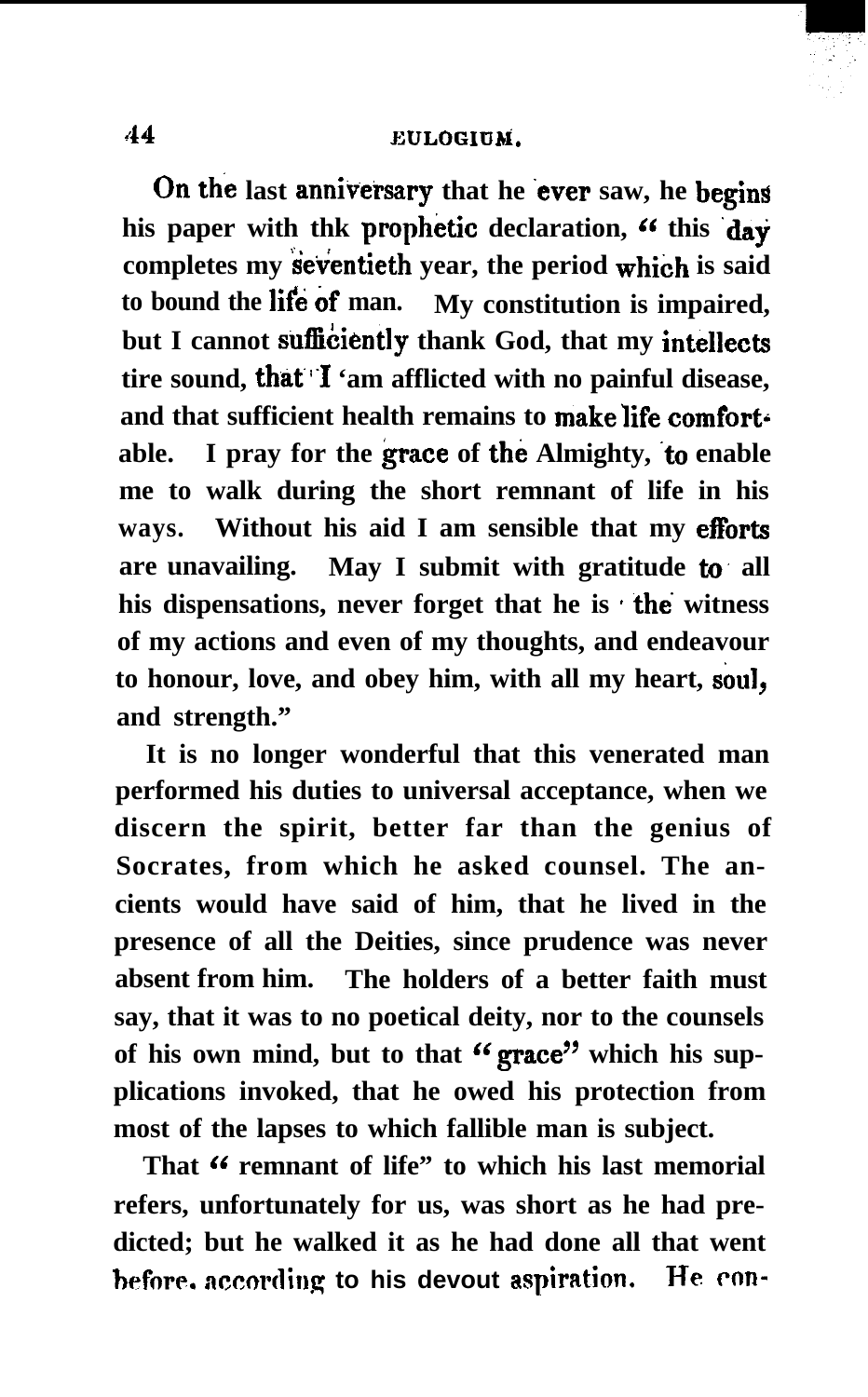.

**inued to preside: in the Supreme Court with his ccustomed dignity and effect, until the succeeding** tinter, when his constitution finally gave way, and **fter a 'short 'confinement,. :on 'Monday; the 30th of April, 1827, he closed his eyes for 'ever, : It will be ong,** very long before we shall **open** ours, upon a **riser** judge, a sounder lawyer, a riper scholar, a **purer man, or a truer gentleman.**

**The private life of this eminent man, was the reflection of an unclouded mind, and of a conscience void of offence ; and such external vicissitudes as marked it, did but ripen his virtues for their appropriate scene** hereafter. The praise of his *public* career, is that it **has been barren of those incidents which arrest the attention, by agitating the passions, of mankind. If it has grown into an unquestioned truth, that the poorest annals belong to those epochs which have been the richest in virtue and happiness, it may well be admitted that the best Judge for the people, is he who imperceptibly maintains them in their rights,** and leaves few striking events for biography.

**His course does not exhibit the magnificent variety of the Ocean, sometimes uplifted to the skies, at others retiring into its darkest caves,-at one moment gay with the ensigns of power and wealth, and at** another strewing its shores with the melancholy frag**ments of shipwreck;-but it is the equal current of a majestic river, which safely bears upon its bosom the riches of the land, and reads its history in the smiling**